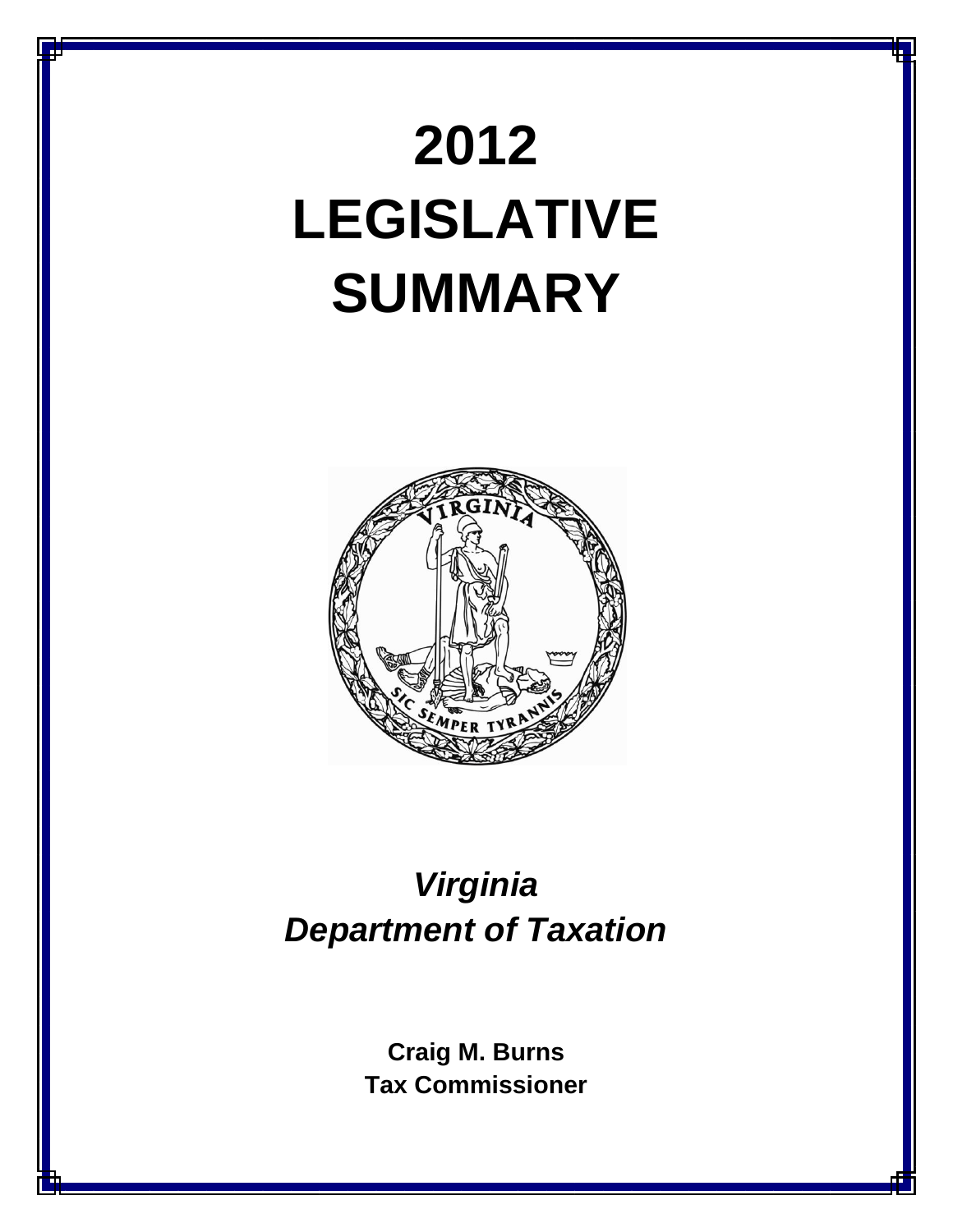[This page intentionally left blank]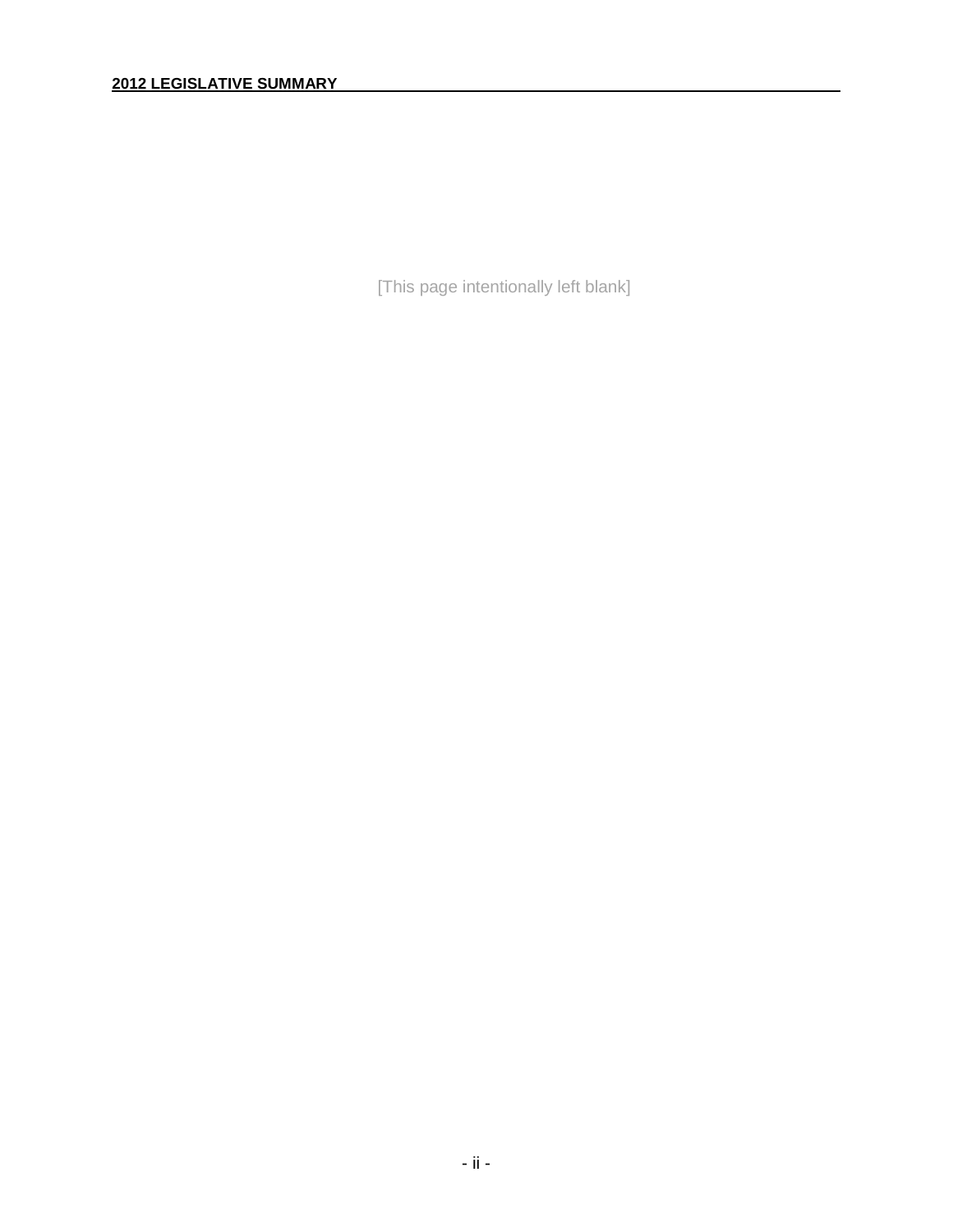## **INTRODUCTION**

The *Legislative Summary* is published by the Department of Taxation (the Department) as a convenient reference guide to state and local tax legislation enacted by the 2012 Session of the General Assembly and Special Session I including the reconvened sessions on April 18, 2012 and May 14, 2012. Please note that any legislation enacted after this date is not included. The *Summary* includes a general description of enacted legislation affecting:

- ◆ State taxes administered by the Department, and
- Local taxes for which the Department assists with administration or on which the Department renders advisory assistance.

References to chapter numbers are to the corresponding chapters in the Acts of Assembly, which may be viewed at http://lis.virginia.gov. Effective dates of the legislation vary and are set out in each description.

The *Summary* also includes legislative directed studies in which the Department will be directly involved or acting in a technical support role. In general, however, legislation affecting taxes administered by other state agencies is not included in the *Summary*.

The *Summary* is intended to provide a synopsis of enacted legislation and is for information purposes only. The *Summary* is not a substitute for the actual state law, local ordinances, and the Department regulations or guidelines. Additional information on new legislation affecting state taxes may be obtained from the Department as follows:

#### **Telephone**:

| <b>Individual Income Tax</b>    | (804) 367-8031 |
|---------------------------------|----------------|
| <b>Corporate Income Tax</b>     | (804) 367-8037 |
| <b>Sales and Use Tax</b>        | (804) 367-8037 |
| <b>Employer Withholding Tax</b> | (804) 367-8037 |
| Voice/TDD/TYY                   | $7 - 1 - 1$    |

**Live Chat:** Click on the icon on the Department's website: www.tax.virginia.gov.

**Email**: Information may also be obtained by electronic mail as follows:

TaxIndReturns@tax.virginia.gov **(Personal tax inquiries)** TaxBusQuestions@tax.virginia.gov **(Business tax inquiries)**

*Emails sent to these addresses are not encrypted and therefore are not secure. The Department strongly recommends that you avoid including confidential or personal information.*

Additional information on new local tax legislation should be obtained from your local Commissioner of the Revenue, Treasurer or Director of Finance

#### **Virginia Department of Taxation July 2012**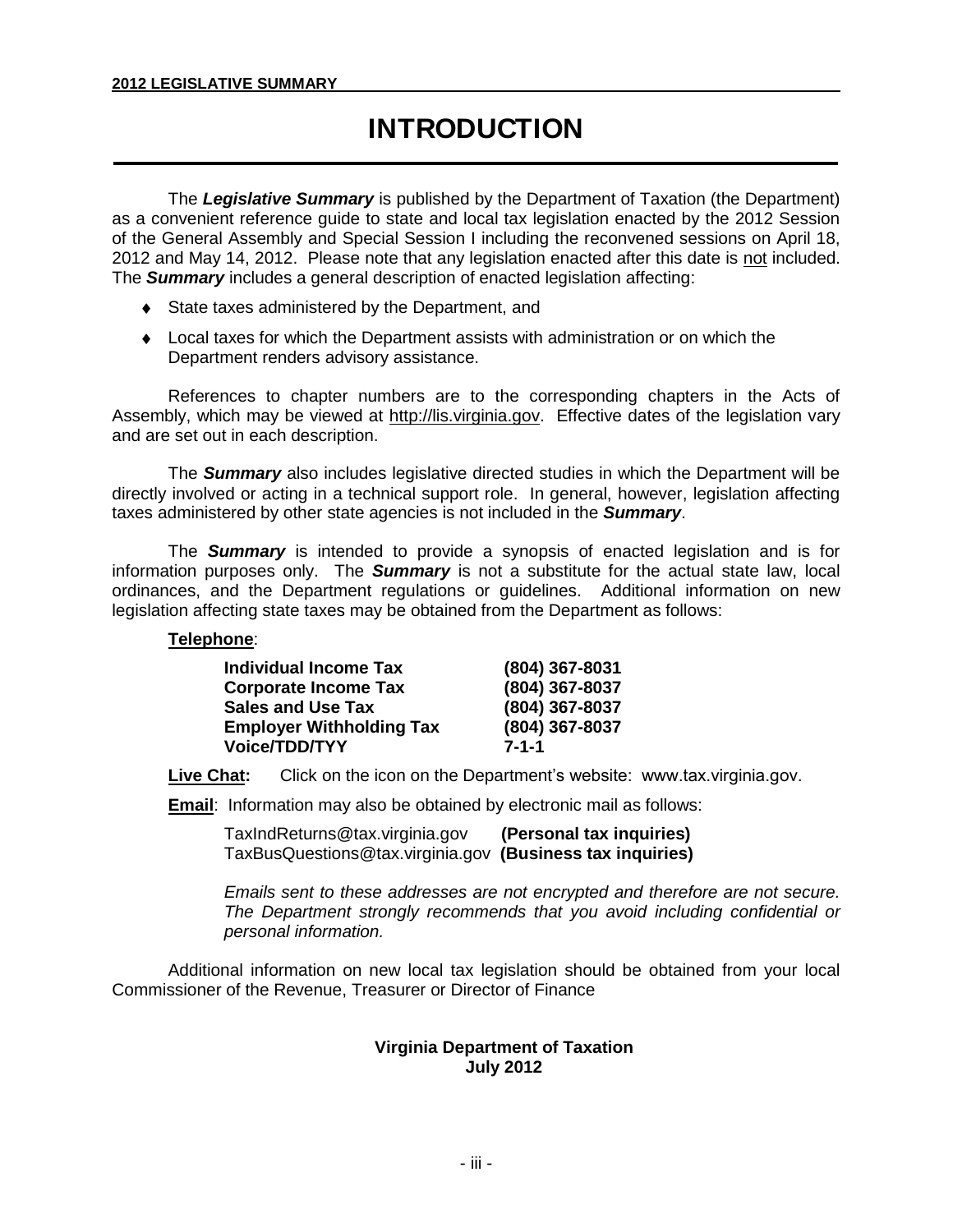## **TABLE OF CONTENTS**

| Advancement of Virginia's Fixed Date Conformity with the Internal Revenue Code 5            |  |
|---------------------------------------------------------------------------------------------|--|
|                                                                                             |  |
|                                                                                             |  |
|                                                                                             |  |
|                                                                                             |  |
|                                                                                             |  |
|                                                                                             |  |
|                                                                                             |  |
| Historic Rehabilitation Tax Credit – Subtraction for Certain Gain or Income 13              |  |
|                                                                                             |  |
|                                                                                             |  |
| Major Business Facility Job Tax Credit: Interaction with Enterprise Zone Job Creation Grant |  |
|                                                                                             |  |
| Neighborhood Assistance Act Tax Credit - Expanded to Include Mediators 15                   |  |
|                                                                                             |  |
| Neighborhood Assistance Act Tax Credit - Reduced Low-Income Persons Threshold  18           |  |
|                                                                                             |  |
|                                                                                             |  |
|                                                                                             |  |
|                                                                                             |  |
|                                                                                             |  |
|                                                                                             |  |
|                                                                                             |  |
|                                                                                             |  |
|                                                                                             |  |
|                                                                                             |  |
|                                                                                             |  |
|                                                                                             |  |
|                                                                                             |  |
|                                                                                             |  |
|                                                                                             |  |
| Recordation Tax: Tax for Deeds of Trust Based on Value of Security Interest27               |  |
|                                                                                             |  |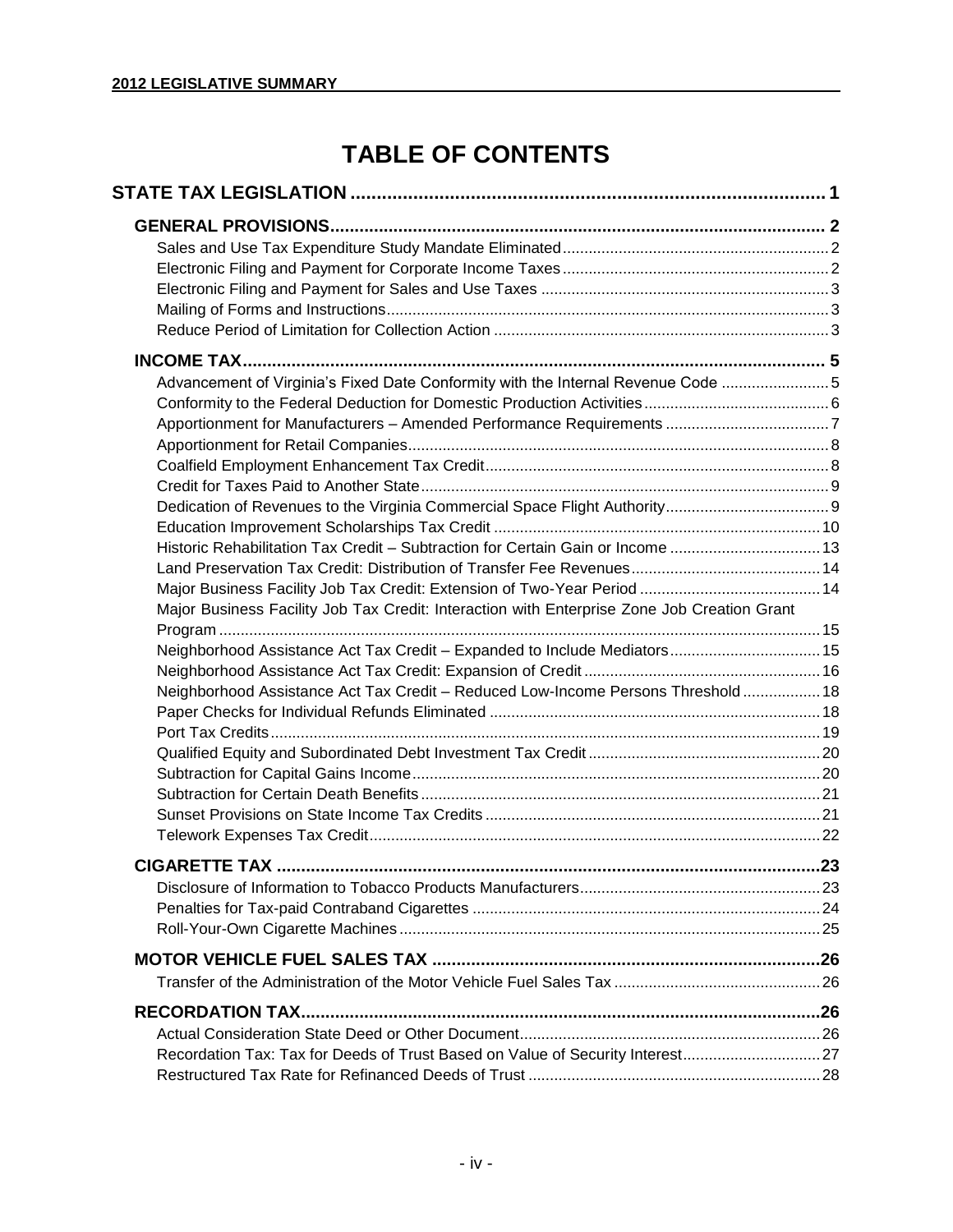| Entitle City of Bristol to Portion of Revenue Generated by Certain Public Facilities29       |  |
|----------------------------------------------------------------------------------------------|--|
| Entitles Lynchburg and Winchester to Portion of Revenue Generated by Designated Public       |  |
|                                                                                              |  |
|                                                                                              |  |
|                                                                                              |  |
|                                                                                              |  |
| Extends Sunset Date for Energy Star, WaterSense, and Hurricane Preparedness Sales Tax        |  |
|                                                                                              |  |
| Presumes Nexus for Out-of-State Dealers Belonging to a Commonly Controlled Group 34          |  |
| Requires Department to Correct Local Sales Tax Distribution Errors Within Two Months34       |  |
|                                                                                              |  |
|                                                                                              |  |
| Distribution to Wireless Service Providers of Wireless E-911 Fund Revenues  37               |  |
| Transfer of the Distribution to Localities of Wireless E-911 Fund Revenues37                 |  |
|                                                                                              |  |
|                                                                                              |  |
|                                                                                              |  |
| Allows Localities to Provide Discount for Full Payment of Real Property Taxes on or before   |  |
|                                                                                              |  |
|                                                                                              |  |
| Specifies Warrant Information that Localities are Prohibited from Releasing  41              |  |
|                                                                                              |  |
|                                                                                              |  |
|                                                                                              |  |
| Clarifies Procedure for Distraint and Sale of Personal Property for Delinquent Taxes 43      |  |
|                                                                                              |  |
|                                                                                              |  |
|                                                                                              |  |
|                                                                                              |  |
|                                                                                              |  |
|                                                                                              |  |
|                                                                                              |  |
|                                                                                              |  |
| Allows Localities to Provide Discount for Full Payment of Real Property Taxes on or before   |  |
|                                                                                              |  |
| Application of the Real Property Exemption for Disabled Veterans on Acquired Property  47    |  |
| Application of the Real Property Exemption for Disabled Veterans on Property Held in Trust48 |  |
| Application of the Real Property Exemption for Disabled Veterans on Veterans Rated           |  |
|                                                                                              |  |
| Extends Sunset Date for Local Option Real Property Tax Rate Decrease in NVTA 50              |  |
| Identifies Criteria Boards of Equalization Must Consider in Certain Appeals of Real Property |  |
|                                                                                              |  |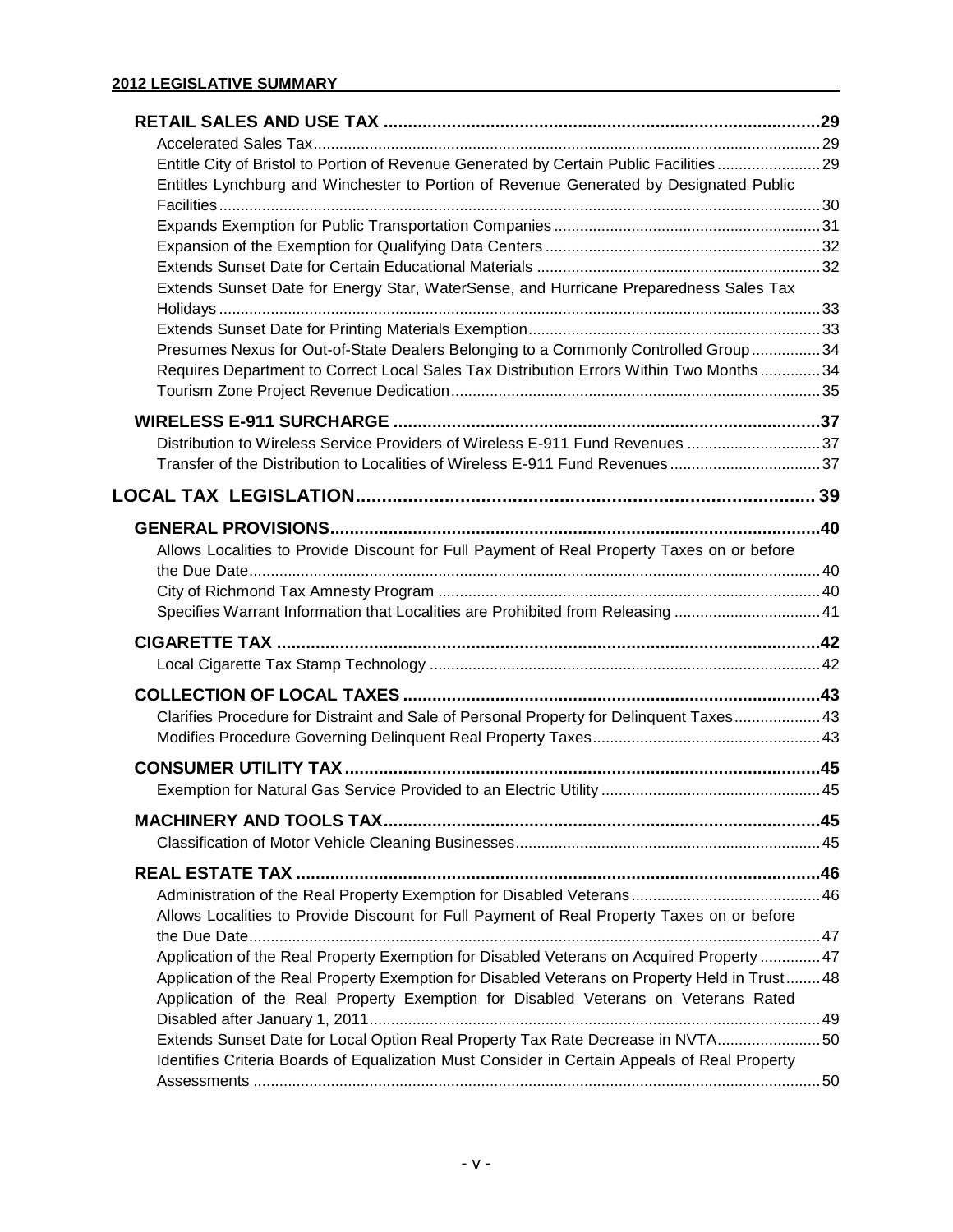#### **2012 LEGISLATIVE SUMMARY**

| Relaxes Formula for Computing Annual Income and Net Worth for Real Property Tax Relief      |  |
|---------------------------------------------------------------------------------------------|--|
|                                                                                             |  |
|                                                                                             |  |
|                                                                                             |  |
|                                                                                             |  |
|                                                                                             |  |
| Administration of the Severance Taxes and Review of the Methodology of Determining          |  |
|                                                                                             |  |
|                                                                                             |  |
| Allows Localities to Exempt or Impose a Different Tangible Personal Property Tax Rate on    |  |
| Allows Separate Classification of Vehicles Owned or Leased by Volunteer Deputy Sheriffs     |  |
|                                                                                             |  |
| Changes Rules for Determining Situs for Motor Vehicles for Tangible Personal Property Tax59 |  |
|                                                                                             |  |
|                                                                                             |  |
|                                                                                             |  |
|                                                                                             |  |
|                                                                                             |  |
|                                                                                             |  |
|                                                                                             |  |
| Virginia State Crime Commission Study of the Practice of Illegal Cigarette Trafficking  63  |  |
|                                                                                             |  |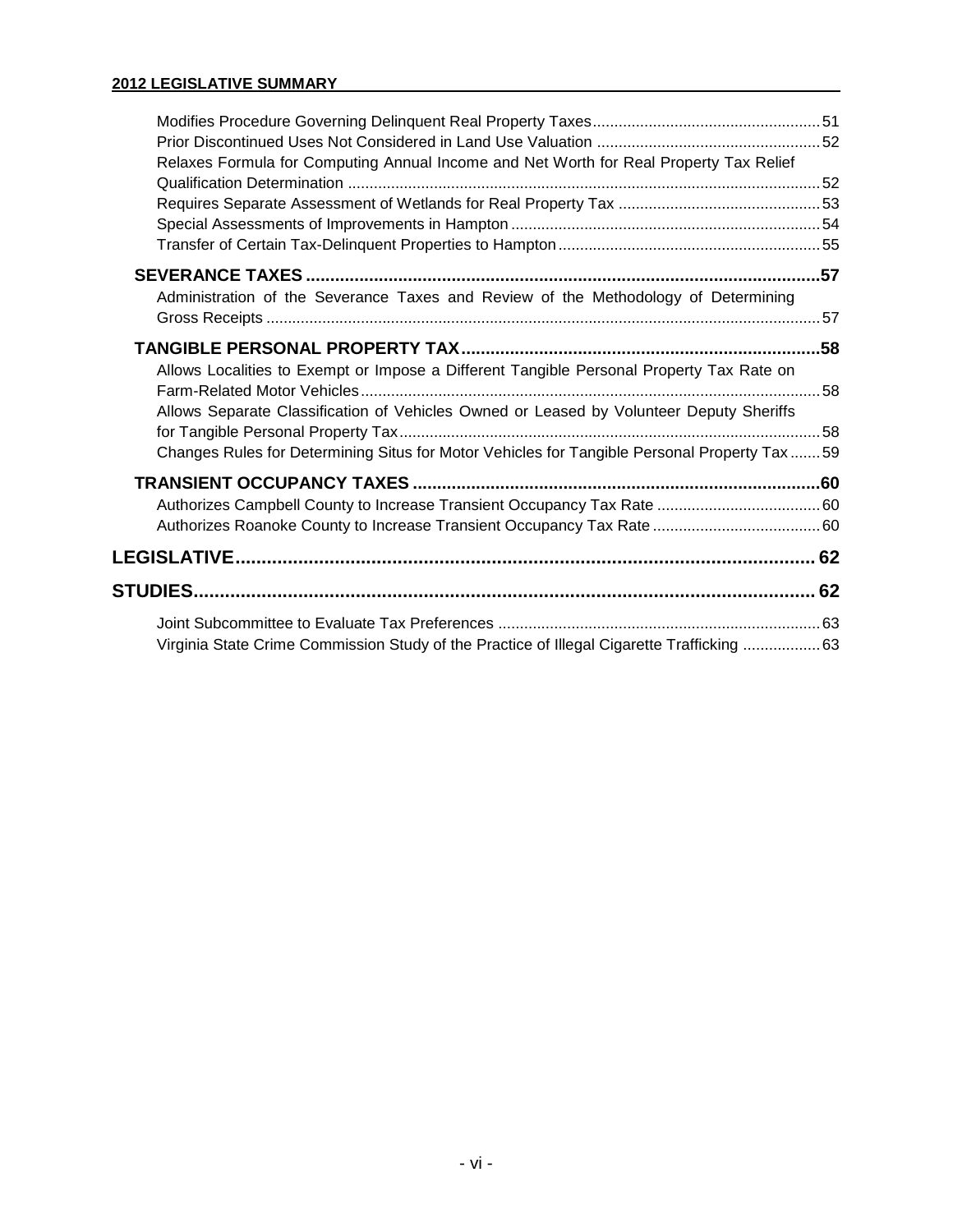## <span id="page-6-0"></span>**STATE TAX**

## **LEGISLATION**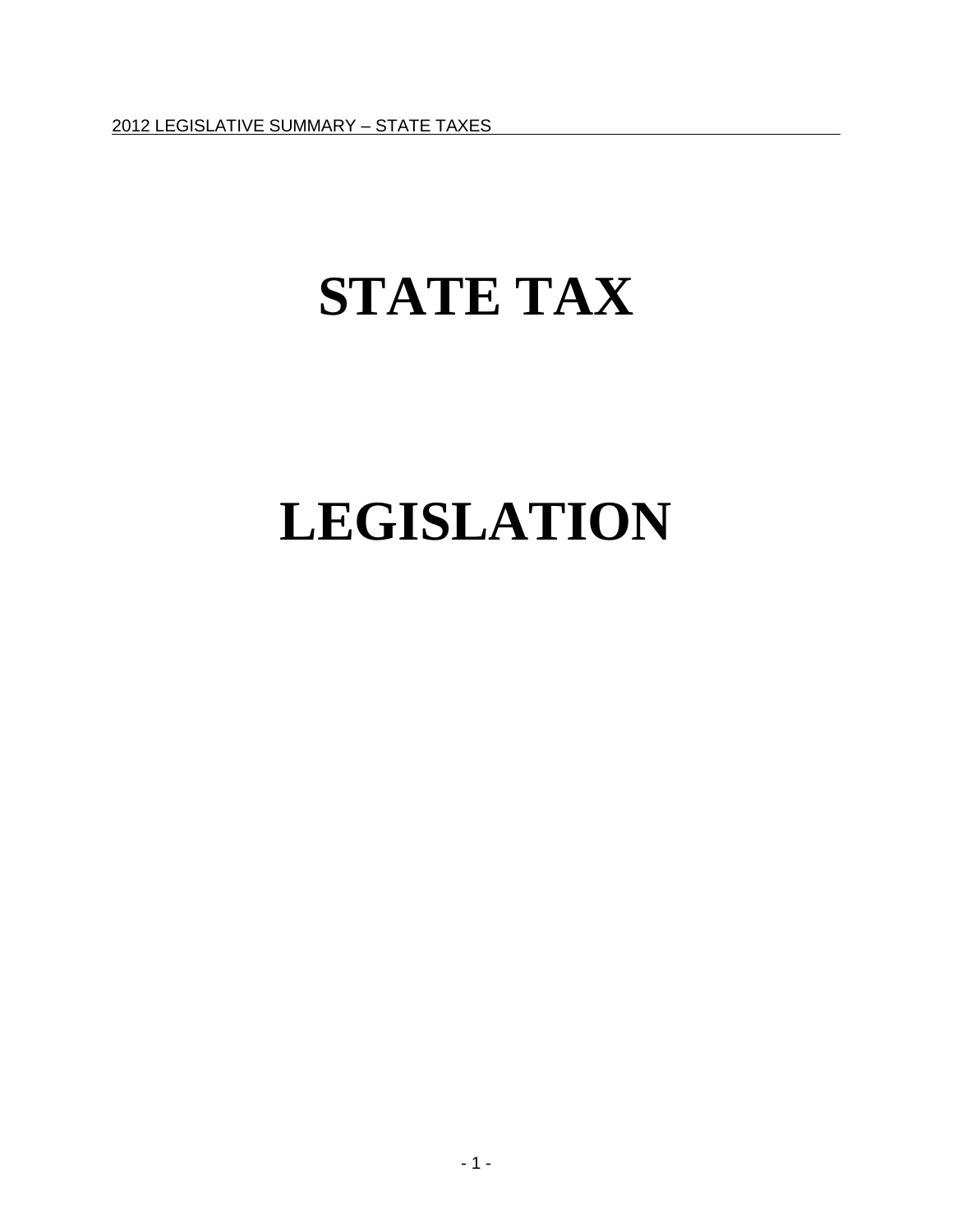## **GENERAL PROVISIONS**

#### <span id="page-7-1"></span><span id="page-7-0"></span>**Sales and Use Tax Expenditure Study Mandate Eliminated**

House Bill 1301 (Chapter 3, 2012 Special Session I), Item 273 (M) eliminates the mandate that the Department conduct an annual report on the fiscal, economic and policy impact of the miscellaneous Retail Sales and Use Tax exemptions set forth in *Va. Code* § 58.1- 609.10. Prior to this enactment, the Department of Taxation was statutorily required to conduct an annual Retail Sales and Use Tax expenditure study. Subgroups of the miscellaneous exemptions were analyzed according to a schedule established by the Tax Commissioner on a rotating basis. Once the reports were completed for each subgroup, the Department was required to repeat the process. No exemption was to be analyzed more frequently than once every five years. The most recent cycle began in 2007 and ended in 2011. During that time, nineteen total exemptions were studied.

In addition to analyzing the miscellaneous exemptions, the Department must analyze annually the fiscal, economic and policy impact of the exemption available for nonprofit organizations that meet the requirements for exemption in Virginia set forth in *Va. Code* § 58.1- 609.11. The Department combined its nonprofit report with the report on the miscellaneous exemptions.

Pursuant to this Act, the Department will continue its annual study of the nonprofit exemption and include the results in the Annual Report, but is no longer required to conduct a study on the miscellaneous exemptions set forth in *Va. Code* § 58.1-609.10.

*Effective*: July 1, 2012 *Supersedes*: § 58.1-609.12

#### <span id="page-7-2"></span>**Electronic Filing and Payment for Corporate Income Taxes**

House Bill 1301 (Chapter 3, 2012 Special Session I) Item No. 273 (N) of the 2012 Appropriation Act requires all corporations to file estimated tax payments and annual income tax returns and final payments using an electronic medium in a format prescribed by the Tax Commissioner. Waivers will be granted if the Tax Commissioner finds that this requirement creates an unreasonable burden on the corporation. All requests for waiver must be submitted to the Tax Commissioner in writing.

*Effective:* January 1, 2013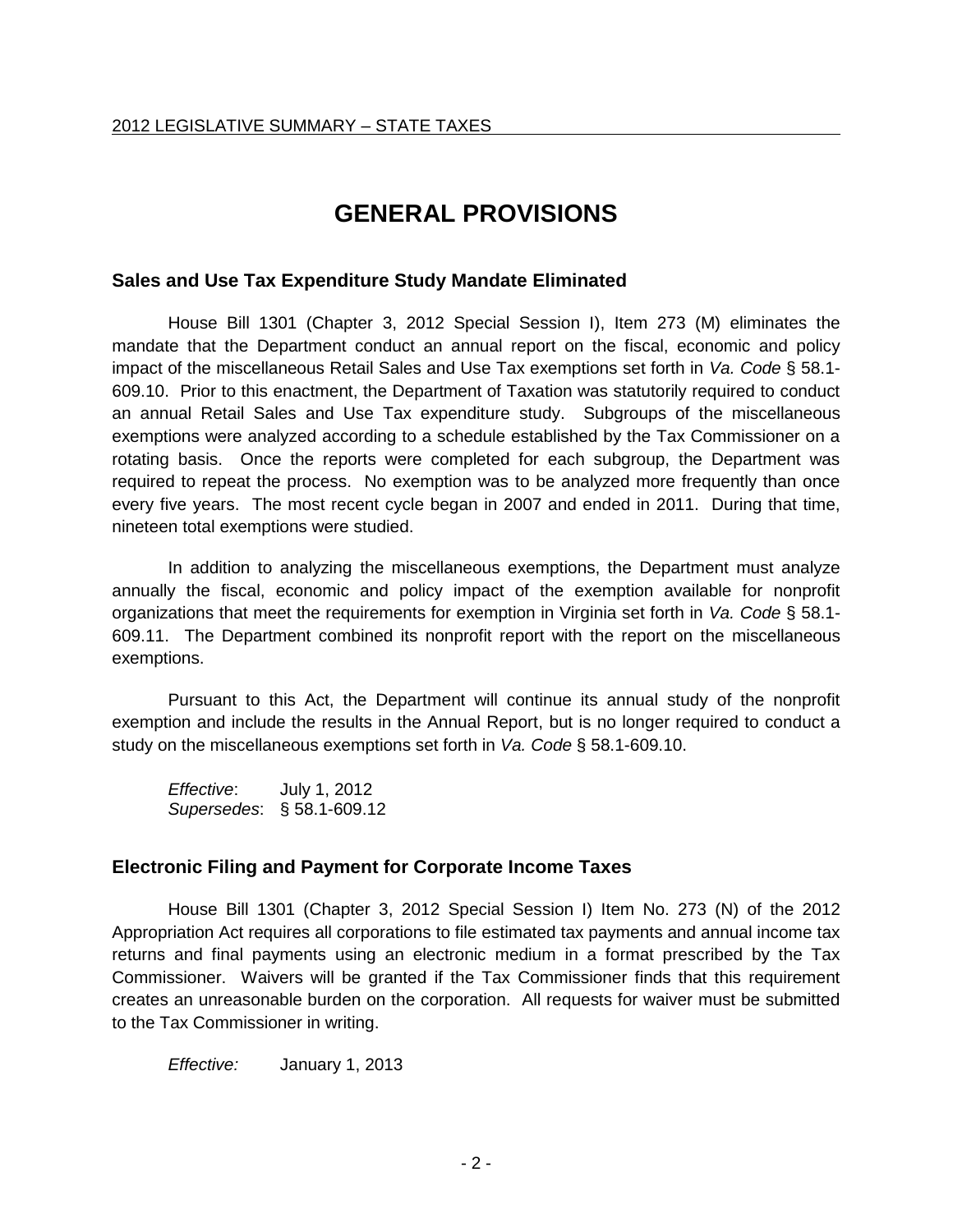*Supersedes:* § 58.1-9

#### <span id="page-8-0"></span>**Electronic Filing and Payment for Sales and Use Taxes**

House Bill 1301 (Chapter 3, 2012 Special Session I), Item 273 (O) requires that all sales and use tax returns and payments be filed electronically. While the law imposes these electronic filing requirements upon all monthly sales tax filers beginning with the June, 2012 return, due in July, the Tax Commissioner has delayed the effective date for monthly filers to begin with the July, 2012 return, due August 2012 in order to give taxpayers additional time to implement these changes. Less frequent filers must first file and remit payment electronically beginning after July 1, 2013. Waivers will be granted if the Tax Commissioner finds that this requirement creates an unreasonable burden on the dealer. All requests for waiver must be submitted to the Tax Commissioner in writing.

*Effective:* Beginning with the July, 2012 return, due August 2012 for monthly filers. For less frequent filers, the law is effective with the first return they must file after July 1, 2013, due October 2013. *Supersedes:* § 58.1-9

#### <span id="page-8-1"></span>**Mailing of Forms and Instructions**

House Bill 1301 (Chapter 3, 2012 Special Session I), Item 274 (C) provides that the Department may satisfy the requirement to print and distribute local tax forms, instructions and property tax books by posting such documents on the Department's website. The Department was previously required to furnish copies of certain forms and tax books to local commissioners of the revenue.

| <i>Effective:</i> | July 1, 2012 |
|-------------------|--------------|
| Supersedes:       | § 58.1-3114  |

#### <span id="page-8-2"></span>**Reduce Period of Limitation for Collection Action**

House Bill 35 (Chapter 840) reduces the period of limitations for the Department to make or institute collection action by levy, proceeding in court, or any other means available to the Tax Commissioner from ten to seven years from the date of the assessment. It also reduces the period of limitations for the Department to apply interest and penalty to a delinquent tax liability from seven to six years from the date of last contact with the taxpayer if no memorandum of lien has been appropriately filed.

In 2010, legislation was passed (2010 *Acts of Assembly*, Chapter 30, House Bill 17) that reduced the period of limitations from twenty to ten years from the date of the assessment.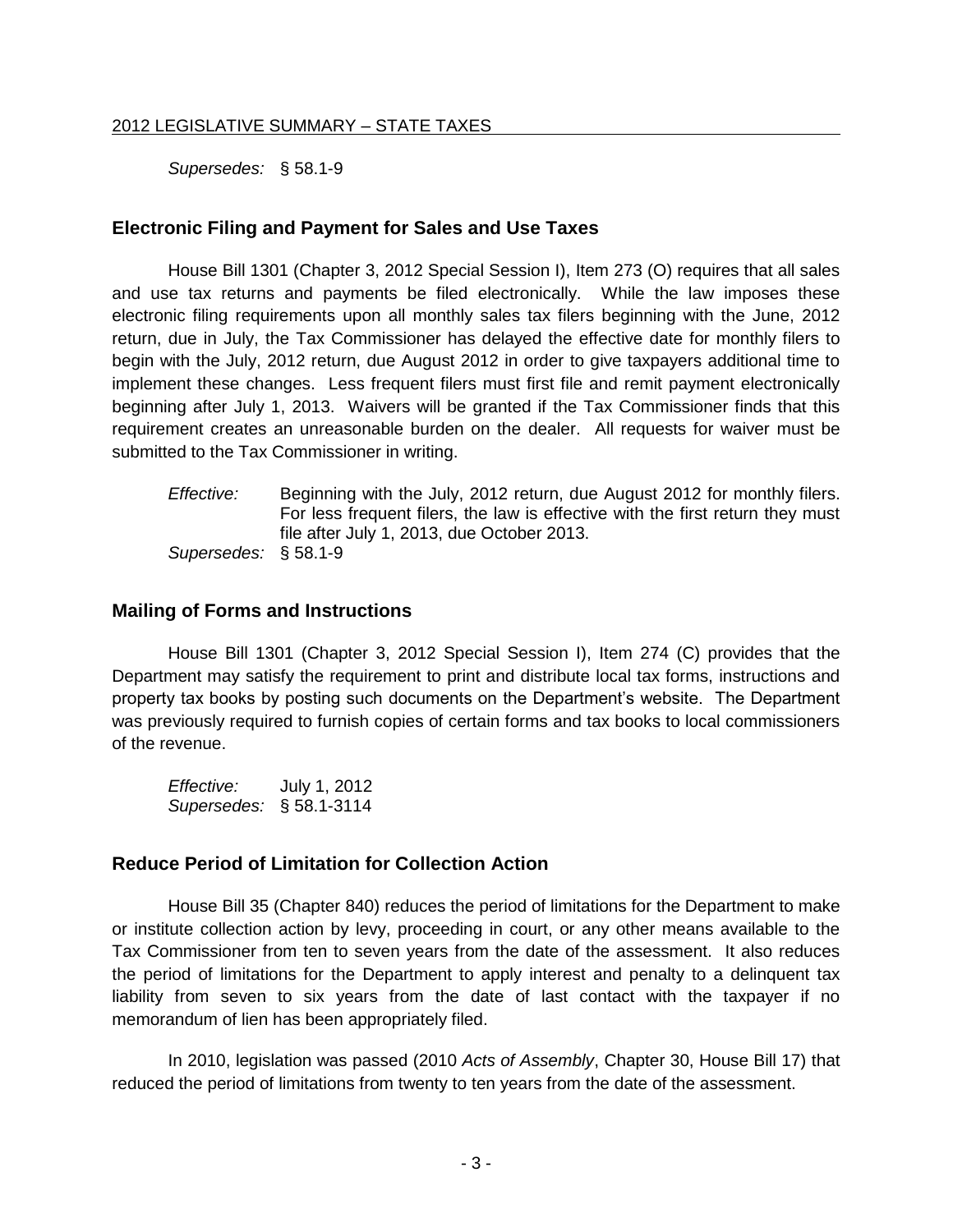*Effective:* Taxable years beginning on an after July 1, 2012 *Amended:* § 58.1-1802.1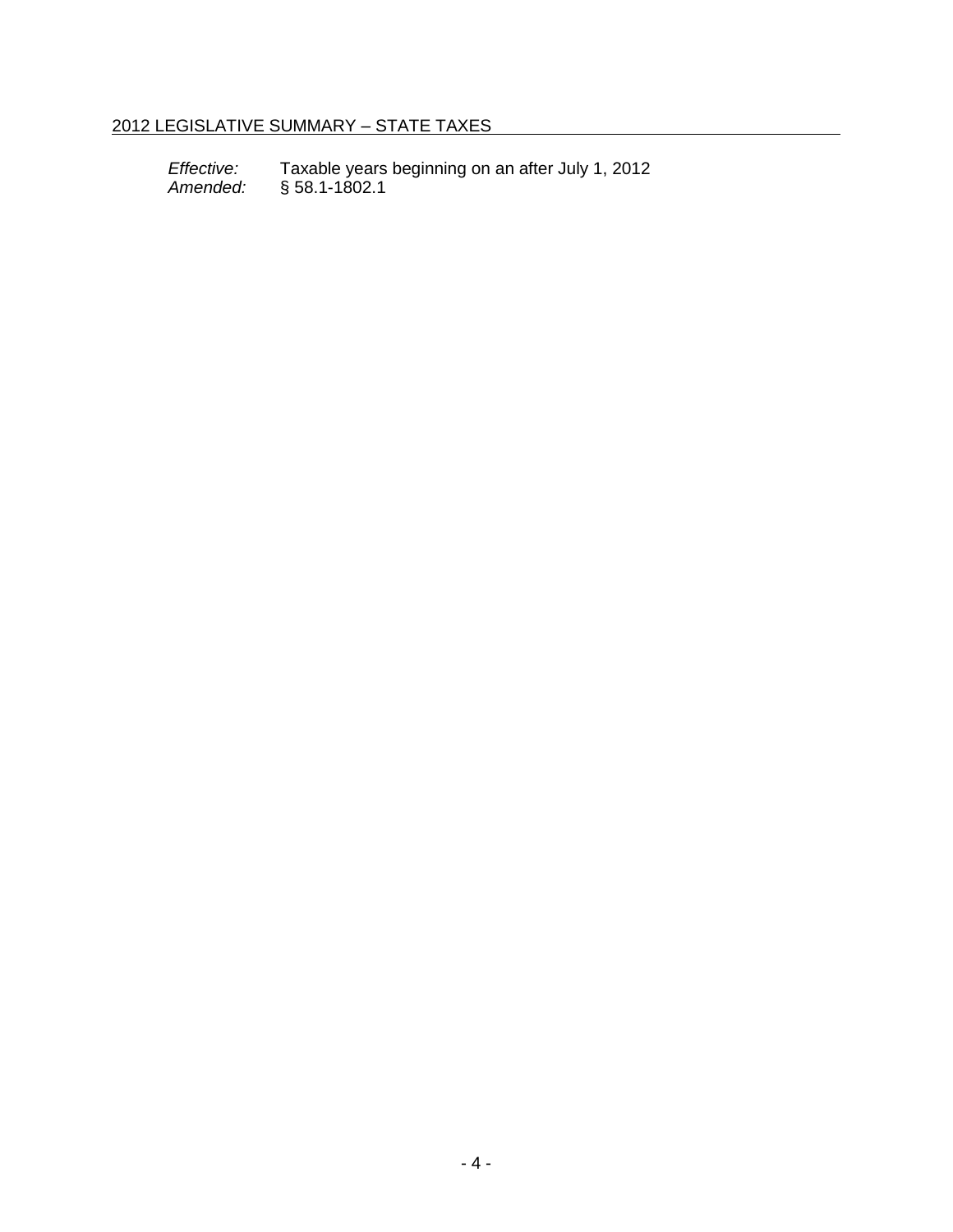## **INCOME TAX**

#### <span id="page-10-1"></span><span id="page-10-0"></span>**Advancement of Virginia's Fixed Date Conformity with the Internal Revenue Code**

House Bill 516 (Chapter 2) and Senate Bill 463 (Chapter 578) advance Virginia's date of conformity to the Internal Revenue Code ("IRC") from December 31, 2010, to December 31, 2011, with limited exceptions. This avoids the necessity of requiring taxpayers to make adjustments for most federal tax changes enacted in 2011.

For taxable year 2011, Virginia will conform to the temporary increase in the federal earned income tax credit (EITC) under IRC § 32(b)(3). The EITC increase was extended to taxable year 2012 by the Tax Relief, Unemployment Insurance Reauthorization, and Job Creation Act of 2010, but these Acts will not conform to this change for taxable year 2012. Since individual returns for taxable year 2012 are not due until May 1, 2013, the 2013 Session of the General Assembly would be able to revisit the fiscal impact of conforming to this provision for taxable year 2012.

Virginia will continue to disallow federal income tax deductions for bonus depreciation allowed for certain assets and any five year carry-back of federal net operating loss deductions generated in either taxable year 2008 or 2009. In addition, these Acts deconform from the following federal income tax provisions:

#### Applicable High Yield Discount Obligations

Virginia will continue to disallow the income tax deductions related to applicable high yield discount obligations under IRC § 163(e)(5)(F). The American Recovery and Reinvestment Act ("ARRA") established a provision that suspends the application of the applicable high yield debt obligation (AHYDO) rules for certain debts issued after September 30, 2008, and before January 1, 2010. Virginia will continue to not conform to this federal tax provision.

#### Cancellation of Debt Income

Virginia will continue to disallow the income tax exclusions related to cancellation of debt income realized in connection with a reacquisition of business debt at a discount after December 31, 2008, and before January 1, 2011. Under IRC § 108(i), the income realized upon the reacquisition of certain business debt during 2009 and 2010 may be deferred and reported in taxable years 2014 through 2018.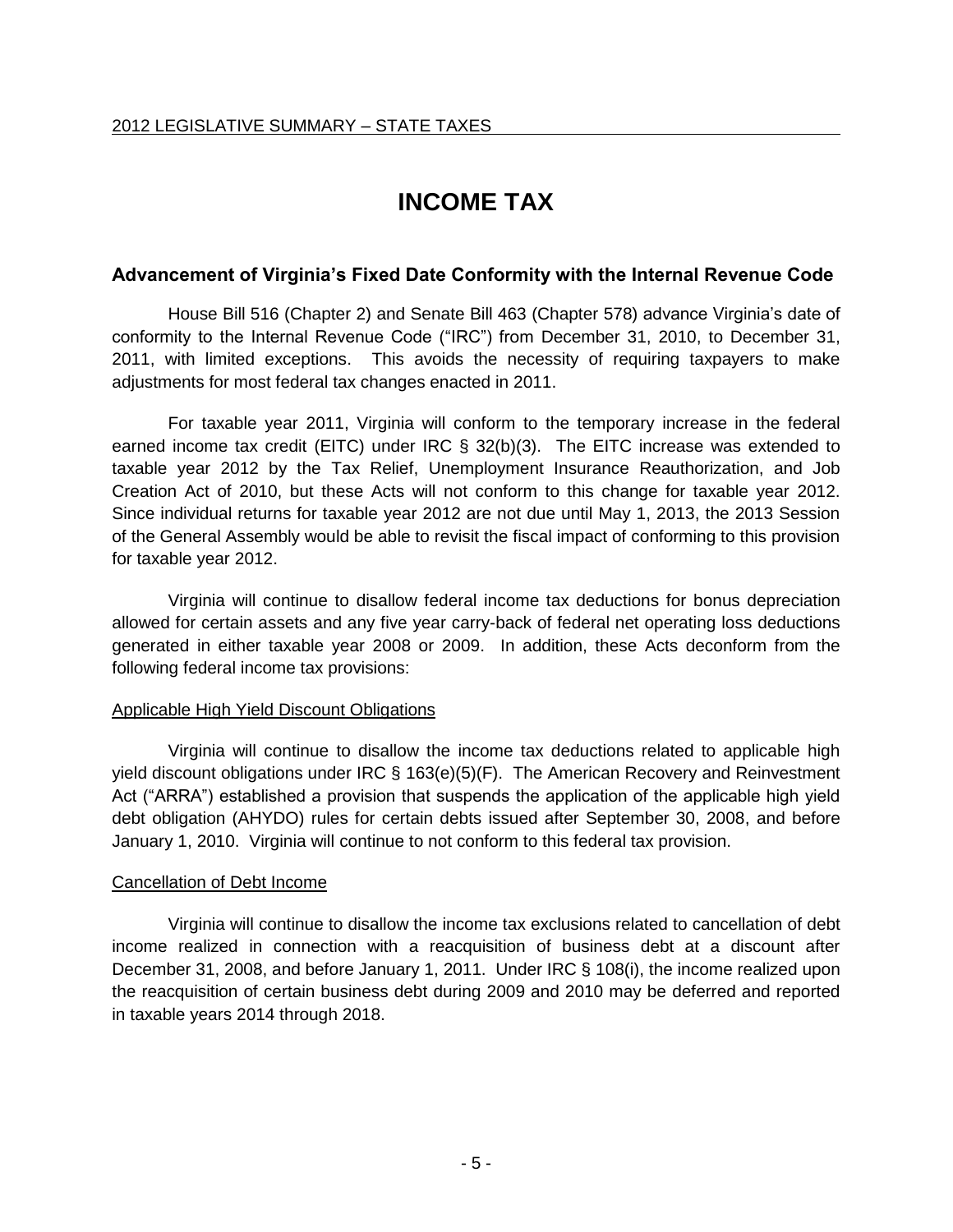For taxable year 2009, taxpayers were allowed to elect a partial deferral of these exclusions for specified debt reacquired in taxable year 2009. Taxpayers that deferred cancellation of debt income from transactions in 2009 on their federal returns were allowed to elect to report the addition required by conformity in equal amounts over three taxable years: 2009, 2010 and 2011. Taxpayers who elected in 2009 to report this addition over three years must continue to report the addition for taxable year 2011.

For taxable year 2010, Virginia extended the treatment of deferral of cancellation of debt to transactions completed on or before the adoption of the 2010 Appropriations Act on April 21, 2010 (Chapter 874 of the 2010 Acts of Assembly). Because the change to the Virginia treatment of this income was not fully known until the 2010 Appropriations Act was passed by the General Assembly at its reconvened session on April 21, 2010, the treatment adopted for transactions that occurred in 2009 was extended to transactions that were completed on or before April 21, 2010. Taxpayers who elected in 2010 to report this addition over three years must continue to report the income from qualified transactions in three equal amounts for taxable years 2010, 2011 and 2012.

#### Domestic Production Deduction

Under these Acts, Virginia will continue to partially deconform from the domestic production deduction allowed under IRC § 199 for taxable years 2010 and thereafter. The federal domestic production deduction is equal to 9percent of qualified production activities income of the taxpayer in 2010 and thereafter. Instead of allowing the full amount of this deduction to flow through, Virginia will allow a deduction equal to two-thirds of the federal deduction. This is equivalent to allowing a deduction of 6percent of the qualifying income, as had been allowed in taxable years 2007 through 2010.

(Note: Pursuant to legislation passed by the General Assembly during the 2012 Session (House Bill 1153, Chapter 335 and Senate Bill 462, Chapter 480), taxpayers will be allowed to claim the full amount of the domestic production deduction for Virginia income tax purposes for taxable years beginning on and after January 1, 2013.)

*Effective:* Taxable years beginning on and after January 1, 2011 *Amended:* §§ 58.1-301 and 58.1-322

#### <span id="page-11-0"></span>**Conformity to the Federal Deduction for Domestic Production Activities**

House Bill 1153 (Chapter 335) and Senate Bill 462 (Chapter 480) allow the entire amount of the federal deduction for domestic production activities to be deducted for Virginia income tax purposes, instead of only two-thirds of the federal deduction allowed under IRC § 199.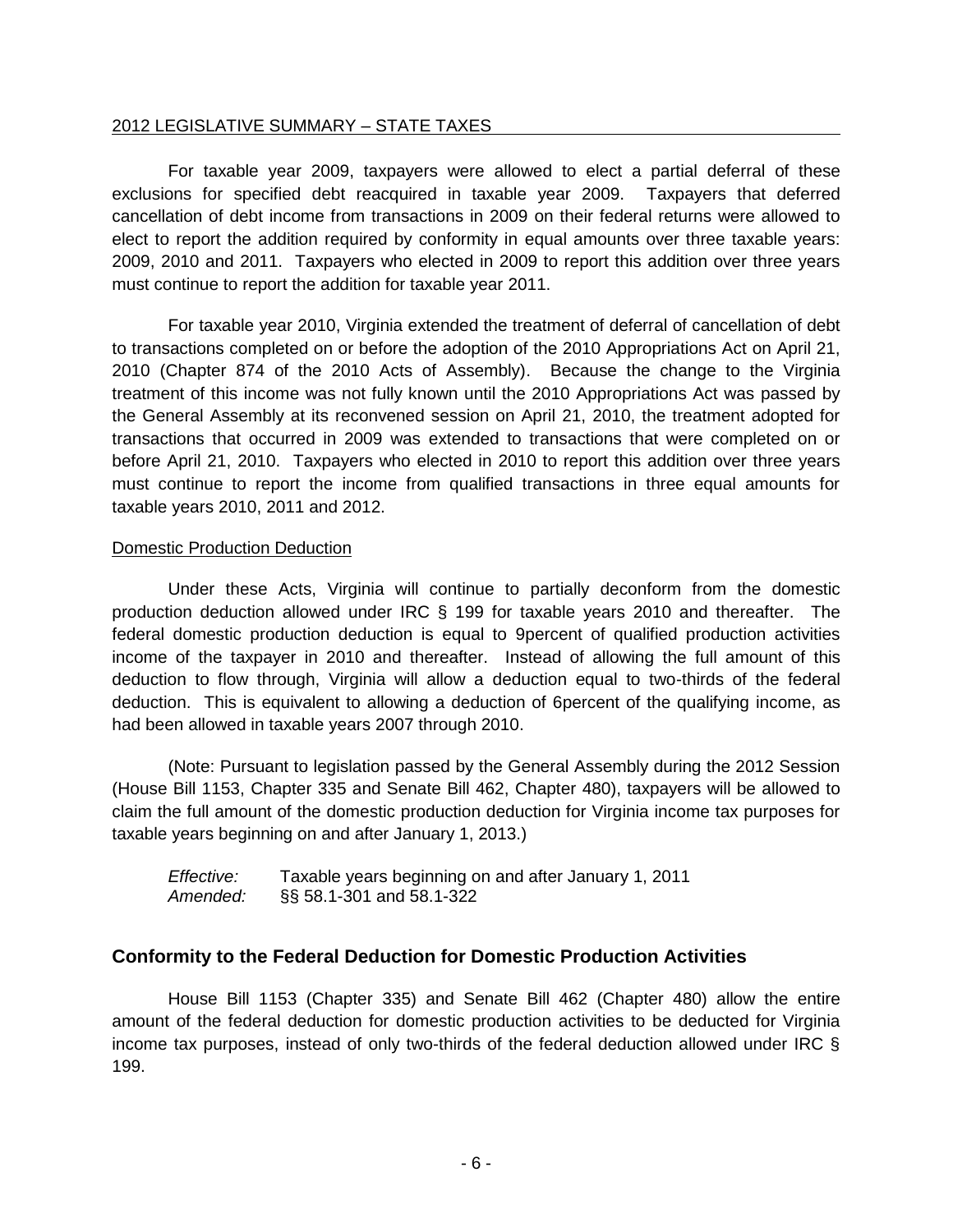In 2010, Virginia partially deconformed from the federal domestic production deduction allowed under IRC § 199. This deduction was created by Congress in 2004, which allows a tax deduction for domestic production by certain businesses. The intent of the change was to reduce the effective tax rate on domestic manufacturing. The federal deduction was phased in at 3percent for taxable years 2005 and 2006, 6percent for taxable years 2007 through 2009, and 9percent for taxable years 2010 and thereafter. Virginia deconformed from the increase in the deduction, effectively freezing it at the 6percent level for Virginia income tax purposes.

*Effective:* Taxable years beginning on and after January 1, 2013 *Amended:* § 58.1-301

#### <span id="page-12-0"></span>**Apportionment for Manufacturers – Amended Performance Requirements**

House Bill 460 (Chapter 427) amends the performance requirements for manufacturers electing to use the single sales factor apportionment method to require that a manufacturer maintain an employment level that is not less than 90 percent of the base year level of employment in the Commonwealth for the first three taxable years after making the election.

This Act also eliminates the penalty provision for failing to meet this requirement; however tax and interest would still be recaptured.

In 2009, legislation was enacted (2009 *Acts of Assembly*, Chapter 821, House Bill 2437) that modified the corporate apportionment formula by allowing manufacturing companies the option to use a single sales factor to determine their Virginia taxable income. A taxpayer making the single sales factor election is required to certify to the Department that the average weekly wage of its full-time employees is greater than the lower of the state or local average weekly wage for the taxpayer's industry. The legislation also required corporations to maintain a base year level of employment in the Commonwealth for the first three taxable years after electing to use a single factor apportionment based on sales. If a corporation does not satisfy this criterion, the Department is directed to assess the corporation the difference between taxes calculated under the standard apportionment in which sales are double-weighted and sales-only apportionment. In addition, the legislation required that a ten percent penalty be assessed and that interest accrue.

*Effective:* July 1, 2012 *Amended:* § 58.1-422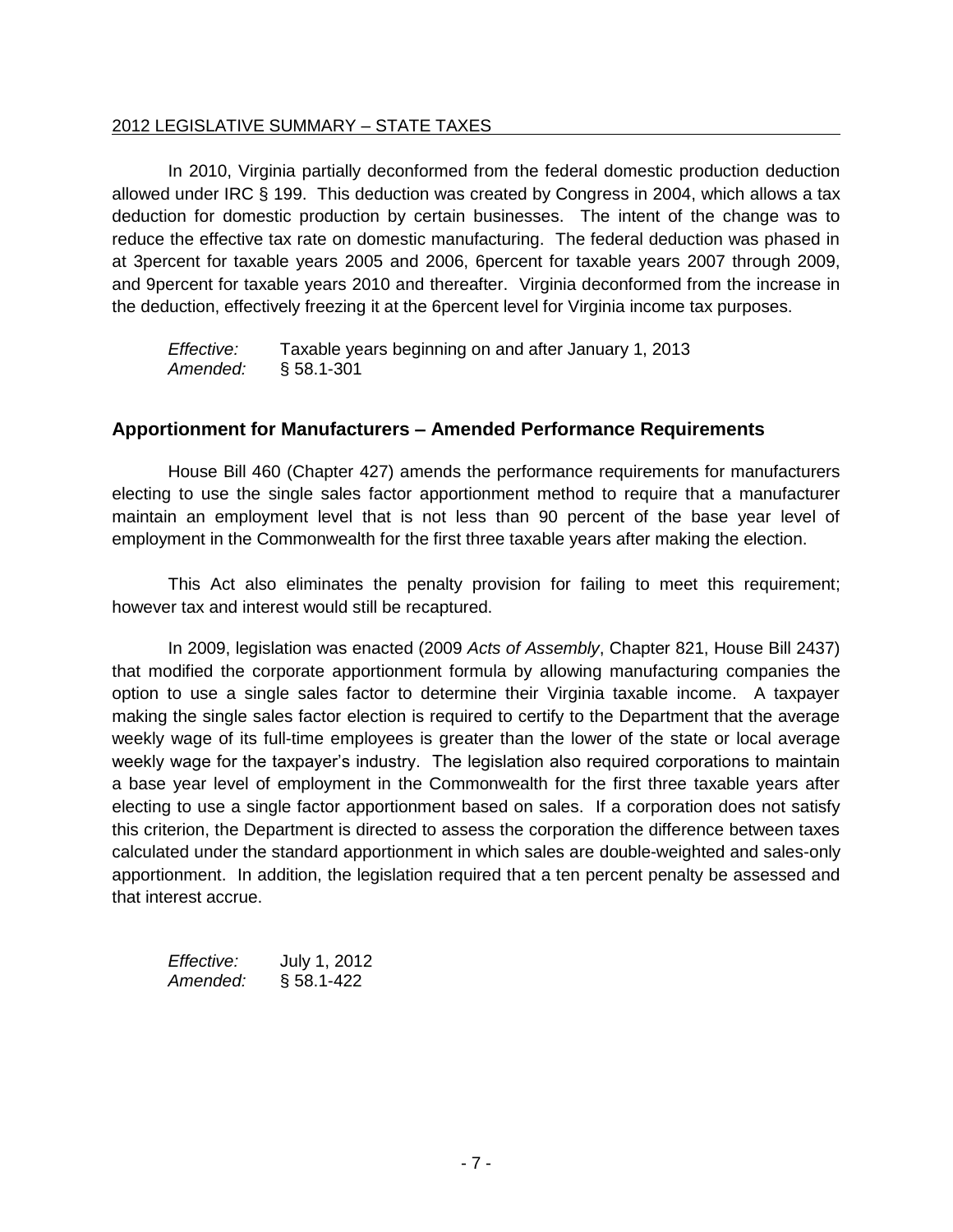#### <span id="page-13-0"></span>**Apportionment for Retail Companies**

House Bill 154 (Chapter 86) and Senate Bill 49 (Chapter 666) modify the corporate apportionment formula by requiring retail companies to use a single factor apportionment based on sales to determine their Virginia taxable income. This modification will be phased in as follows:

- For taxable years beginning on or after July 1, 2012, but before July 1, 2014, qualifying corporations must use a triple-weighted sales factor;
- For taxable years beginning on or after July 1, 2014, but before July 1, 2015, qualifying corporations must use a quadruple-weighted sales factor; and
- For taxable years beginning on or after July 1, 2015, and thereafter, qualifying corporations must use the single sales factor method to apportion Virginia taxable income.

In Virginia, multistate corporations are generally required to use a three-factor formula of property, payroll and double-weighted sales. The sum of the property factor, payroll factor and twice the sales factor is divided by four to arrive at the final apportionment factor. This amount is then multiplied by Virginia taxable income.

*Effective:* Taxable years beginning on and after July 1, 2012 *Amended:* § 58.1-408 *New:* § 58.1-422.1

#### <span id="page-13-1"></span>**Coalfield Employment Enhancement Tax Credit**

House Bill 1192 (Chapter 309) and Senate Bill 609 (Chapter 649) extend the sunset date for the Coalfield Employment Enhancement Tax Credit from taxable years beginning before January 1, 2015 to taxable years beginning before January 1, 2017. Because this sunset date applies to when credits may be earned, these Acts permit credits to be earned through Taxable Year 2016. The Coalfield Employment Enhancement Tax Credit may be claimed in the third taxable year in which the credit is earned and allowed. Accordingly, credits earned in Taxable Year 2016 would be claimed in Taxable Year 2020.

| <i>Effective:</i> | July 1, 2012 |
|-------------------|--------------|
| Amended:          | § 58.1-439.2 |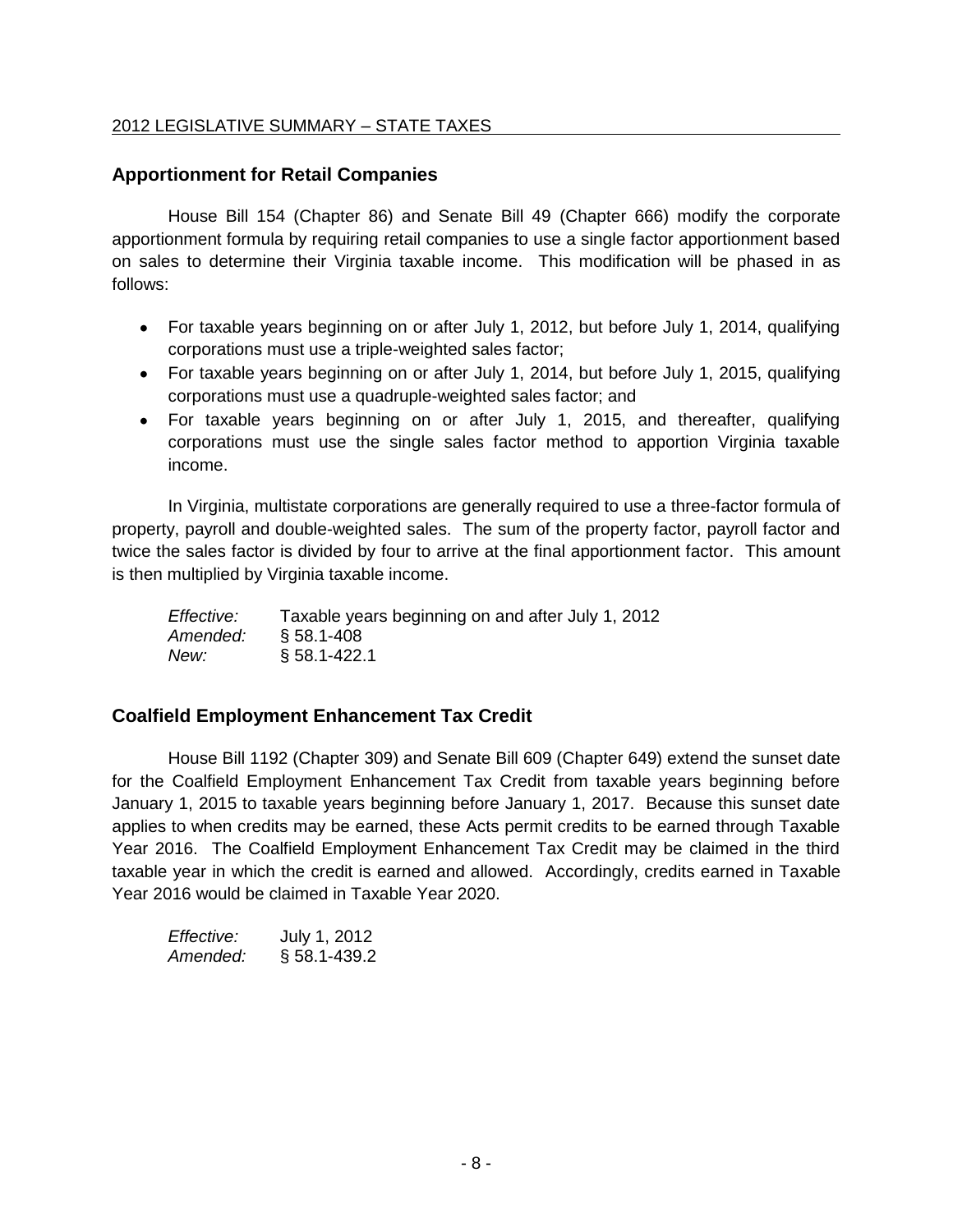#### <span id="page-14-0"></span>**Credit for Taxes Paid to Another State**

Senate Bill 681 (Chapter 292) clarifies existing law by defining the types of taxes that constitute an "income tax" for purposes of the individual income tax credit for income taxes paid to other states, and by providing examples of taxes that do not meet this definition. Specifically, this Act defines an "income tax" as a term of art that refers to a specific type of tax levied on all of a resident's earned and unearned income, and all income of a nonresident from sources within the jurisdiction, which is similar to the income tax that Virginia imposes on resident and nonresident individuals. The Act includes examples of taxes that do not qualify for the credit, even though they may be measured, in part, by income. Taxes do not qualify because (i) they are labeled as a franchise or license tax, and (ii) they do not tax all income of the individual. Examples of taxes that do not qualify for the credit when the provisions of this Act are applied include the DC Unincorporated Business Franchise Tax, the Texas Margin Tax, and the Ohio Commercial Activity Tax.

This Act clarifies and restores the intent behind the long-standing policy of allowing a credit only for income taxes that are similar to Virginia's individual income tax. This Act is declarative of existing law and retroactive in nature. It confirms not only the Department's policy for the last 50 years, but also follows the result of a 1997 decision of the Virginia Supreme Court, both of which have been consistently applied by the Department throughout the retroactive period. A recent circuit court case, *Gardiner v. Commonwealth*, created uncertainty over the application of the credit. This Act clarifies the law regarding the application of the credit and eliminates the uncertainty created by the *Gardiner* decision.

*Effective:* Taxable years beginning on an after January 1, 2007 *New:* § 58.1-332.2

#### <span id="page-14-1"></span>**Dedication of Revenues to the Virginia Commercial Space Flight Authority**

House Bill 813 (Chapter 779) and Senate Bill 284 (Chapter 817) establish the Commonwealth Space Flight Fund ("Fund") as part of the Transportation Trust Fund and allocate \$9.5 million each fiscal year in Fiscal Years 2013 through 2017 of revenues currently dedicated to the Transportation Trust Fund to the Fund. The Acts allocate the revenue in the Fund to the Board of Directors of the Virginia Commercial Space Flight Authority ("Authority") in order to foster and stimulate the growth of the commercial space flight industry in Virginia. The Acts also make several changes to the administration of the Authority.

The Acts clarify existing law regarding the amount of revenue generated by commercial spaceflight activities that must be transferred to the Authority. The amount that is transferred would be based on the portion of Virginia income tax revenue generated by qualified companies, rather than net revenue. Revenue that is attributable to the sale of commercial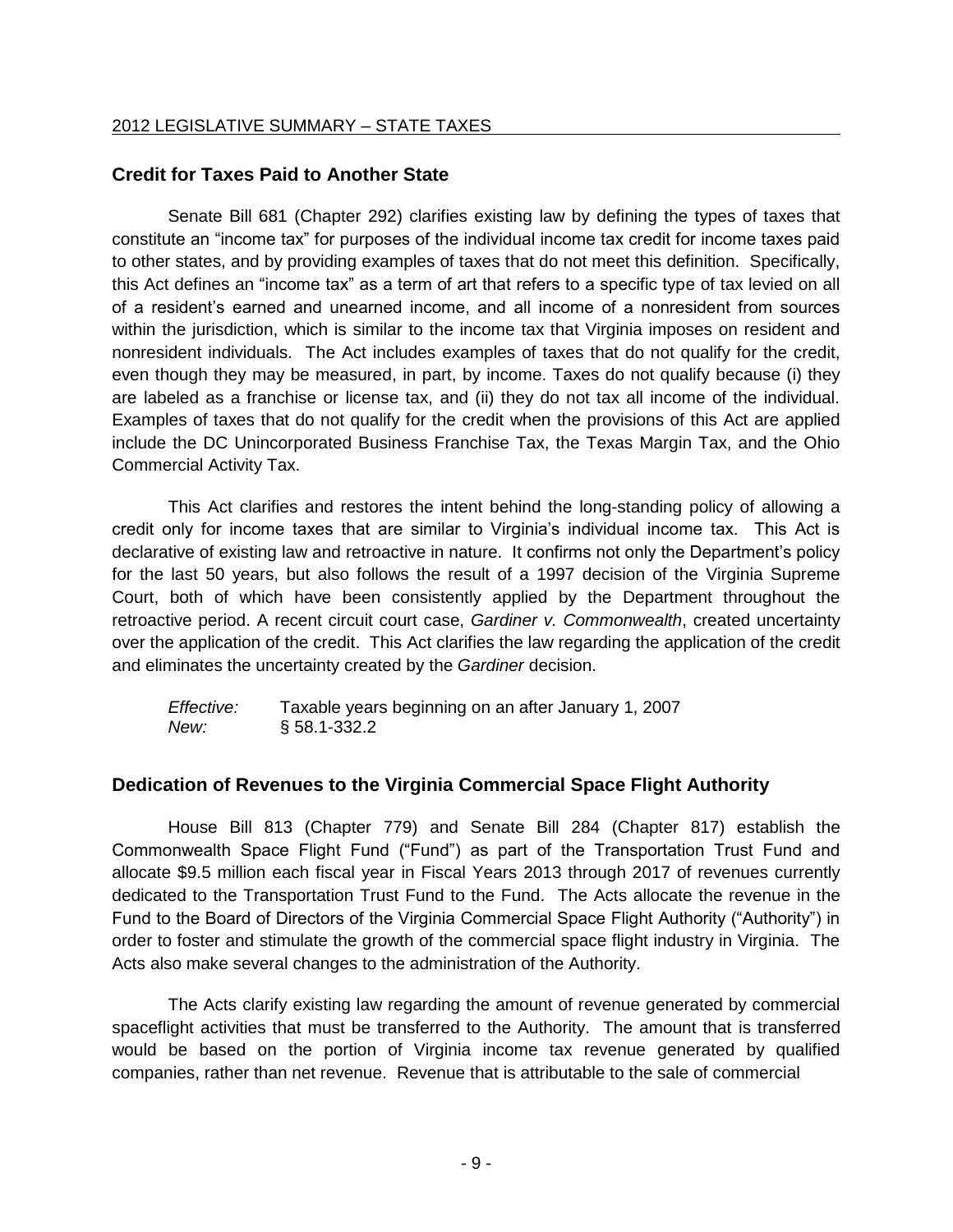human spaceflights or commercial spaceflight training would qualify for the transfer, regardless of point-of-sale or where the spaceflight takes place. Additionally, the provision applies to limited liability companies, as well as corporations.

Under current law, the revenue generated by a 0.5 percent sales and use tax is dedicated to the Transportation Trust Fund. Moneys in this fund are dedicated to transportation needs in the Commonwealth. Of the funds, 4.2 percent are set aside as the Commonwealth Port Fund, 2.4 percent is set aside as the Commonwealth Airport Fund, and 14.7 percent is set aside as the Commonwealth Mass Transit Fund.

| <i>Effective:</i><br>Amended: | July 1, 2012<br>§§ 2.2-2201, 2.2-2202, 2.2-2203, 2.2-2204, 2.2-2213, 2.2-2215, 33.1-<br>23.03:2, 33.1-23.7, 58.1-423, and 58.1-638 |
|-------------------------------|------------------------------------------------------------------------------------------------------------------------------------|
| New:                          | §§ 2.2-2203.1 through 2.2-2203.4                                                                                                   |

#### <span id="page-15-0"></span>**Education Improvement Scholarships Tax Credit**

House Bill 321 (Chapter 842) and Senate Bill 131 (Chapter 731) create an income tax credit for monetary donations made to scholarship foundations. The credit is equal to 65 percent of the monetary donation made to the scholarship foundation and can be claimed for the taxable year following the year of contribution. The credit can be claimed against the individual income tax, corporate income tax, bank franchise tax, insurance premiums license tax, or tax on public service corporations. No tax credit is allowed if the monetary donation is less than \$500. No more than \$50,000 in tax credits may be issued to an individual or to married persons in a taxable year. This \$50,000 limitation does not apply to credits issued to any business entity, including a sole proprietorship.

#### Requirements for Taxpayers

Taxpayers are required to request and receive preauthorization for a specified tax credit amount from the Superintendent of Public Instruction. The preauthorization notice must accompany the donation from the taxpayer to the scholarship foundation. The scholarship foundation is required to return the notice to the Department of Education within 20 days certifying the amount of the donation and date received. A taxpayer is required to make the preauthorized contribution within 180 days of issuance of the notice.

In addition to being preauthorized, taxpayers claiming credit for a contribution would be required to submit verification from each scholarship foundation to which monetary donations have been made. The receiving scholarship foundation must be on the annual list of approved scholarship foundations published pursuant to the legislation in order for the tax credit to be approved.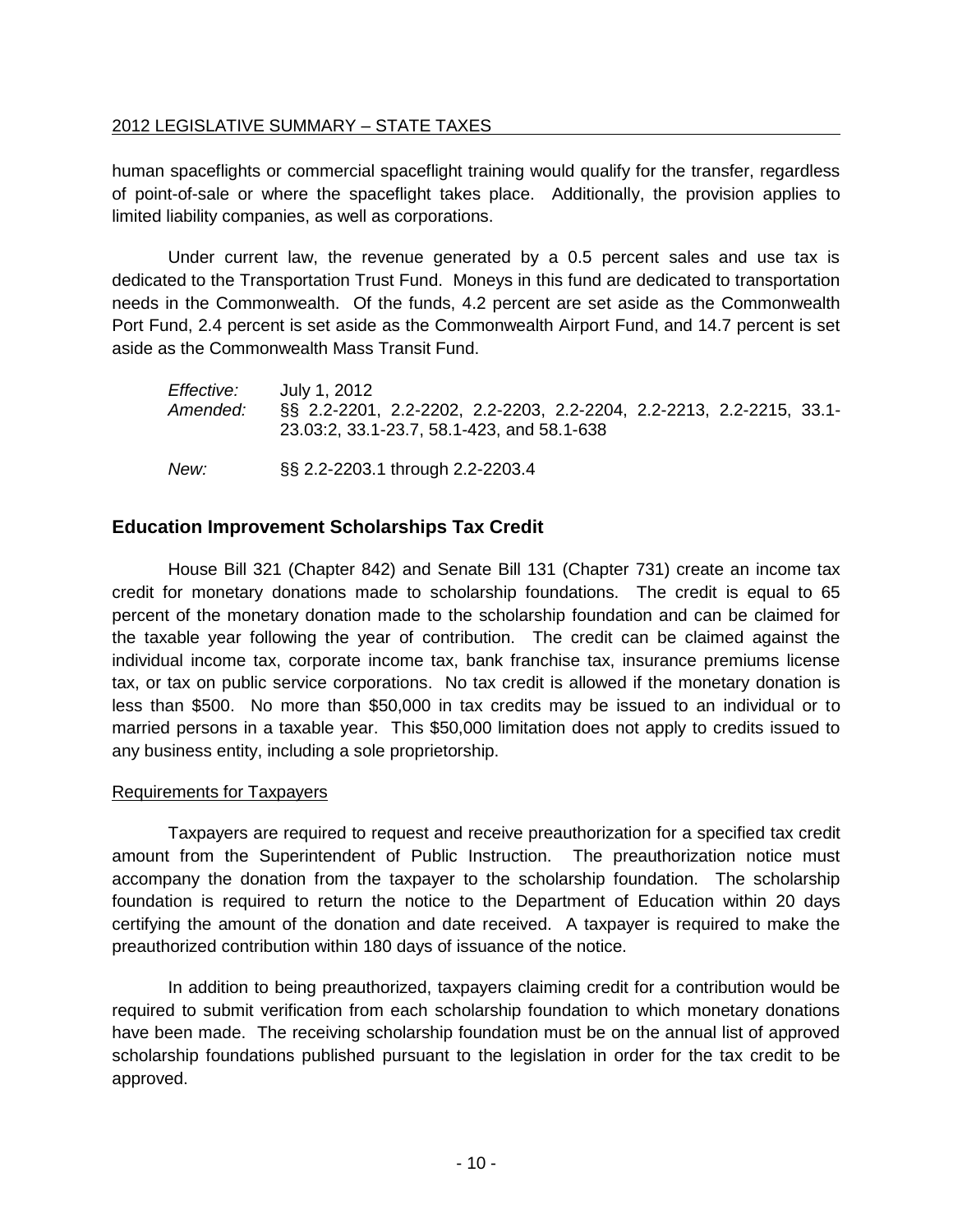Tax credits will be awarded to taxpayers on a first-come, first-served basis in accordance with procedures established by the Department of Education. The total amount of credits available in any fiscal year is capped at \$25 million. Any unused tax credits may be carried over for the next five succeeding taxable years or until the total amount of credit has been taken, whichever is sooner.

#### Requirements for Scholarship Foundations

Scholarship foundations must apply to the Department of Education to be approved to receive and administer tax credit-approved funds. The Department of Education must issue a notice of approval or denial, including reasons for denial to the applicant, within 60 days after the application is submitted. A "scholarship foundation" is defined as a nonstock, nonprofit corporation that is exempt from taxation under IRC  $\S$  501(c)(3), that has been approved by the Department of Education, and that is established to provide financial aid for the education of students residing in the Commonwealth.

Scholarship foundations must disburse at least 90 percent of the amount of each donation for which a tax credit may be received within one year of such donation for "qualified educational expenses" through scholarships. Any scholarship foundation that fails to disburse at least 90 percent of any donated amount within one year will be removed from the annual list published by the Department of Education and will not be entitled to request preauthorization for additional tax credits, nor will it be entitled to receive and administer additional tax credit-derived funds. Tax credit-derived funds not used for such scholarships are permitted to be used only for the administrative expenses of the scholarship foundation. "Qualified educational expenses" are defined as school-related tuition and instructional fees and materials, including textbooks, workbooks, and supplies used solely for school-related work. Scholarship foundations must provide receipts to individual taxpayers for their contributions.

By September 30 of each year, each scholarship foundation must provide the following information to the Department of Education:

- The total number and dollar amount of contributions received between September 1 of the prior calendar year and September 1 of the current calendar year;
- The dates when such contributions were received; and
- The total number and dollar amount of qualified educational expenses scholarships awarded for the school year that began during the current calendar year

Any scholarship foundation that fails to provide this report by September 30 will be removed from the annual list published by the Department of Education and will not be entitled to request preauthorization for additional tax credits, nor will it be entitled to receive and administer additional tax credit-derived funds.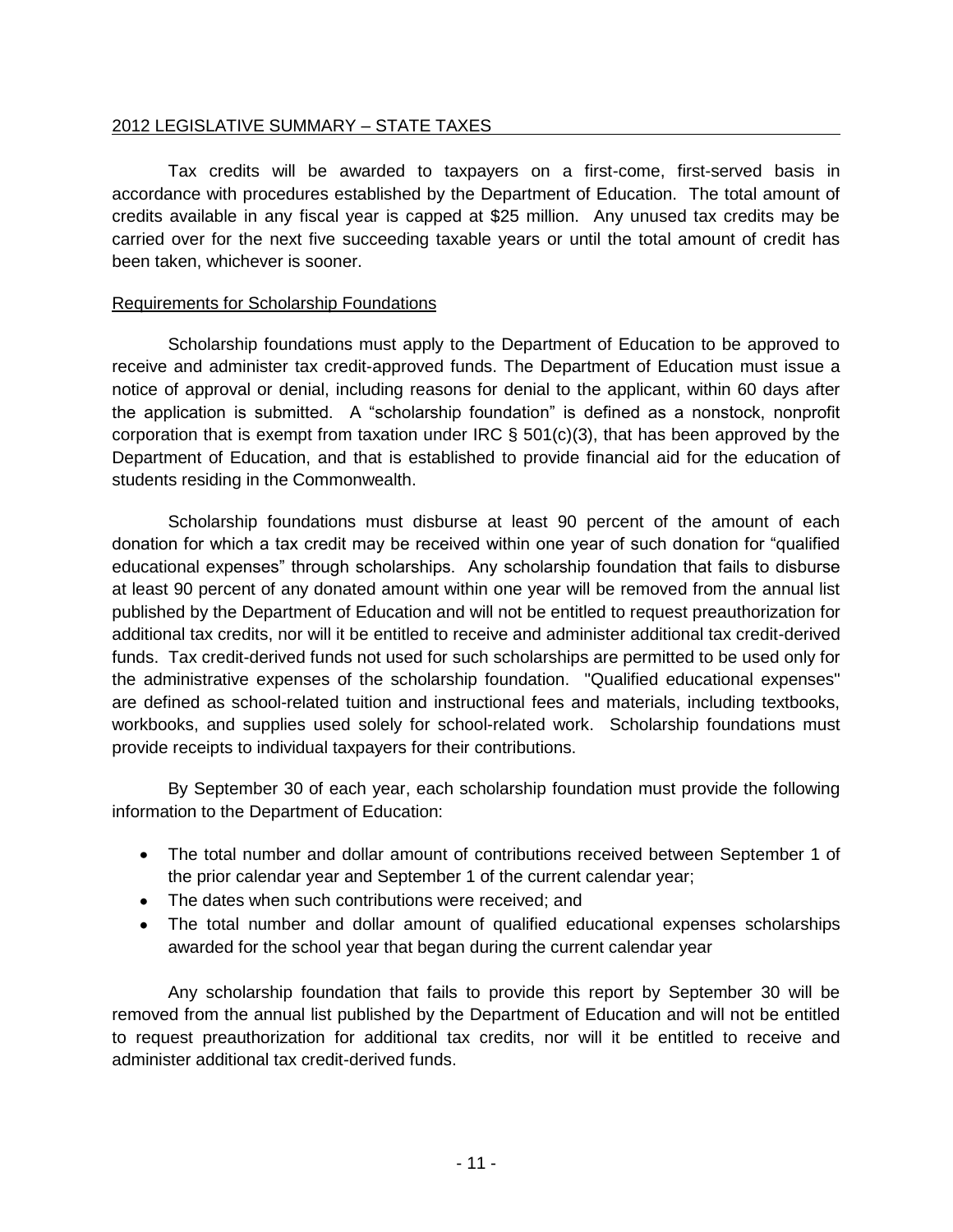In awarding scholarships from tax credit-derived funds, the scholarship foundation must: (i) provide scholarships for qualified educational expenses only to students whose family's annual household income is not in excess of 300 percent of the current poverty guidelines or any eligible student with a disability; (ii) not limit scholarships to students of one school; and (iii) comply with Title VI of the Civil Rights Act of 1964. Scholarship foundations are also required to ensure that schools selected by students to which tax credit-derived funds may be paid meet certain requirements. Eligible schools are required to compile certain data regarding students receiving tax credit-derived scholarships and provide such information to the Department of Education.

The aggregate amount of scholarships provided to each child for any single school year by all eligible scholarship foundations from eligible donations cannot exceed the lesser of: (i) the actual qualified educational expenses, or (ii) 100 percent of the per-pupil amount distributed to the local school division in which the student resides as the state's share of the standards of quality costs using the composite index of ability to pay as defined in the general Appropriations Act. Scholarship foundations must develop procedures for disbursing scholarships in quarterly payments throughout the school year to ensure scholarships are portable.

These Acts also make changes to the Neighborhood Assistance Act Tax Credit (see the section entitled "Neighborhood Assistance Act Tax Credit: Expansion of Credit.")

| Effective: | Taxable years beginning on and after January 1, 2013, but before         |
|------------|--------------------------------------------------------------------------|
|            | January 1, 2018                                                          |
| New:       | Article 13.3 (§§ 58.1-439.25, 58.1-439.26, 58.1-439.27, and 58.1-439.28) |
| Sunset:    | Taxable years beginning on and after January 1, 2018                     |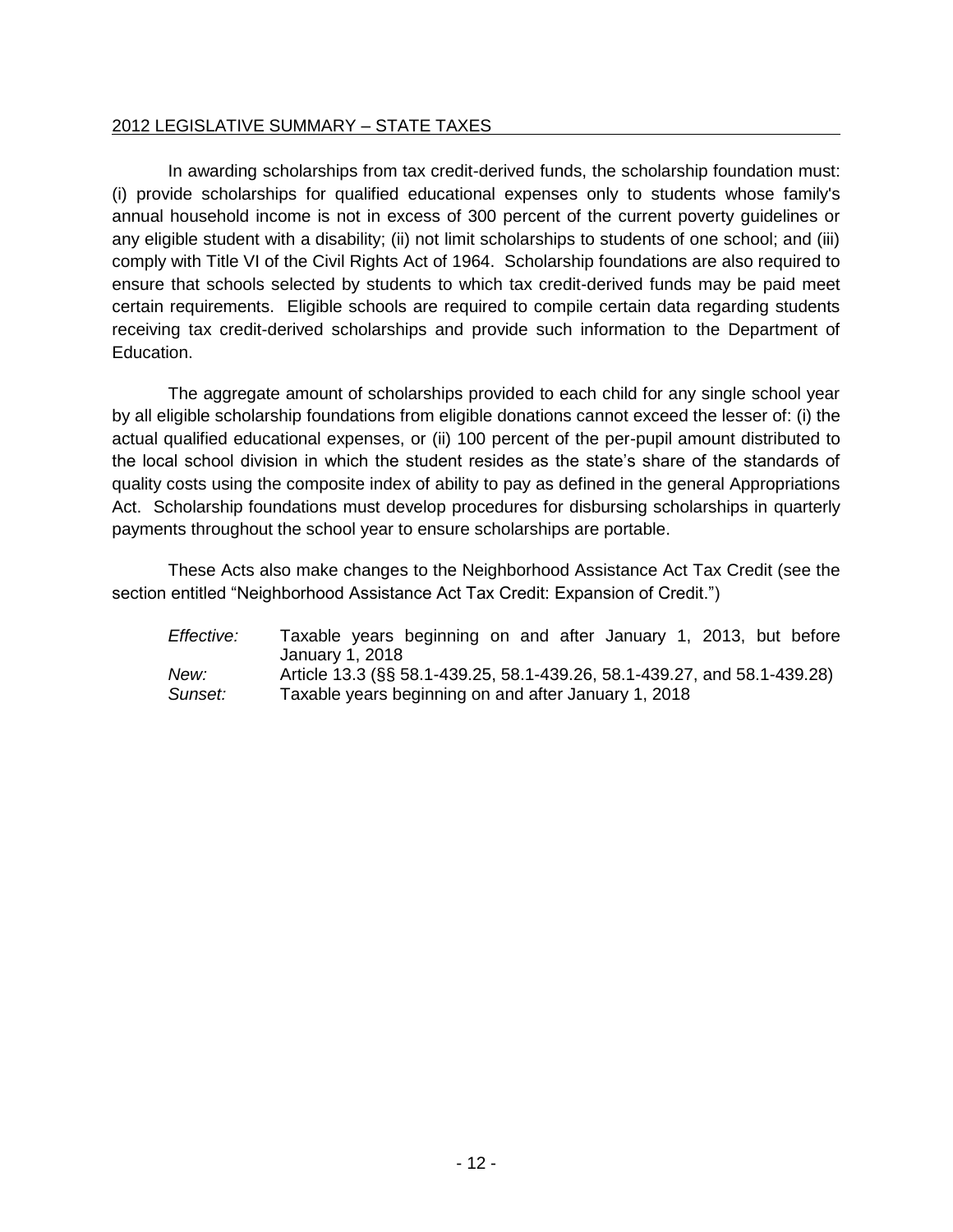#### <span id="page-18-0"></span>**Historic Rehabilitation Tax Credit – Subtraction for Certain Gain or Income**

House Bill 531 (Chapter 92) and Senate Bill 444 (Chapter 639) allow any amount of gain or income recognized by a taxpayer in connection with the Historic Rehabilitation Tax Credit, which is treated as taxable income for federal tax purposes, to be subtracted from individual income, corporate income and estate and trust taxes.

Under Virginia law, an individual, estate, trust, or corporation with eligible expenses in the rehabilitation of a certified historic structure is entitled to claim a tax credit. The credit is equal to 25 percent of rehabilitation expenses for projects completed in 2000 and thereafter.

Virginia law allows tax credits awarded to partnerships to be allocated among the partners in a manner agreed upon by the partners. As a general practice, partnerships solicit investors to join the partnership and receive allocations of the tax credit in exchange for their cash investments. The investors, however, would not receive any material distributions of cash or an allocation of the partnership's income, gain, loss or deductions.

The transactions are typically structured so that investors would receive an allocation of the tax credits immediately following their cash contribution to the partnership. After holding interest in the partnership for a certain amount of time, the investors would then sell their interests back to the partnership for a small fraction of the cash they originally paid.

On March 29, 2011, the U.S. Court of Appeals for the Fourth Circuit overturned the U.S. Tax Court decision in *Virginia Historic Tax Credit Fund 2001 v. Commissioner.* The lower court had determined that three investment funds had been formed for a legitimate business purpose, were valid partnerships and were correctly not assessed income tax related to the investors' capital contributions. In overturning the lower court, the Fourth Circuit Court determined that investors in historic development projects through the Tax Credit Funds were not partners for federal income tax purposes and that the receipt of federal historic tax credits in exchange for their investment should be treated as a sale. Consequently, both the Tax Credit Funds and investors will realize taxable income arising from the deemed sale of the historic tax credits. The Fourth Circuit decision, however, did not directly affect the Virginia Historic Rehabilitation Tax Credit.

These Acts are in response to the Fourth Circuit ruling, and are intended to prevent Virginia taxpayers who invest in historic rehabilitation projects from being adversely affected by the Fourth Circuit decision. These Acts also contain an enactment clause stating that the provisions of the Acts are declarative of existing law.

| <i>Effective:</i> | July 1, 2012     |
|-------------------|------------------|
| Amended:          | $§ 58.1 - 339.2$ |
| Sunset:           | None             |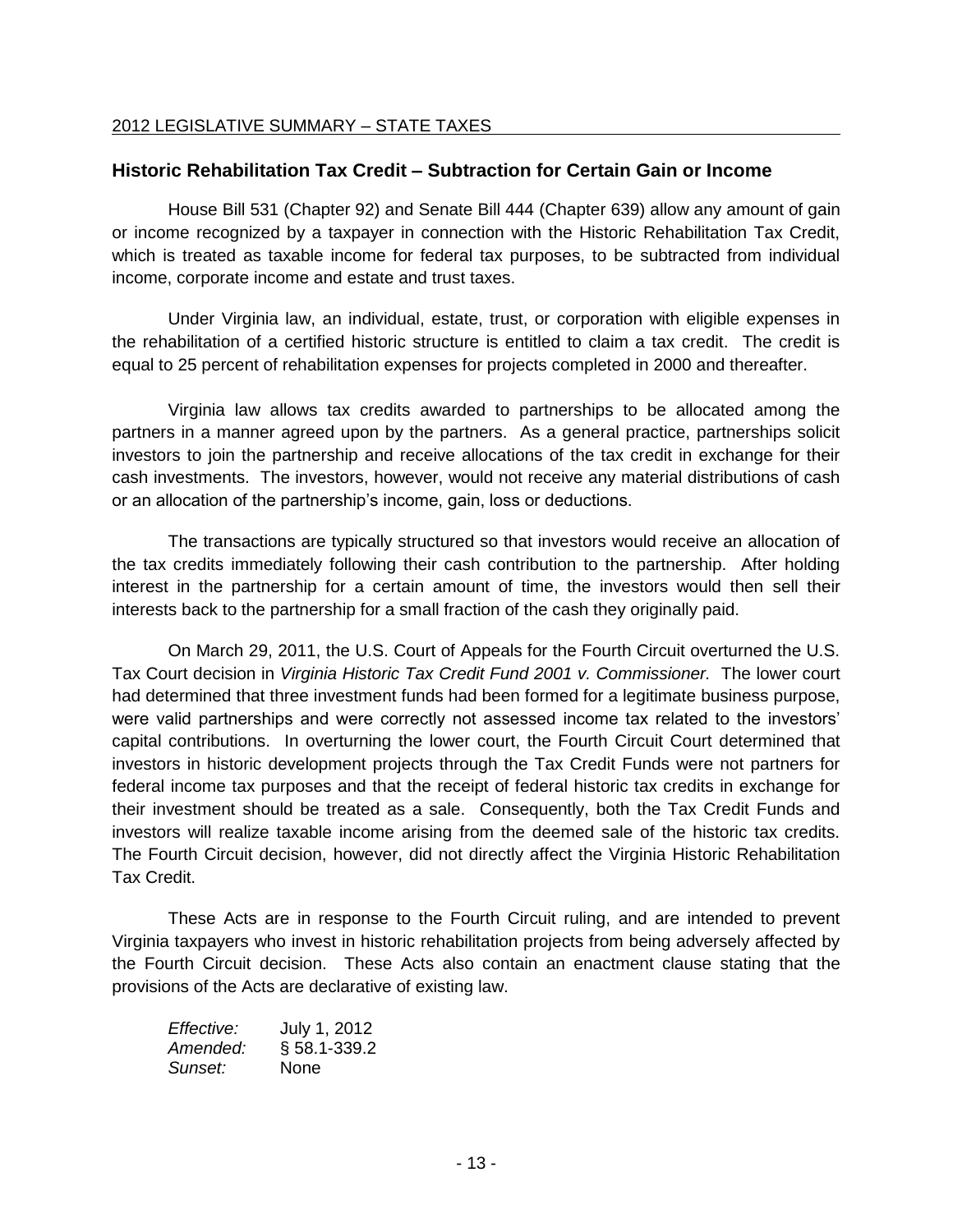#### <span id="page-19-0"></span>**Land Preservation Tax Credit: Distribution of Transfer Fee Revenues**

House Bill 336 (Chapter 232) excludes federal government entities from the public or private conservation agencies or organizations that may receive a portion of the revenue from the two percent fee imposed on Land Preservation Tax Credit transfers. This Act also excludes federal government entities from the calculation of this three-year average of the number of donated interests accepted by public or private conservation agencies or organizations that is used when proportionally distributing revenues from the fee imposed on Land Preservation Tax Credit transfers.

Up to 50 percent of the revenues generated by the two percent transfer fee are used to recover the administrative costs incurred by the Department of Taxation and the Department of Conservation and Recreation. The remaining amount generated by the fee is transferred to the Virginia Land Conservation Fund for annual distribution to the public or private agencies or organizations that are responsible for enforcing the conservation and preservation purposes of the donated interests. This Act would exclude federal government entities from the agencies eligible to receive such distributions.

Revenues must be distributed proportionally to qualifying agencies and organizations based on a three-year average of the number of donated interests accepted by the public or private conservation agencies or organizations during the immediately preceding three-year period. This Act excludes federal government entities from the calculation of this three-year average.

| Effective: | July 1, 2012   |
|------------|----------------|
| Amended:   | $§ 58.1 - 513$ |
| Sunset:    | None           |

#### <span id="page-19-1"></span>**Major Business Facility Job Tax Credit: Extension of Two-Year Period**

House Bill 714 (Chapter 93) and Senate Bill 368 (Chapter 475) extend the time during which the Major Business Facility Job Tax Credit may be taken over a two-year period through taxable years beginning December 31, 2014. The Major Business Facility Job Tax Credit must generally be claimed ratably over three taxable years, beginning with the taxable year following the year in which the major business facility is established or expanded, or the new qualifying jobs are added. Effective for taxable years beginning January 1, 2009 through December 31, 2012, taxpayers are allowed to claim the credit amount over two years instead of three. These Acts would extend this time during which the credit may be claimed over a two-year period through taxable years beginning December 31, 2014.

*Effective:* July 1, 2012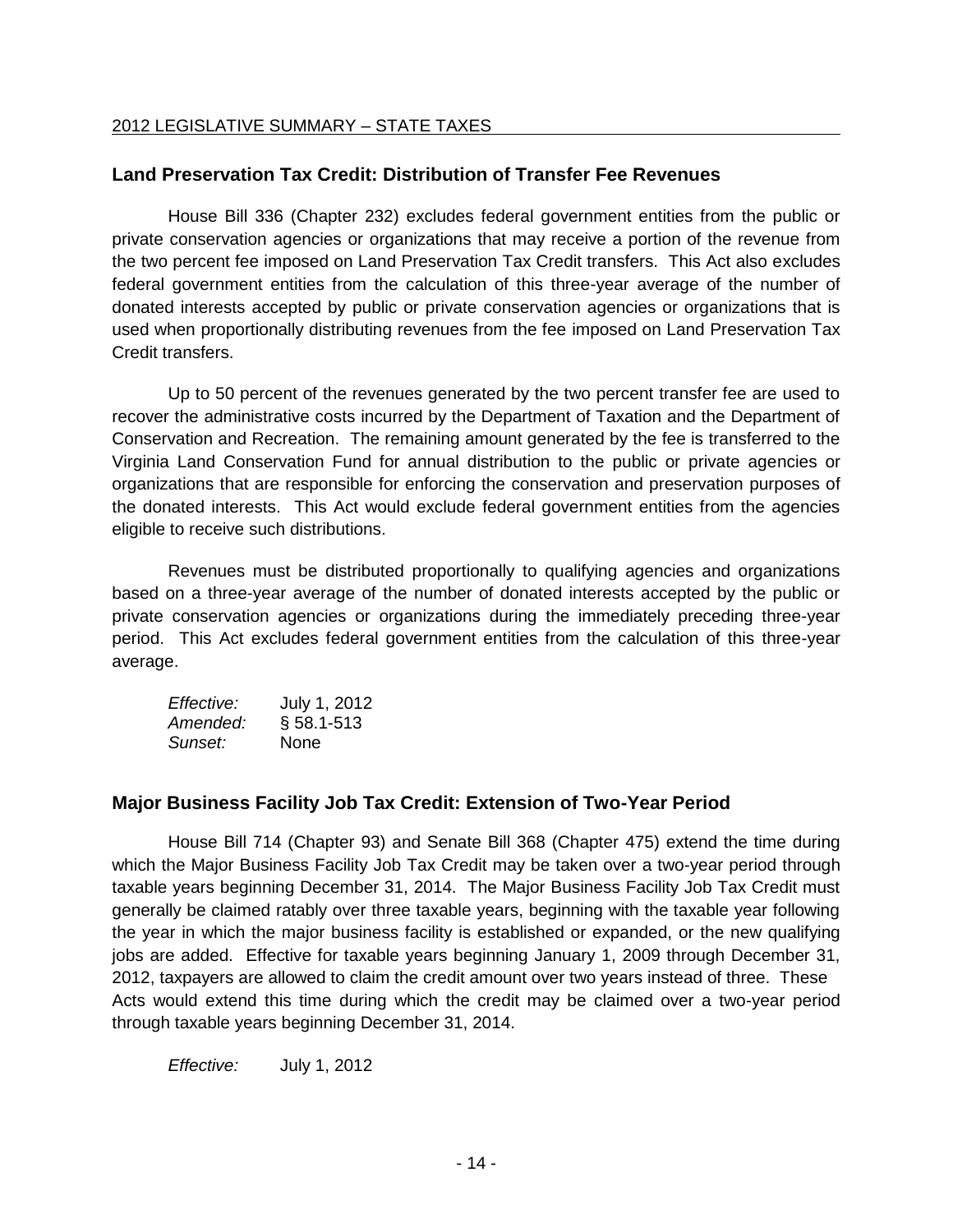*Amended:* § 58.1-439

#### <span id="page-20-0"></span>**Major Business Facility Job Tax Credit: Interaction with Enterprise Zone Job Creation Grant Program**

House Bill 841 (Chapter 445) allows a qualifying business to receive both a Major Business Facility Job Tax Credit and an Enterprise Zone Job Creation Grant. Previously, any qualified business firm receiving an Enterprise Zone Job Creation Grant was not eligible to receive a Major Business Facility Job Tax Credit. Although this Act would allow a business to receive both incentives for different jobs, it would prohibit a business from claiming the Major Business Facility Job Tax Credit and receiving an Enterprise Zone Job Creation Grant for the same jobs.

*Effective:* The provisions related to the Major Business Facility Jobs Tax Credit are effective for taxable years beginning on and after January 1, 2012, and the provisions related to Enterprise Zone Job Creation Grants are effective beginning with the 2012 grant year. *Amended:* §§ 58.1-439; 59.1-547

#### <span id="page-20-1"></span>**Neighborhood Assistance Act Tax Credit – Expanded to Include Mediators**

House Bill 368 (Chapter 596) expands the professional services eligible for tax credits under the Neighborhood Assistance Act to include services provided by mediators certified by the Judicial Council of Virginia.

The Virginia Neighborhood Assistance Act provides an income tax credit to businesses and individuals that donate to neighborhood organizations for approved programs that benefit impoverished people. Under this Act, a neighborhood organization is allocated credits through the Neighborhood Assistance Act Program. The Department of Social Services ("DSS") is responsible for approving the programs and allocating the tax credits to the qualifying neighborhood organizations. When an individual or business donates to an organization that qualifies as a neighborhood organization, they are eligible to receive an income tax credit from that neighborhood organization.

In addition to money and property, taxpayers may donate certain professional services in order to qualify for this credit. "Professional services" is currently defined to include personal services rendered by medical doctors, dentists, architects, professional engineers, certified public accountants, attorneys-at-law, and veterinarians.

*Effective:* July 1, 2012 *Amended:* § 58.1-439.22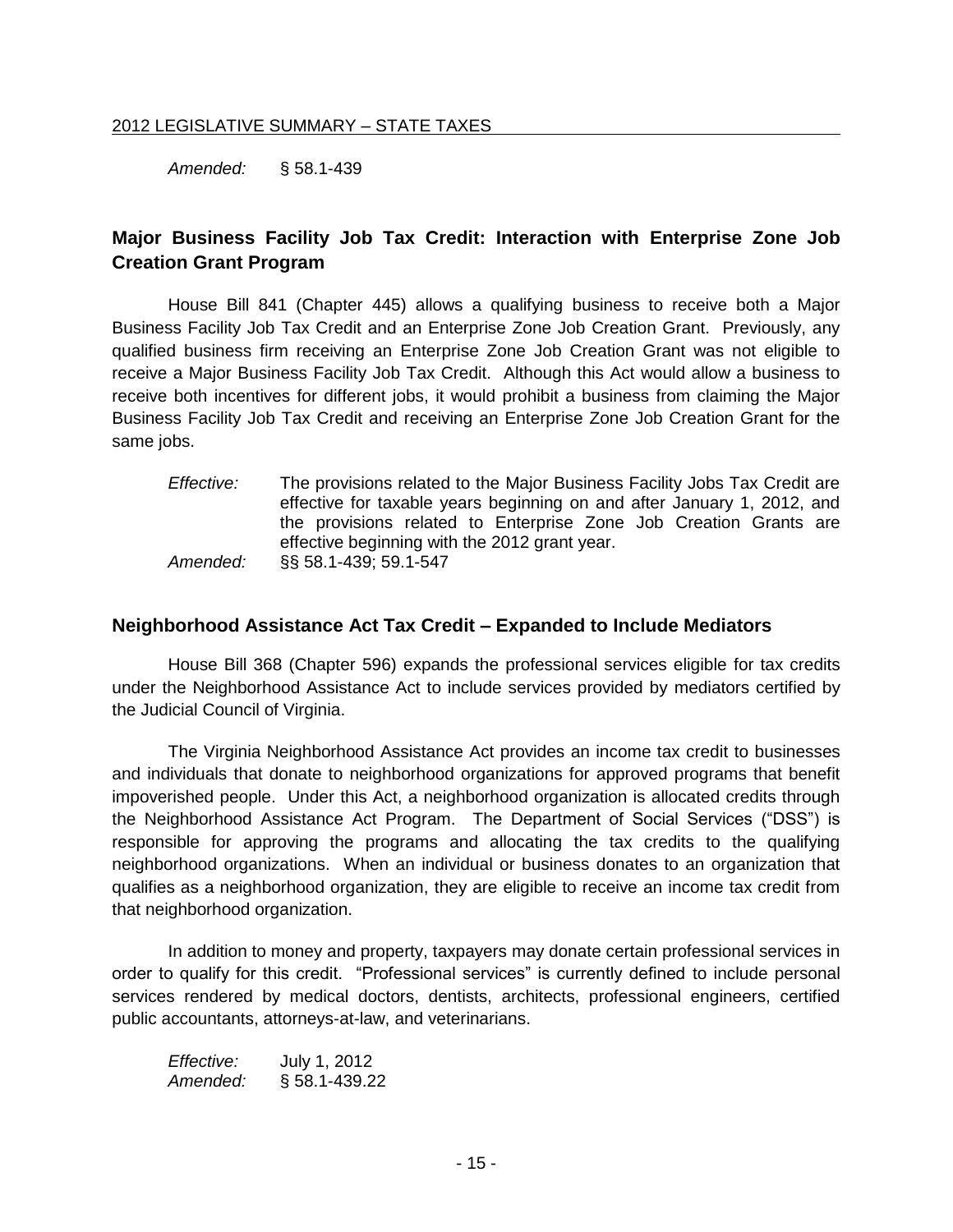#### <span id="page-21-0"></span>**Neighborhood Assistance Act Tax Credit: Expansion of Credit**

House Bill 321 (Chapter 842) and Senate Bill 131 (Chapter 731) expand the Neighborhood Assistance Act Tax Credit program by increasing the tax credit percentage, increasing the annual credit cap for education proposals, removing the annual per taxpayer cap for business firms, increasing the amount of tax credits that a neighborhood organization or grouping of neighborhood organization affiliates may reserve, and expanding the requirements for neighborhood organizations. These Acts also change the current procedures for reallocation of Neighborhood Assistance Act Tax Credits and extend the sunset date for the Neighborhood Assistance Act Tax Credit program from July 1, 2014 to July 1, 2017.

These Acts also create an Education Improvement Scholarships Tax Credit (see the section entitled "Education Improvement Scholarships Tax Credit.")

#### Increase in Percentage Amount

These Acts increase the credit percentage from 40 percent to 65 percent of the value of the money, property, professional services, and contracting services donated by a business firm, or 65 percent of the monetary donation or donation of marketable securities made by an individual.

#### Annual Credit Cap

These Acts increase the annual cap for Neighborhood Assistance Act Tax Credits from \$11.9 million to \$15 million. The credit cap for education proposals is increased from \$4.9 million to \$8 million and the credit cap for all other proposals remains at \$7 million.

In addition to increasing the overall credit cap, House Bill 321 removes the annual per taxpayer cap for business firms. Under prior law, business firms were not allowed a tax credit in excess of \$175,000 per taxable year. House Bill 321 removes this limitation.

#### Requirements for Neighborhood Organizations

To qualify as a neighborhood organization under prior law, at least 50 percent of the persons served by the organization must be impoverished people with annual family income not in excess of 200 percent of the current poverty guidelines. Additionally, education proposals are considered to be any type of scholastic instruction or scholastic assistance to an individual with family income not in excess of 200 percent of the current poverty guidelines. This bill would expand these requirements to include assistance provided to an individual with a family annual household income not in excess of 300 percent of the current poverty guidelines, or an eligible student with a disability. For purposes of this bill, an "eligible student with a disability" would be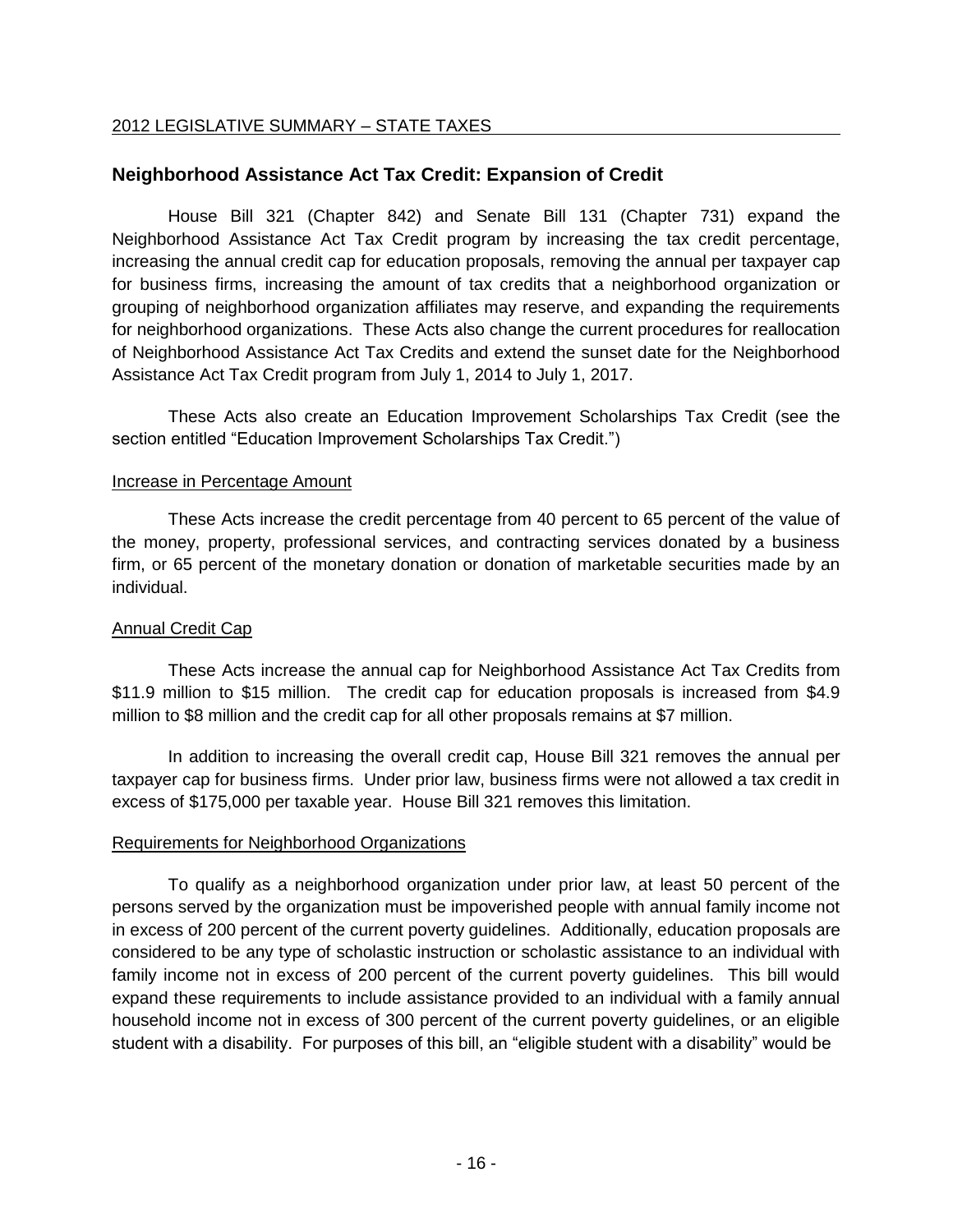defined as a student (i) for whom an individualized educational program has been written and finalized in accordance with the federal Individuals with Disabilities Education Act (IDEA), regulations promulgated pursuant to IDEA, and regulations of the Board of Education, and (ii) whose family's annual household income is not in excess of 400 percent of the current poverty guidelines.

#### Reservation Amount for Neighborhood Organizations

These Acts increase the amount of tax credits that a neighborhood organization or grouping of neighborhood organization affiliates may reserve for all education proposals from \$500,000 to \$850,000. This increased limitation does not apply to any grouping of neighborhood organization affiliates that was approved for more than an aggregate of \$500,000 in Neighborhood Assistance Act Tax Credits for education proposals in Fiscal Year 2009 or earlier. The amount of tax credits that a neighborhood organization or grouping of neighborhood organization affiliates may reserve for non-education proposals remains at \$500,000.

#### Changes to Reallocation Procedures

Under prior law, if the amount of tax credits requested by neighborhood organizations and approved by the Superintendent for education proposals is less than \$4.9 million, the balance of such amount is allocated to programs for approval by the Commissioner of the Department of Social Services. Under these Acts, any balance after credits for education proposals have been allocated will not be allocated to other programs approved by the Department of Social Services. Rather, if either the Department of Social Services or Department of Education has a balance of tax credits remaining after the initial allocation of tax credits to approved proposals, then the Commissioner of the Department of Social Services or the Superintendent of Public Instruction, as applicable, must reallocate the remaining balance of tax credits to such previously approved proposals to the extent that a neighborhood organization can use or allocate additional tax credits for the previously approved proposal. The \$500,000 and \$850,000 annual limitations for tax credits approved to a grouping of neighborhood organization affiliates is inapplicable to the extent of any such reallocation. The balance of credits remaining for allocation include the amount of tax credits that have been granted for a proposal approved during the initial allocation but for which the Commissioner of the Department of Social Services or the Superintendent of Public Instruction has been provided notice by the neighborhood organization that it will not be able to use or allocate such amount for the approved proposal.

*Effective:* July 1, 2012 *Amended:* §§ 58.1-439.18, 58.1-439.19, 58.1-439.20, 58.1-439.21, and 58.1-439.24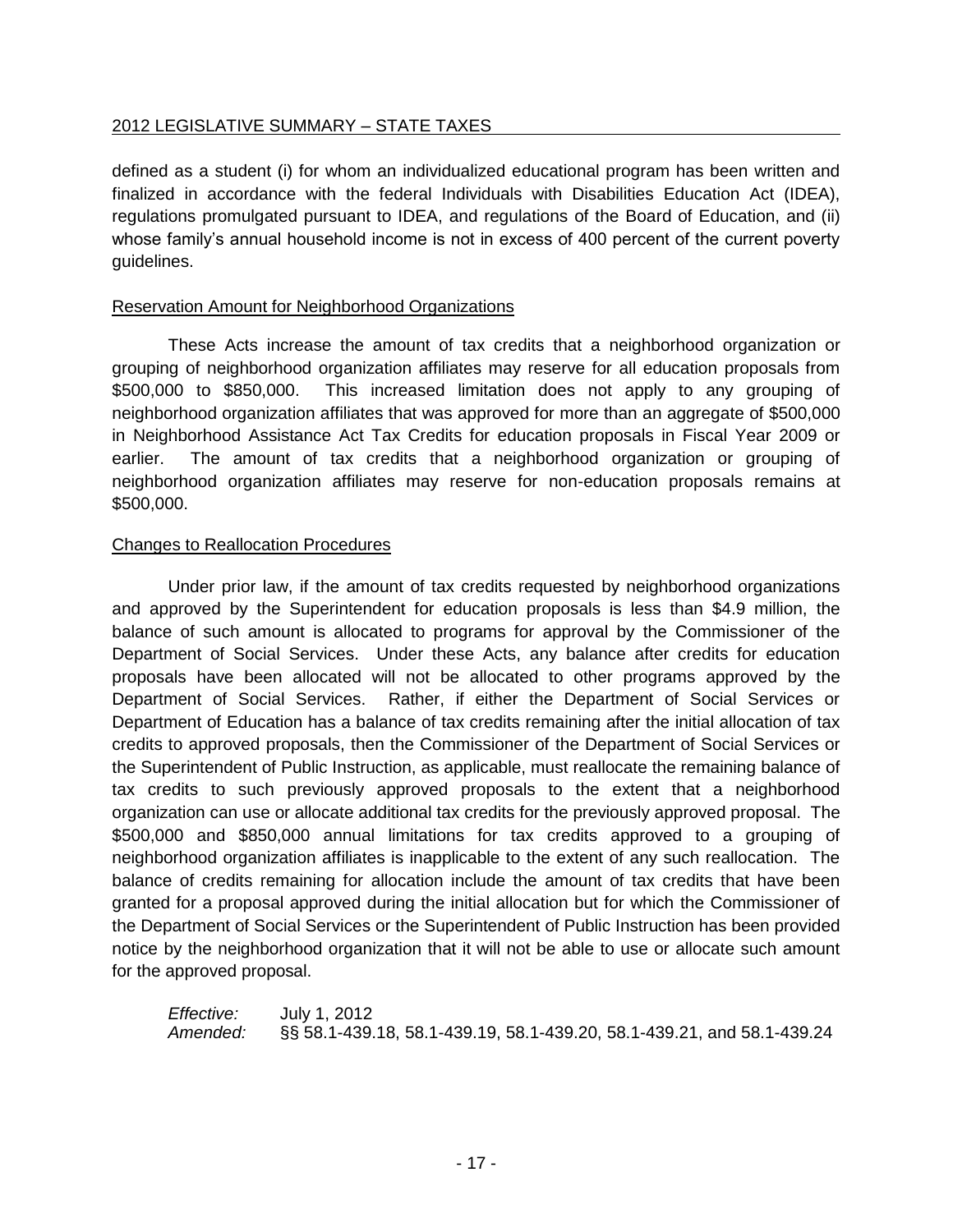#### <span id="page-23-0"></span>**Neighborhood Assistance Act Tax Credit – Reduced Low-Income Persons Threshold**

Senate Bill 680 (Chapter 837) revises the minimum percentage of low-income persons that a neighborhood organization must serve in order to qualify for the Neighborhood Assistance Act Tax Credit program. Under this Act, the minimum percentage of low-income persons that neighborhood organizations approved by the Board of Social Services must serve would decrease from 50 to 40 percent. The minimum percentage of low-income persons that must be served by neighborhood organizations approved by the Board of Education would continue to be 50 percent.

Under current law, in order to be eligible for participation in the Neighborhood Assistance Program and receive an allocation of tax credits, an applicant must meet the following criteria: (i) have been in operation as a viable entity, providing neighborhood assistance for impoverished people, for at least 12 months; (ii) must be able to demonstrate that at least 50 percent of the total people served and at least 50 percent of the total expenditures were for impoverished people; (iii) must not contain any significant findings or areas of concern for the ongoing operation of the neighborhood organization following an audit; and (iv) must demonstrate that at least 75 percent of total revenue received is expended to support the applicant's ongoing programs each year.

(Note: Pursuant to legislation passed by the General Assembly during the 2012 Session (House Bill 321, Chapter 842 and Senate Bill 131, Chapter 731), the definition for "impoverished persons" under the Neighborhood Assistance Act was eliminated and replaced with the definition for "low-income persons.")

| Effective: | July 1, 2012 |
|------------|--------------|
| Amended:   | §58.1-439.20 |

#### <span id="page-23-1"></span>**Paper Checks for Individual Refunds Eliminated**

House Bill 1301 (Chapter 3, 2012 Special Session I), Item 466 (C) requires the State Comptroller to issue individual income tax refunds only through debit cards, direct deposits or other electronic means, unless the Tax Commissioner determines that a check is more

appropriate for a transaction or class of transactions. Currently, taxpayers may request to receive an income tax refund in the form of a paper check or through direct deposit.

*Effective:* January 1, 2013 *Supersedes:* § 2.2-1825 and § 59.1-479 et seq.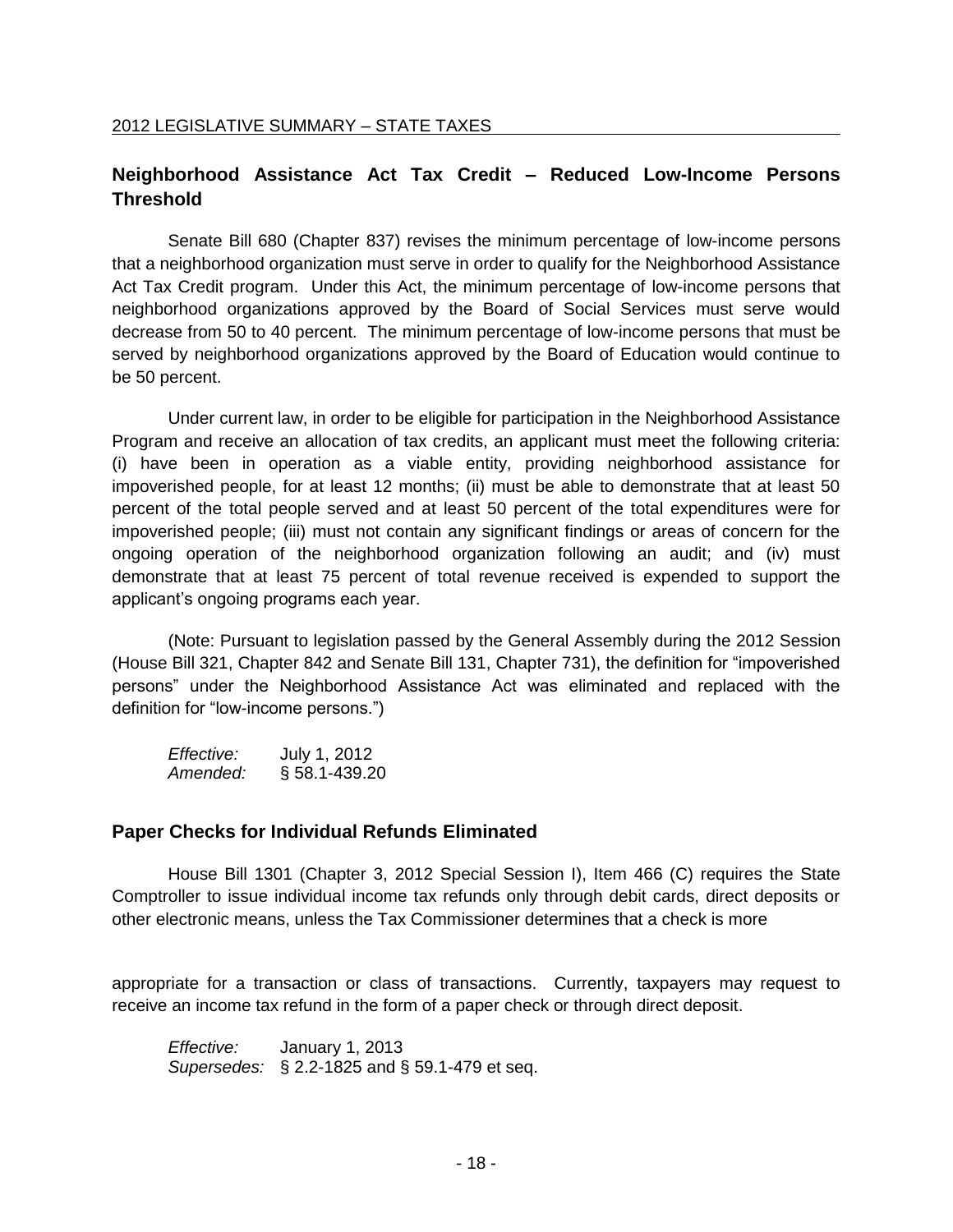#### <span id="page-24-0"></span>**Port Tax Credits**

House Bill 1183 (Chapter 846) and Senate Bill 578 (Chapter 849) make several changes to the existing port tax credits. They extend the sunset dates for the for the International Trade Facility Tax Credit and the Barge and Rail Usage Tax Credit from taxable years beginning before January 1, 2015, to taxable years beginning before January 1, 2017. Under these Acts, the Tax Commissioner is not permitted to issue either of these tax credits subsequent to the Commonwealth's fiscal year ending June 30, 2017. These Acts also extend the sunset date for the Port Volume Increase Tax Credit from taxable years beginning before January 1, 2016, to taxable years beginning before January 1, 2017.

These Acts also make several related to changes to the International Trade Facility Tax Credit and the Barge and Rail Usage Tax Credit. Under these Acts, the amount of the jobs portion of the International Trade Facility Tax Credit increases from \$3,000 per qualified full-time employee to \$3,500 per qualified full-time employee. These Acts also allow the Barge and Rail Usage Tax Credit to be claimed for qualified shipments of noncontainerized cargo, in an amount equal to \$25 per 16 tons of noncontainerized cargo moved by barge or rail rather than by trucks or other motor vehicles on Virginia's highways.

In addition to making changes to the port tax credits, these Acts impose a reporting requirement on the Department of Taxation. The Department must submit a report concerning the International Trade Facility, Barge and Rail, and Port Volume Increase Tax Credits to the House Appropriations, House Finance, and Senate Finance Committees no later than November 15 of the year immediately preceding the sunset date. Such report must include the following information about each of the port tax credits:

- The number of persons, individuals, or other classes of taxpayers claiming the credit in each of the immediately preceding five years;
- The aggregate amount of credits claimed in each of the preceding five years by each class of taxpayers;
- The average amount of credit claimed by each class of taxpayers in each of the preceding five years;
- The average amount of taxes paid, after claiming any credits or deductions, by each class of taxpayers claiming the tax credit in each of the preceding five years;
- Any noted trends in the use of the tax credit; and
- Any other information deemed relevant by the Department.

These Acts also require the Office of the Governor to report to the General Assembly on recommendations regarding the establishment of an economic development zone and incentives to attract the distribution, manufacturing, warehousing, intermodal, and other support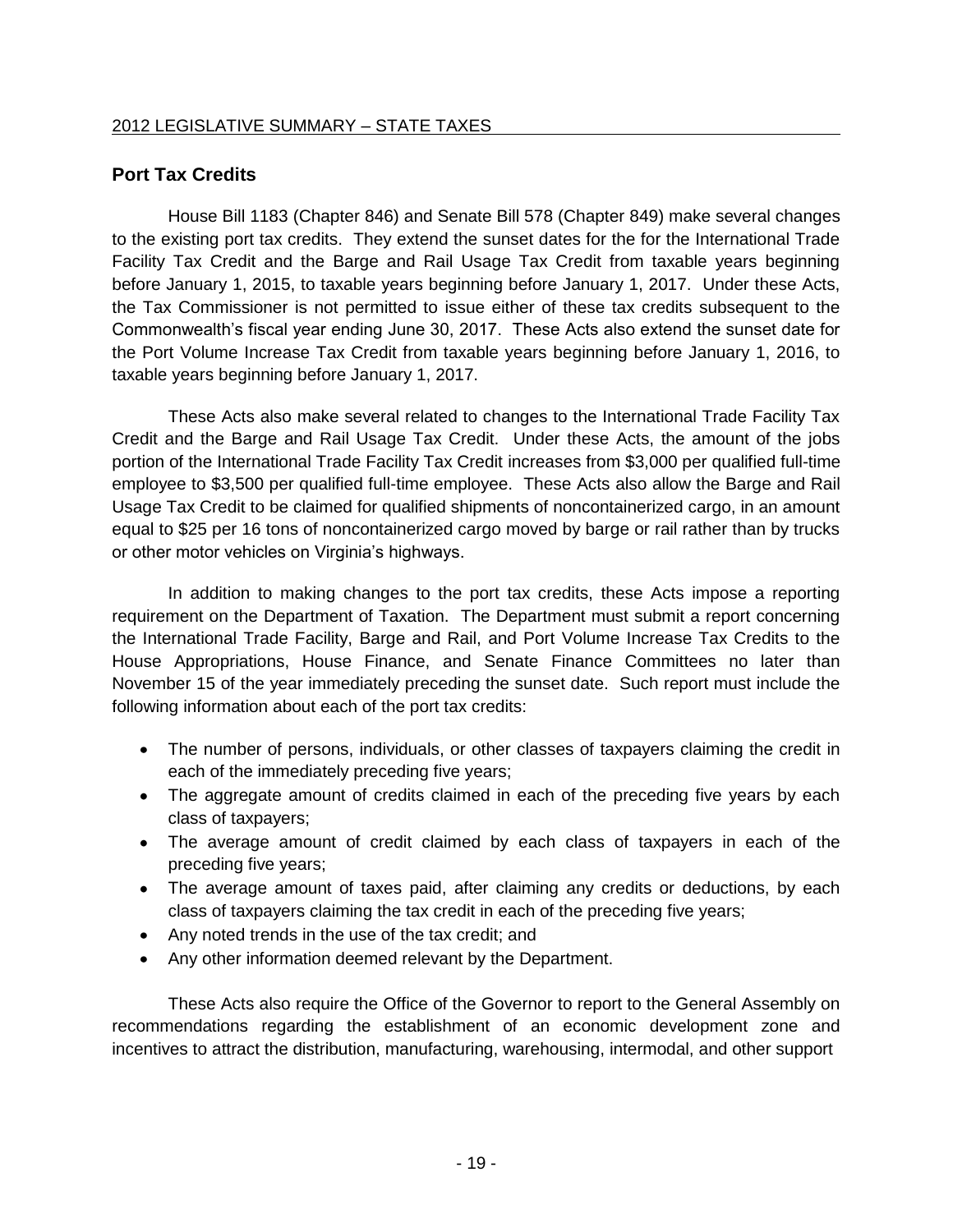facilities needed for the Port of Virginia to realize the projected growth spanning from the Panama Canal Expansion Project. These recommendations must be provided to the Chairmen of the House Appropriations Commission, the House Transportation Committee, the Senate Finance Committee, and the Senate Transportation Committee by December 1, 2012.

| <i>Effective:</i> | July 1, 2012.                                                           |
|-------------------|-------------------------------------------------------------------------|
| Amended:          | §§ 10.1-1188, 58.1-439.12:06, 58.1-439.12:09, 58.1-439.12:10, 62.1-129, |
|                   | 62.1-132.6, and 62.1-139                                                |
| New:              | $§$ 62.1-132.3:1                                                        |

#### <span id="page-25-0"></span>**Qualified Equity and Subordinated Debt Investment Tax Credit**

Item 3-6.04 of the 2012 Appropriations Act (House Bill 1301, Chapter 3, 2012 Special Session I) and Item 3-5.01 of the 2012 Amendments to the 2011 Appropriations Act (House Bill 1300, Chapter 2) reduce the cap for the Qualified Equity and Subordinated Debt Investments Tax Credit from \$5 million to \$3 million for taxable years beginning on and after January 1, 2011, but before December 31, 2011. For taxable years beginning on and after January 1, 2012, the 2012 Appropriations Act changes the credit cap to \$4 million.

The amount of Qualified Equity and Subordinated Debt Investments Tax Credits available in a calendar year is statutorily limited to \$5 million. Since 2006, budgetary language has reduced the annual credit cap to \$3 million, beginning with taxable years beginning on and after January 1, 2006. The 2010 Appropriations Act (Chapter 874, Acts of Assembly of 2010) restored the \$5 million cap, beginning with taxable years beginning on and after January 1, 2010. The 2012 budget bills impose the \$3 million cap for taxable year 2011. For taxable years beginning on and after January 1, 2012, the credit cap is \$4 million.

*Effective:* Taxable years beginning on and after January 1, 2011

#### <span id="page-25-1"></span>**Subtraction for Capital Gains Income**

House Bill 1013 (Chapter 96) and Senate Bill 226 (Chapter 256) amend the subtraction for certain capital gains to extend the time during which qualifying investments may be made from June 30, 2013 to June 30, 2015.

The subtraction is allowed for capital gains income related to investments in "qualified businesses" as defined for purposes of the Qualified Equity and Subordinated Debt Tax Credit, or in any other technology business approved by the Secretary of Technology, provided its principal office or facility is in the Commonwealth and it has less than \$3 million in annual revenues in the fiscal year prior to the investment. Under current law, the related investment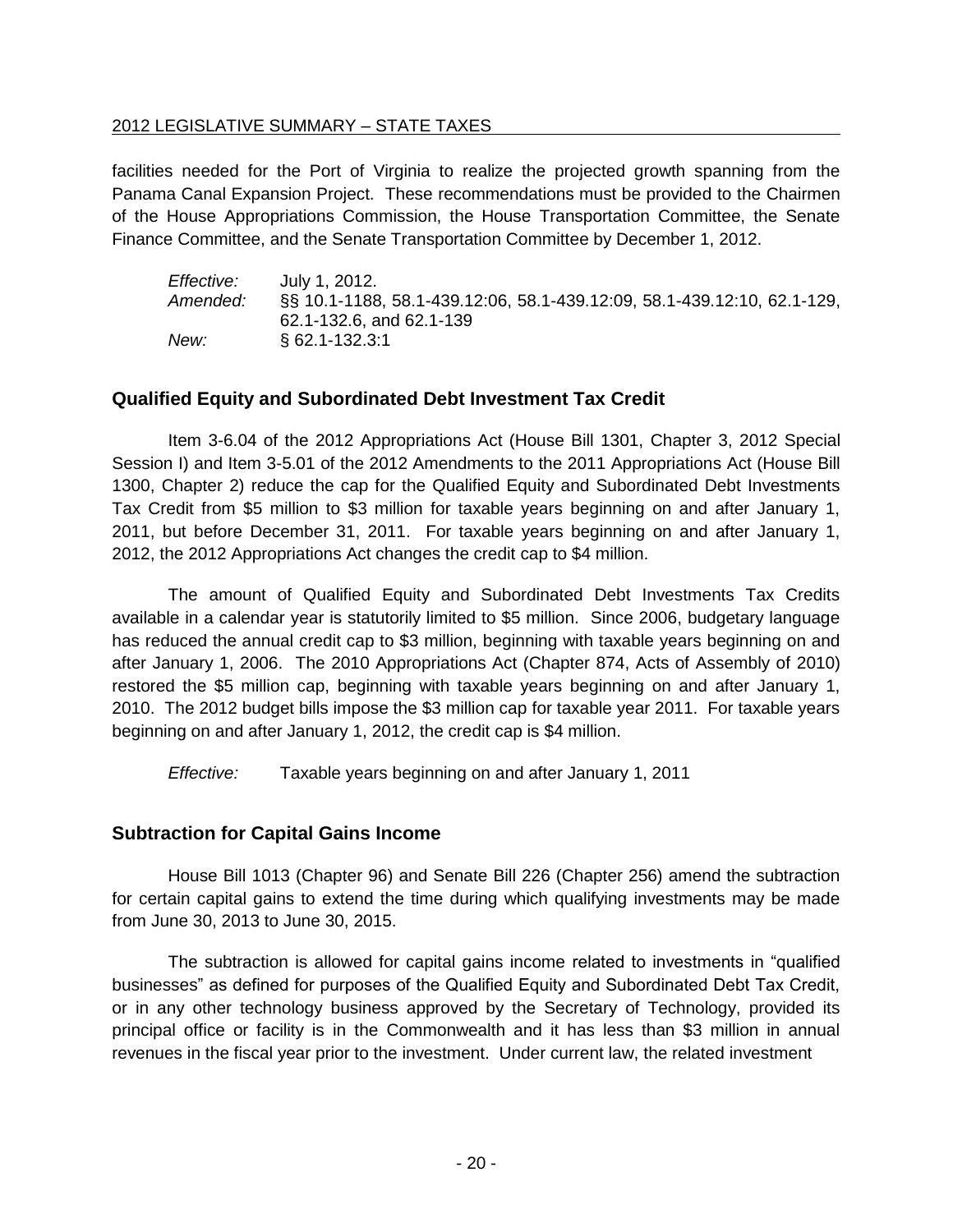must be made between April 1, 2010 and June 30, 2013. These Acts extend the time during which qualifying investments may be made to June 30, 2015.

| <i>Effective:</i> | July 1, 2012.         |
|-------------------|-----------------------|
| Amended:          | §§ 58.1-322; 58.1-402 |

#### <span id="page-26-0"></span>**Subtraction for Certain Death Benefits**

House Bill 879 (Chapter 305) clarifies that a subtraction for death benefit payments from an annuity contract is allowed, provided that (i) the death benefit payment is made pursuant to an annuity contract with an insurance company; (ii) the death benefit payment is paid to the annuitant in a lump sum, and (iii) the death benefit payment is included in federal adjusted gross income.

In 2006, legislation was enacted that created a subtraction for death benefit payments received from an annuity contract that are subject to federal income taxation. It is has been the Department's understanding that the intent of this law was to equalize the tax treatment of death benefits for those who cannot obtain life insurance because they are uninsurable for health reasons. Life insurance benefit payments paid by reason of the death of the insured are exempt from federal taxation, and thus exempt from Virginia taxation, while a portion of the death benefits from an annuity contract are taxable. Thus, those who cannot obtain standard life insurance and so must utilize annuities to provide a similar benefit to their loved ones, are treated dissimilarly for tax purposes. It was on this basis that the death benefits subtraction for annuity contracts was created in 2006 (2006 *Acts of Assembly*, Chapter 617, House Bill 1535).

This Act codifies the Department's interpretation of the existing law.

| <i>Effective:</i> | July 1, 2012   |
|-------------------|----------------|
| Amended:          | $§ 58.1 - 322$ |

#### <span id="page-26-1"></span>**Sunset Provisions on State Income Tax Credits**

House Bill 246 (Chapter 265) prohibits legislation from adding a new state tax credit or renewing an existing state tax credit unless the bill contains an expiration date of not longer than five years from the effective date of the new or renewed state tax credit.

| <i>Effective:</i> | July 1, 2012   |
|-------------------|----------------|
| New:              | $§$ 30-19.1:11 |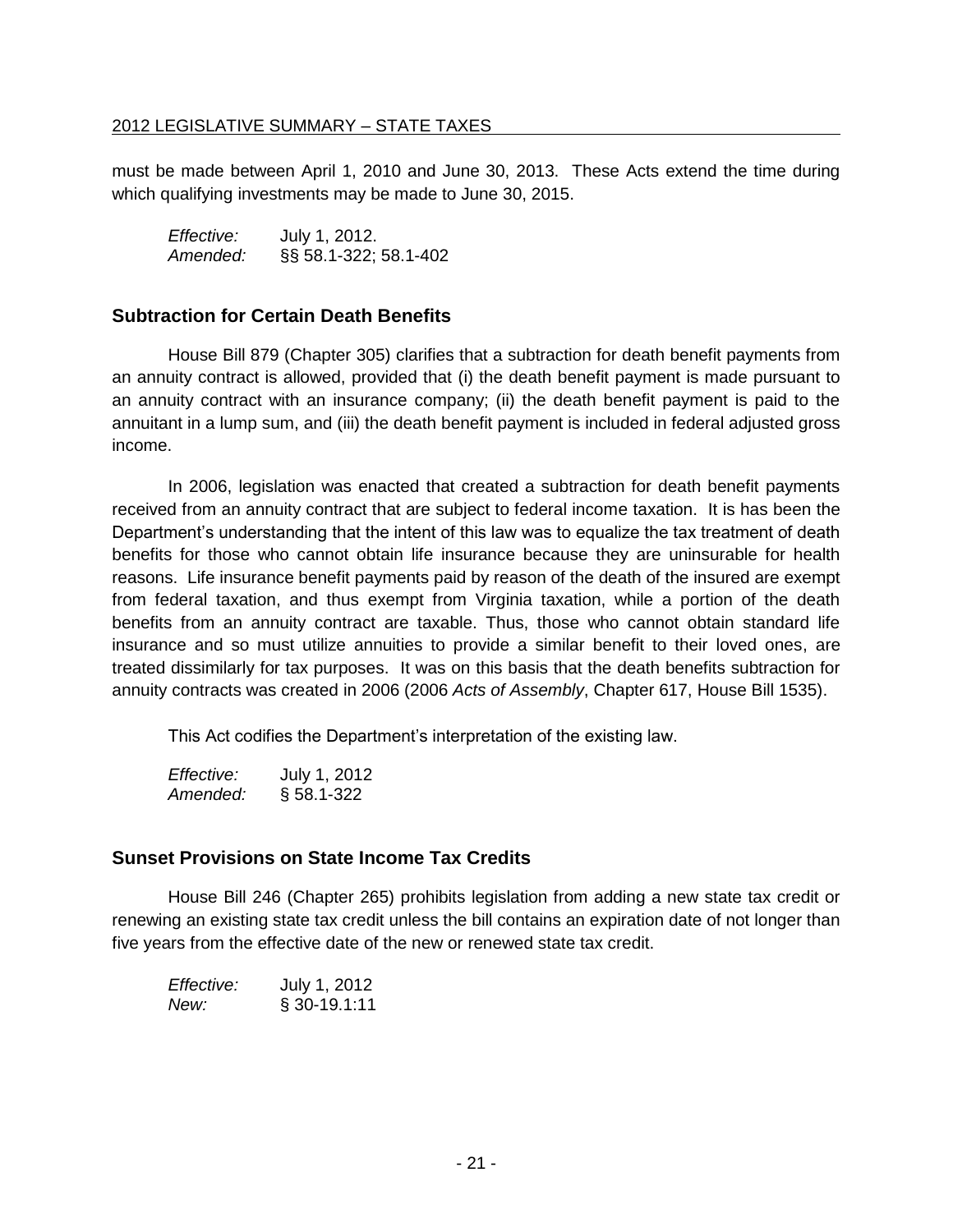#### <span id="page-27-0"></span>**Telework Expenses Tax Credit**

House Bill 551 (Chapter 327) and Senate Bill 238 (Chapter 341) extend the sunset date for the Telework Expenses Tax Credit from taxable years beginning before January 1, 2014 to taxable years beginning before January 1, 2017. These Acts also extend the date before which an employer must enter into a telework agreement with a participating employee from January 1, 2014 to January 1, 2017.

These Acts would also make other changes related to the Telework Expenses Tax Credit. Such changes include clarifying that the credit is for expenses incurred during the calendar year that ends during the taxable year and that the reservation application must be submitted in the year preceding the calendar year in which the eligible telework expenses will be incurred. Additionally, these Acts would clarify that the credit cannot exceed \$50,000 per employer for each calendar year and that an employer is prohibited from claiming another Virginia income tax credit based on the jobs, wages, or other expenses for the same employee.

*Effective:* Taxable years beginning on an after January 1, 2012. *Amended:* § 58.1-439.12:07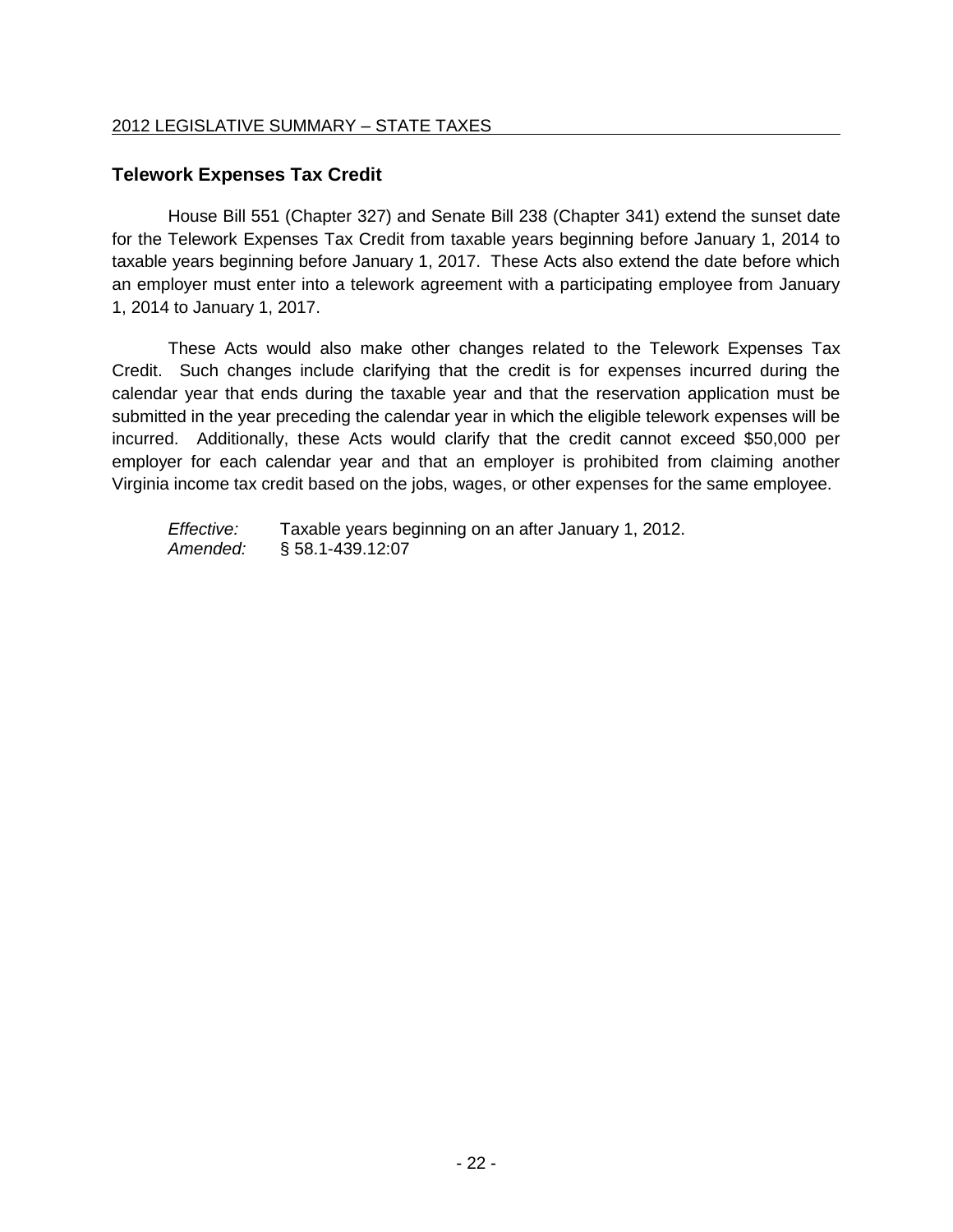### **CIGARETTE TAX**

#### <span id="page-28-1"></span><span id="page-28-0"></span>**Disclosure of Information to Tobacco Products Manufacturers**

House Bill 52 (Chapter 395) amends the secrecy of information section of the Tax Code to authorize the disclosure of reports or information filed with the Attorney General by a stamping agent pursuant to the implementation of the Tobacco Master Settlement Agreement statutes. The information must be requested in writing by a tobacco product manufacturer required to establish a qualified escrow fund pursuant to the implementation of the Tobacco Master Settlement Agreement statutes. The disclosure is limited to information for the current or previous two calendar years, or in any year in which the Attorney General receives information from a stamping agent potentially altering the required escrow deposit of the manufacturer, concerning the cigarette brand families of the requesting manufacturer as listed in the directory of cigarettes approved for stamping and sale published by the Attorney General.

Tobacco product manufacturers are allowed to request the information on a quarterly or yearly basis or when a manufacturer is notified by the Attorney General of a potential change in the required escrow deposit. The Act requires the Attorney General to provide a list of the stamping agents who reported stamping or selling the manufacturer's products and the amount reported within 15 days of the request. The manufacturer is allowed to request copies of the stamping agents' reports from the Attorney General only if it has requested copies from the stamping agents as provided in the law and not received them.

Under current law, every tobacco product manufacturer whose cigarettes are sold in Virginia must certify annually to the Tax Commissioner and the Attorney General that it is a participating manufacturer ("PM") in the Master Settlement Agreement ("MSA") or a nonparticipating manufacturers ("NPM") in compliance with the NPM statute. In addition to making this designation, each tobacco product manufacturer must include with its certification a list of brand families sold in Virginia. NPMs must also report detailed information on how many units of each brand were sold in the Commonwealth in the preceding year. Stamping agents must also file a quarterly report with the Attorney General that includes a list by brand family of the total number of cigarettes for which the stamping agent affixed stamps during the previous calendar quarter or otherwise paid the tax due for such cigarettes. *Virginia Code* § 58.1-3 prohibits the disclosure of reports, returns, financial documents or other information filed with the Attorney General pursuant to the implementation of the Tobacco Master Settlement Agreement except in accordance with a proper judicial order or as otherwise provided by law.

*Effective:* July 1, 2012 *Amended:* § 58.1-3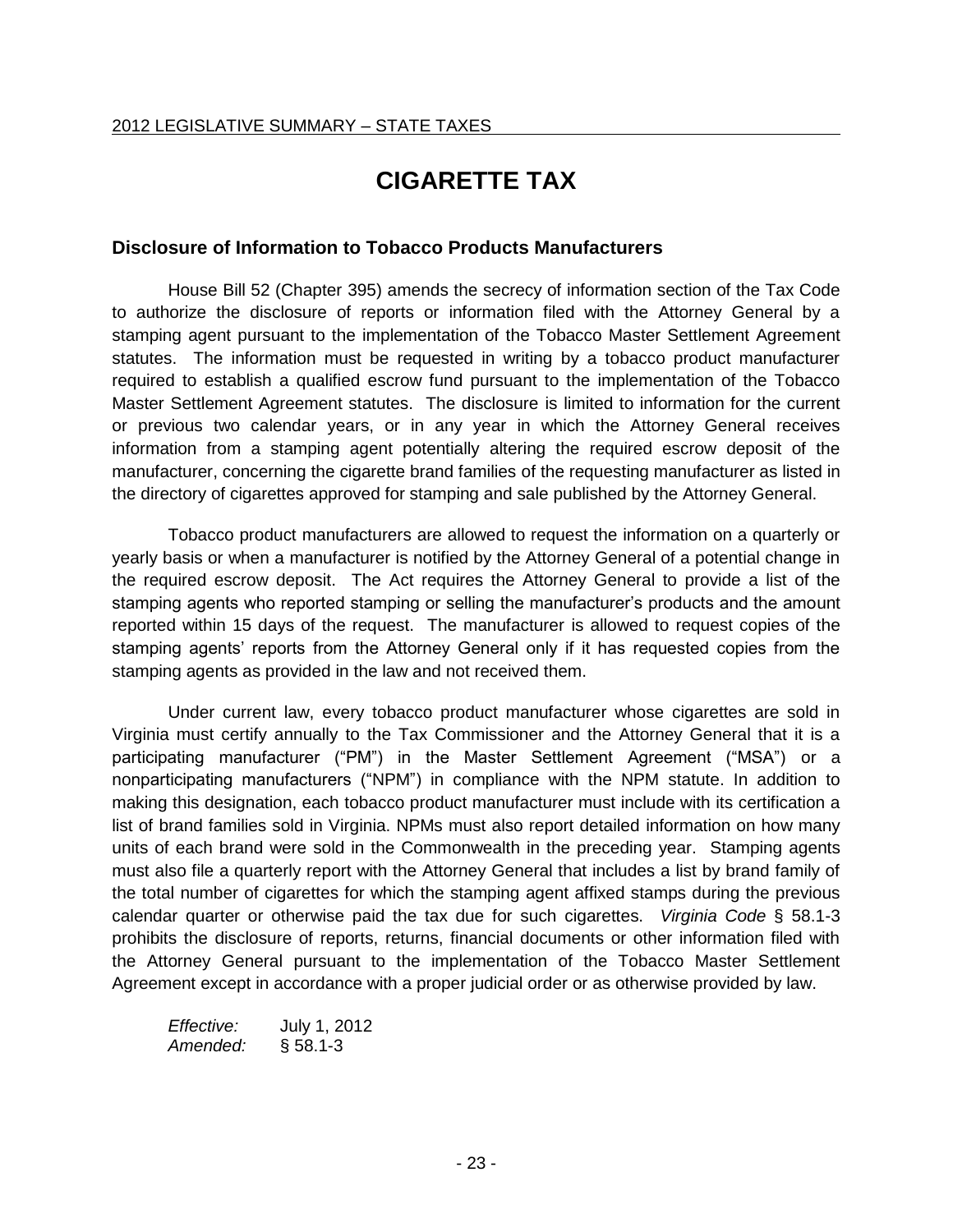#### <span id="page-29-0"></span>**Penalties for Tax-paid Contraband Cigarettes**

House Bill 479 (Chapter 362) and Senate Bill 347 (Chapter 472) provide criminal and civil penalties for persons other than authorized holders possessing more than 25 cartons of tax-paid cigarettes with the intent to distribute. "Tax-paid cigarettes" is defined as cigarettes that either i) bear valid Virginia cigarette tax stamps or ii) were purchased outside the Commonwealth and either bear a valid tax stamp of the applicable stamp or evidence can be provided that the applicable excise taxes have been paid. "Authorized holder" is defined as i) a manufacturer; ii) a wholesale dealer; iii) a stamping agent; iv) a retail dealer; v) an exclusive distributor; vi) an officer, employee, or other agent of the federal government, a state, locality, or political subdivision of a state, having possession of cigarettes in connection with the performance of official duties; vii) a person properly holding tax-exempt cigarettes; viii) a common or contract carrier transporting cigarettes under a proper bill of lading or other documentation.

Persons other than authorized holders who possess more than 25 cartons of tax-paid cigarettes with the intent to distribute are guilty of a Class 2 misdemeanor for a first offense and a Class 1 misdemeanor for any subsequent offense. Such persons are also required to pay a penalty of \$2.50 per pack, up to \$5,000, for a first offense, \$5 per pack, up to \$10,000, for a second offense committed within a 36 month period, and \$10 per pack, up to \$50,000, for the third or subsequent offense committed within a 36 month period. The civil penalty would be assessed and collected by the Department. The Acts also authorize seized cigarettes to be assigned by a court for use by a law-enforcement operation.

Under current law, stamping agents who fail to properly affix revenue stamps are required to pay a penalty of \$2.50 per pack, up to \$500, for the first violation by a legal entity within a 36 month period, \$5 per pack, up to \$1,000, for the second violation by the legal entity within a 36 month period, and \$10 per pack, up to \$50,000, for the third or subsequent violation by the legal entity within a 36 month period. Stamping agents are required to pay a civil penalty of \$25 per pack, up to \$250,000, where willful intent exists to defraud. Persons other than stamping agents who sell, purchase, transport, receive, or possess unstamped cigarettes, except as otherwise provided by law, are also subject to the same civil penalties.

| <i>Effective:</i> | July 1, 2012               |
|-------------------|----------------------------|
| Amended:          | §§ 58.1-1000 and 58.1-1037 |
| New:              | § 58.1-1017.1              |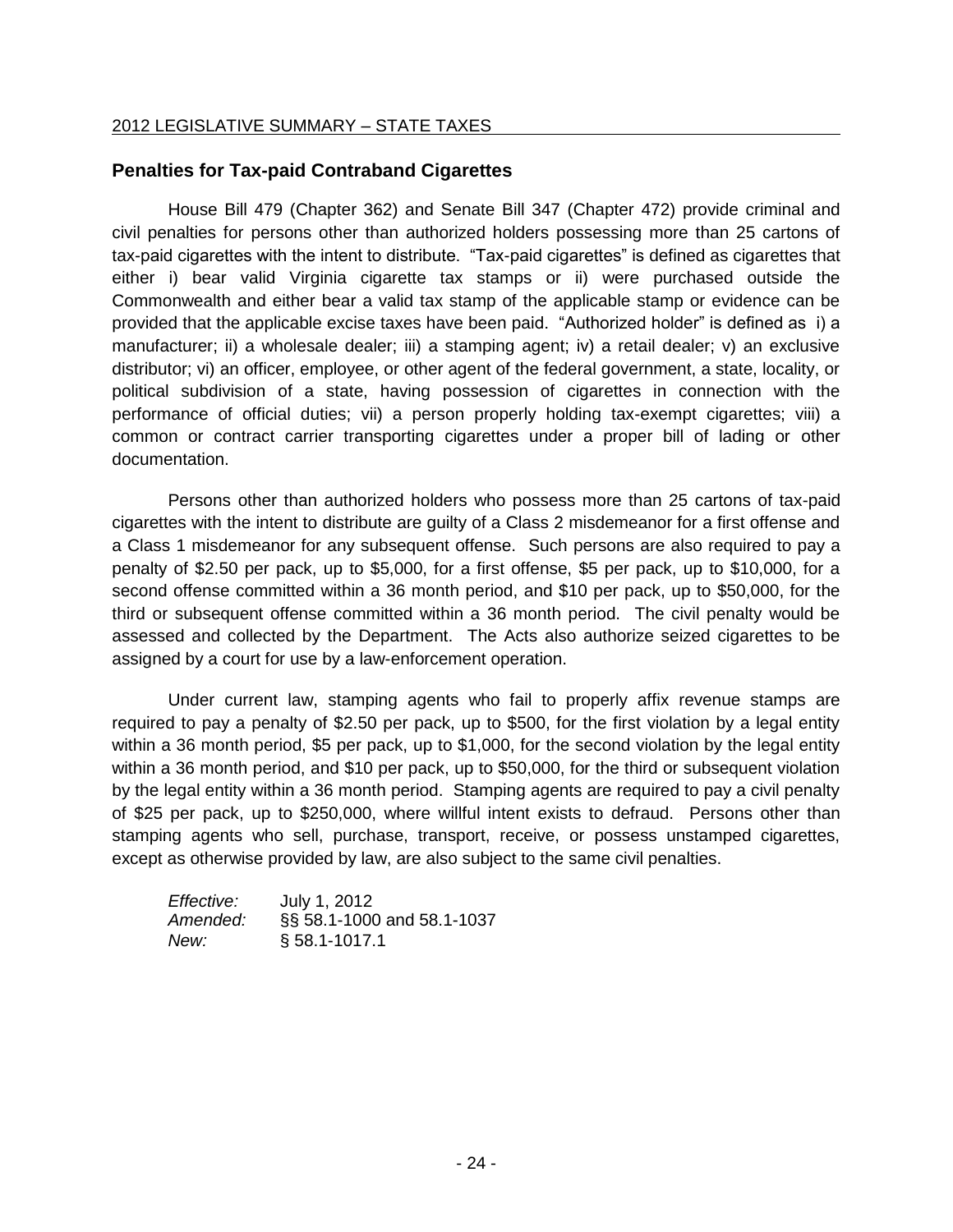#### <span id="page-30-0"></span>**Roll-Your-Own Cigarette Machines**

House Bill 314 (Chapter 48) and Senate Bill 74 (Chapter 68) provide that any person who maintains, operates, or rents a "roll-your-own cigarette machine" at a retail establishment that enables a person to process a product that is made or derived from tobacco into a roll or tube shall be deemed a manufacturer of cigarettes. The resulting products are deemed manufactured cigarettes sold to a consumer for purposes of the state and local cigarette taxes, the implementation of the Master Settlement Agreement, and reduced cigarette ignition propensity. The retail establishment may purchase tobacco upon which tax has not been paid and which has not met the requirements of the Master Settlement Agreement statutes provided that i) the tobacco is sold only to consumers for use in making cigarettes on the roll-your-own cigarette machines, ii) the retail establishment pays the taxes due on such cigarettes, and iii) the retail establishment complies with the Master Settlement Agreement statutes. The sale and use of cigarette rolling machines purchased for personal use by an individual consumer to make cigarettes for personal consumption and not for rental or use by other consumers is not subject to these provisions.

Under current law, roll-your-own tobacco is included in the definition of "cigarette" and subject to the Virginia Cigarette Tax at the rate of 10percent of the manufacturer's sales price. Currently, no cigarette may be sold in the Commonwealth unless the manufacturer has certified with the Department of Agricultural and Consumer Services that its ignition strength has been tested and met the performance standard set forth in the Code. The packaging of the cigarette must also be marked as being compliant with such fire safety standards and meet federal requirements related to the health effects of smoking.

| <i>Effective:</i> | July 1, 2012    |
|-------------------|-----------------|
| New:              | $§$ 58.1-1003.3 |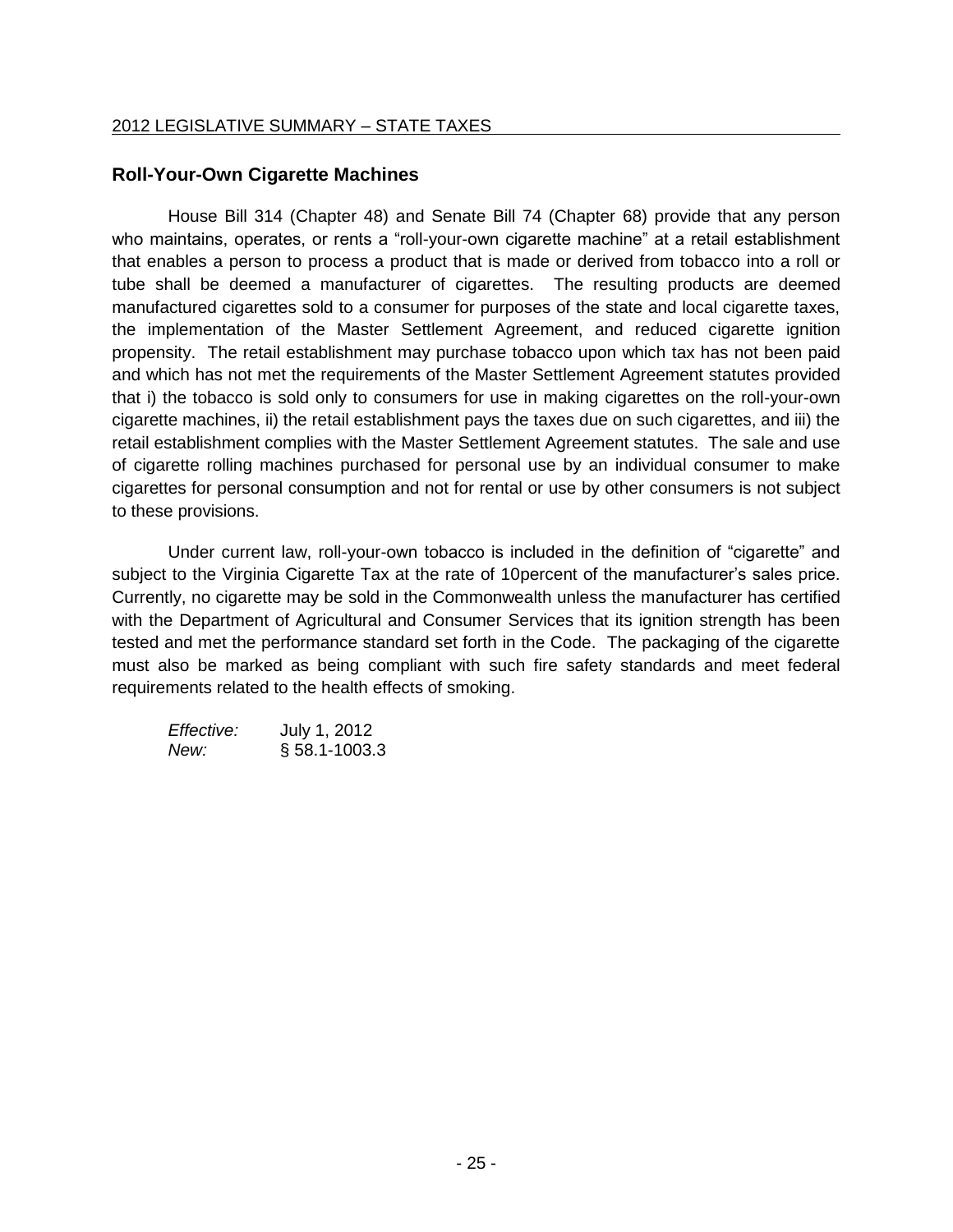### **MOTOR VEHICLE FUEL SALES TAX**

#### <span id="page-31-1"></span><span id="page-31-0"></span>**Transfer of the Administration of the Motor Vehicle Fuel Sales Tax**

House Bill 876 (Chapter 217) and Senate Bill 503 (Chapter 225) transfer the administration of the Motor Vehicle Fuel Sales Tax from the Department of Taxation to the Department of Motor Vehicles ("DMV"). This is a recommendation of Governor McDonnell's Government Reform & Restructuring Commission.

Under current law, distributors of fuels must collect the Motor Vehicle Fuel Sales Tax at the rate of 2.1 percent of the sales price imposed upon any retail dealer for retail sale in the Northern Virginia Transportation District and the Potomac and Rappahannock Transportation District. The revenue from the tax is distributed monthly to the appropriate district and used for transportation needs within the district. The Northern Virginia Transportation District is comprised of the Counties of Arlington, Fairfax and Loudoun and the Cities of Alexandria, Fairfax, and Falls Church. The Potomac and Rappahannock Transportation District is comprised of the Counties of Prince William, Spotsylvania, and Stafford and the Cities of Fredericksburg, Manassas and Manassas Park.

| Effective: | July 1, 2013                                                    |
|------------|-----------------------------------------------------------------|
| New:       | SS 58.1-2291 through 58.1-2299.20                               |
| Repealed:  | §§ 58.1-1718.1 through 58.1-1724.1, 58.1-1724.2 and 58.1-1724.4 |

### **RECORDATION TAX**

#### <span id="page-31-3"></span><span id="page-31-2"></span>**Actual Consideration State Deed or Other Document**

House Bill 734 (Chapter 513) requires that a deed or other document that conveys real property state on its first page the actual consideration in order to be admitted to record by the Clerk of the Circuit Court.

The recordation taxes consist of several taxes imposed upon the recordation of deeds, deeds of trust, leases and contracts relating to real estate. The tax rate is 25 cents on every \$100 (or fraction of \$100) of the consideration or the actual value of the property conveyed, whichever is greater. An additional tax may be imposed by the localities equal to one-third of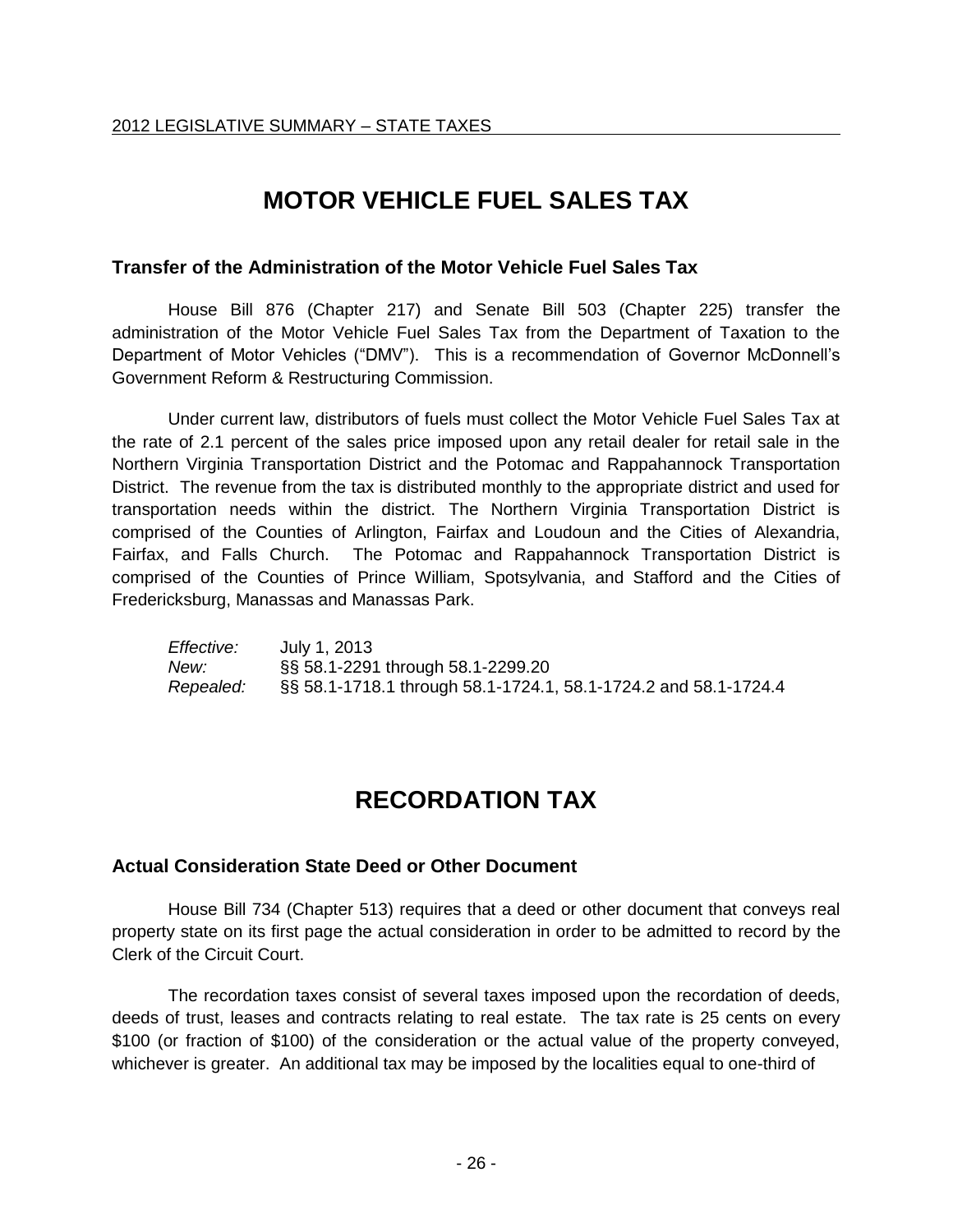the state tax. In addition to the tax on deeds, a grantor tax is imposed at the rate of 50 cents on every \$500 (or fraction of \$500) of the consideration or value of the interest exclusive of the value of any lien or encumbrance.

Under current law, a deed or other document will not be submitted to record without certification from the Clerk of the Circuit Court of the amount that was collected.

In 2009, the General Assembly (2009 Acts of Assembly, Chapter 95, House Bill 2135), made it a Class 1 misdemeanor to knowingly misrepresent the consideration for the interest in property conveyed by a deed or other instrument or any of the other information requested by the clerk of court. In addition, it established that if an understatement of the consideration is false or fraudulent with intent to evade a tax, a penalty equal to 100 percent of the tax due on the understatement would be added to the amount of the tax due, and that interest would be imposed on the tax from the time the tax was required to be filed until it was paid.

*Effective:* For deeds or other documents submitted to record on or after July 1, 2012 *Amended:* § 58.1-802

#### <span id="page-32-0"></span>**Recordation Tax: Tax for Deeds of Trust Based on Value of Security Interest**

House Bill 509 (Chapter 505) clarifies that, in any case in which the obligations described in a deed of trust are not fully secured because they exceed the fair market value of the property conveyed, the recordation tax is based on the fair market value of the property conveyed.

In 1984, the Department promulgated 23 VAC 10-320-40, which states that, when a deed of trust is secured by real estate with a lesser value than the note, the tax is based upon the value of the real estate. This regulation also explains that, when a note is secured by both personal property and a deed of trust on real estate and perfection of the security interest on the personal property will be filed under the Uniform Commercial Code, the recordation tax is only computed upon the real estate under the deed of trust. This Act simply codifies the Department's long-standing policy to impose the recordation tax only on the value of the security interest created by a deed of trust in cases where the amount of obligations described in a deed of trust exceed the fair market value of the property conveyed.

*Effective:* January 1, 2014. However, in any jurisdiction in which the clerk of the circuit court was taxing deeds of trust in accordance with the provisions of 23 VAC 10-320-40 before January 1, 2011, such clerk would be required to continue to comply with the regulation. *Amended:* § 58.1-803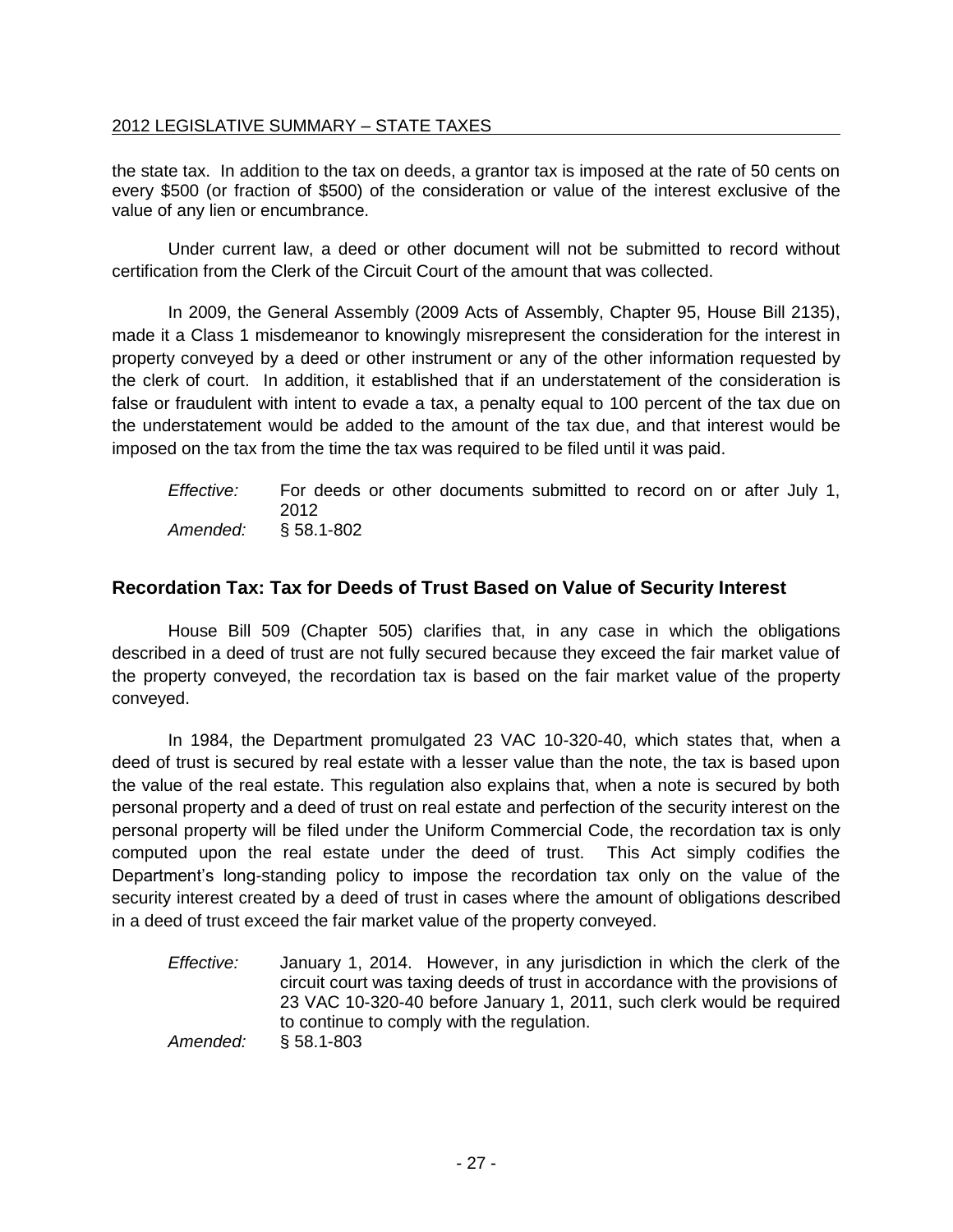#### <span id="page-33-0"></span>**Restructured Tax Rate for Refinanced Deeds of Trust**

Senate Bill 409 (Chapter 820) equalizes the recordation tax rate for all refinanced deeds of trust by establishing a maximum recordation tax rate of 18 cents per \$100 on refinanced deeds of trust, regardless of whether the loan is refinanced with the same lender or a different lender.

The Act also clarifies that for deeds of trust or mortgages that are refinanced the term "value" would mean the portion of the amount of the bond or other obligation secured by the property conveyed by the deed of trust.

Current law provides that every deed of trust or mortgage admitted to record, except a deed exempt from taxation by law, is subject to a state recordation tax. This tax is imposed in the amount of 25 cents for every \$100 or fraction thereof of the amount of bonds or other obligations secured by the deed of trust. If the amount of the obligation cannot be ascertained, the tax is based on the fair market value of the property conveyed.

Under this Act, the maximum tax on the recordation of any deed of trust or mortgage or on any supplemental indenture will be determined in accordance with the following schedule:

- 18 cents for every \$100 or portion thereof on the first \$10 million of value;
- 16 cents for every \$100 or portion thereof on the next \$10 million of value;
- 14 cents for every \$100 or portion thereof on the next \$10 million of value;
- 12 cents for every \$100 or portion thereof on the next \$10 million of value; and
- 10 cents for every \$100 or portion thereof on all over \$40 million of value.

This Act would not apply the tax rates on refinancing to the modification of the terms of an existing obligation secured by the original deed of trust. Such modifications would continue to be exempt from tax.

*Effective:* For deeds of trust or mortgages recorded beginning July 1, 2012 *Amended:* § 58.1-803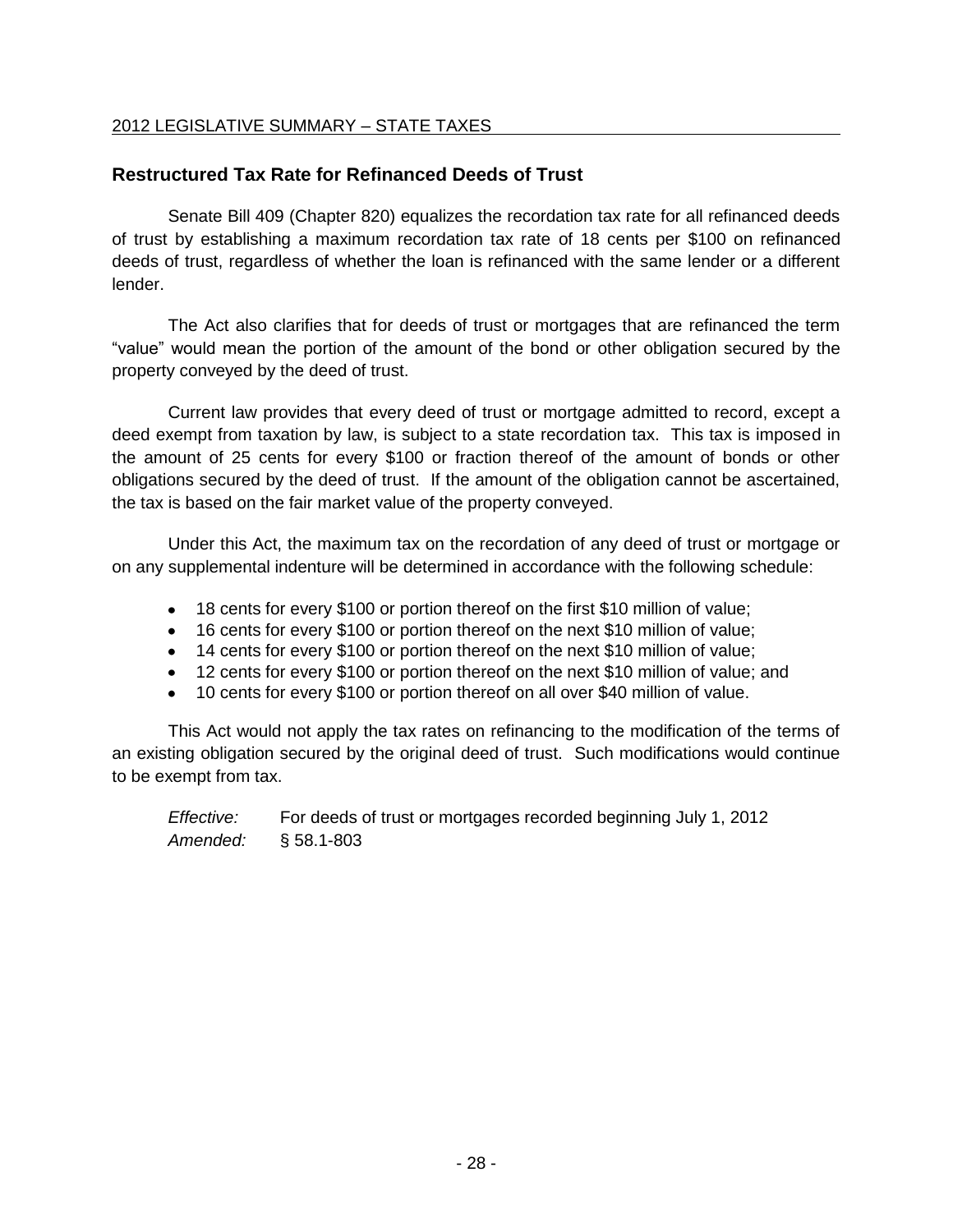## **RETAIL SALES AND USE TAX**

#### <span id="page-34-1"></span><span id="page-34-0"></span>**Accelerated Sales Tax**

House Bill 1300 (Chapter 2, 2012 Special Session I), Item § 3-5.08 and House Bill 1301 (Chapter 3, 2012 Special Session I), Item § 3-5.07 increase the annual threshold for dealers and direct payment permit holders ("Dealers") to make accelerated sales tax payments from \$5.4 million of taxable sales and/or purchases to \$26 million of taxable sales and/or purchases. Dealers with taxable sales and/or purchases exceeding the threshold were required to make a payment in June equal to 90 percent of its Retail Sales and Use Tax liability for June of the previous year. This change begins with the tax payment that would be remitted on or before June 25, 2012, if the payment is made by other than electronic transfer, and by June 30, 2012, if payments are made by electronic fund transfer. Affected Dealers will be entitled to take a credit for this amount on the return for June of the current year due July 20. TAX will notify all affected Dealers and provide them with payment instructions and a payment voucher for the additional payment.

The failure to make a timely and full payment of the accelerated sales tax will subject the Dealer to a penalty of six percent of the amount of tax underpayment. No other penalty for delinquent returns or payments will apply except with respect to fraudulent returns.

With the exception of revenues attributable to the local Retail Sales and Use Tax imposed at the rate of one percent, all revenues collected from the accelerated sales tax payment will be considered general fund revenue. If the Governor determines on July 31 of each year that funds are available to distribute the state Retail Sales and Use Tax revenue in accordance with §§ 58.1-638 and 58.1-638.1, he shall direct the State Comptroller to make such allocation.

*Effective:* For the Accelerated Sales Tax Payment due June 2012

#### <span id="page-34-2"></span>**Entitle City of Bristol to Portion of Revenue Generated by Certain Public Facilities**

House Bill 1116 (Chapter 789) and Senate Bill 607 (Chapter 830) allow certain development projects located in the City of Bristol to be treated as "public facilities," thereby entitling the City of Bristol to a portion of the sales tax revenues generated by these projects in order to pay the costs of bonds issued to finance the projects. The entitlement extends solely to projects that meet the following criteria: 1) the locality contributes infrastructure or real property towards the project as part of a public-private partnership with the developer that is equal to at least 20 percent of the aggregate cost of development; 2) the facility is reasonably expected to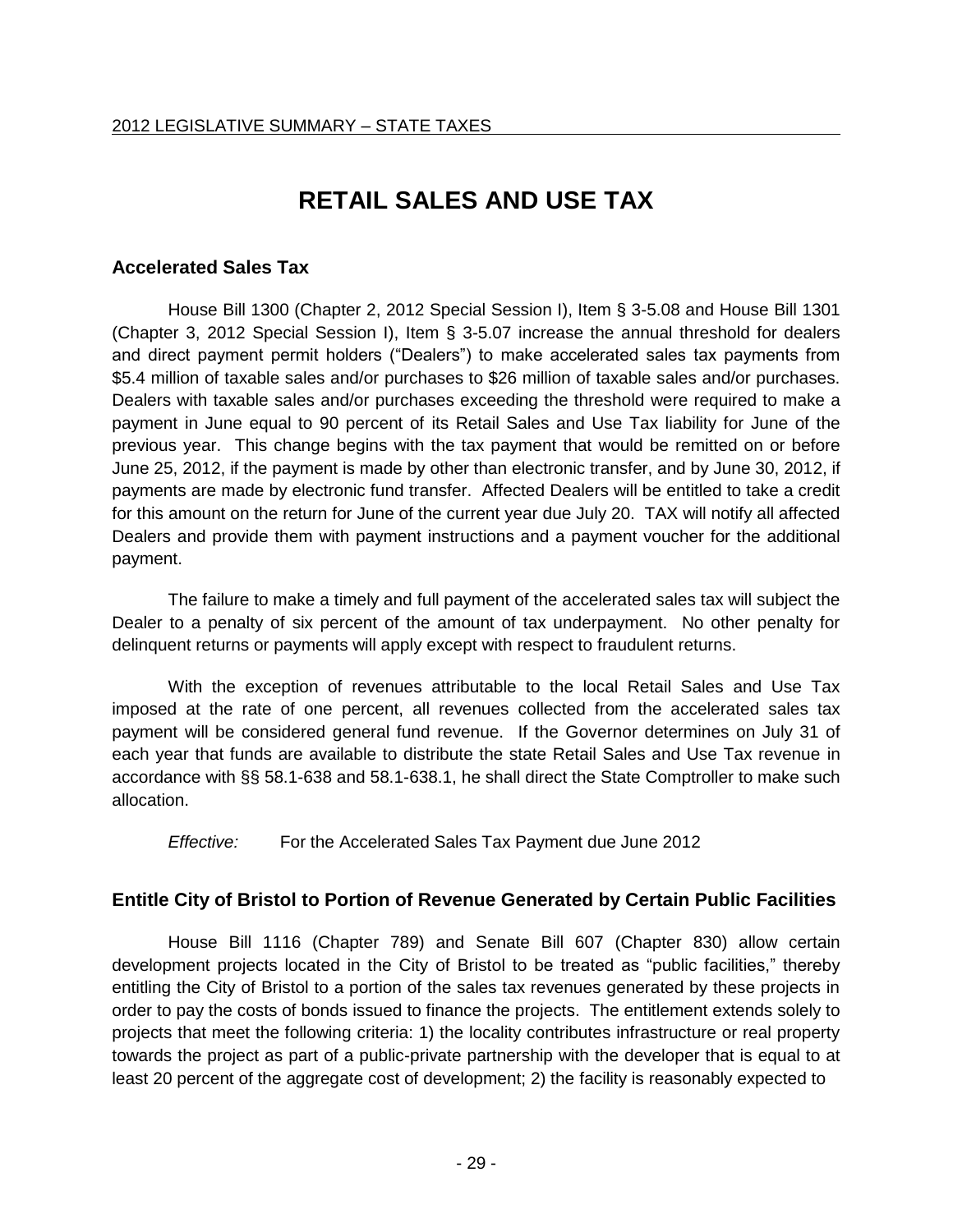require a capital investment of at least \$50 million; 3) sales within the development are reasonably expected to generate at least \$5 million annually; 4) the facility is reasonably expected to attract at least one million visitors annually; 5) the facility expected to create at least 2,000 permanent jobs; 6) the facility is in a locality that had a rate of unemployment at least three percentage points higher than the statewide average in November, 2011; and 7) the facility is in a locality that is adjacent to a state that has adopted a Border Region Retail Tourism Development District Act. Under the Act, the Department must review the locality's findings concerning these requirements and provide a written report to the Chairmen of the House and Senate Finance Committees and the House Appropriations Committee within 30 days from the date the locality provides notification that it intends to contribute infrastructure or real property as part of a public-private partnership with the developer of a development of regional impact.

Virginia law allows sales tax revenue attributable to sales in new or substantially and significantly renovated or expanded public facilities to be transferred to municipalities to pay the costs of the bonds issued to finance such facilities. Qualifying public facilities include auditoriums, coliseums, convention centers, conference centers, and certain hotels and sports facilities located in the Cities of Hampton, Newport News, Norfolk, Portsmouth, Richmond, Roanoke, Salem, Staunton, Suffolk, and Virginia Beach, as well as the cities of Lynchburg and Winchester (pursuant to 2012 legislation). Prior to enactment of this Act, shopping centers and malls did not qualify for qualify for the public facilities designation.

The law specifies the costs to which the revenue can be applied in order to pay issued bonds, including, for example, the purchase price and expenses for the public facility, and costs for plans, land improvements, construction or reconstruction, labor, and other necessary expenses. The sales tax revenues generated from all transactions taking place in the facility, including, but not limited to, concessionaires sales, vending machine sales, and merchandise sales, are transferred back to the municipality. Entitlement to these sales tax revenues continues for the lifetime of the bonds, but not beyond 35 years, and all such revenues are required to be applied to the repayment of the bonds.

| <i>Effective:</i> | July 1, 2012     |
|-------------------|------------------|
| Amended:          | $§ 58.1 - 608.3$ |

#### <span id="page-35-0"></span>**Entitles Lynchburg and Winchester to Portion of Revenue Generated by Designated Public Facilities**

Senate Bill 684 (Chapter 678) adds the cities of Lynchburg and Winchester to the list of municipalities eligible to receive certain sales tax revenues generated by qualifying public facilities in their jurisdictions to repay bonds issued to pay the costs of such facilities.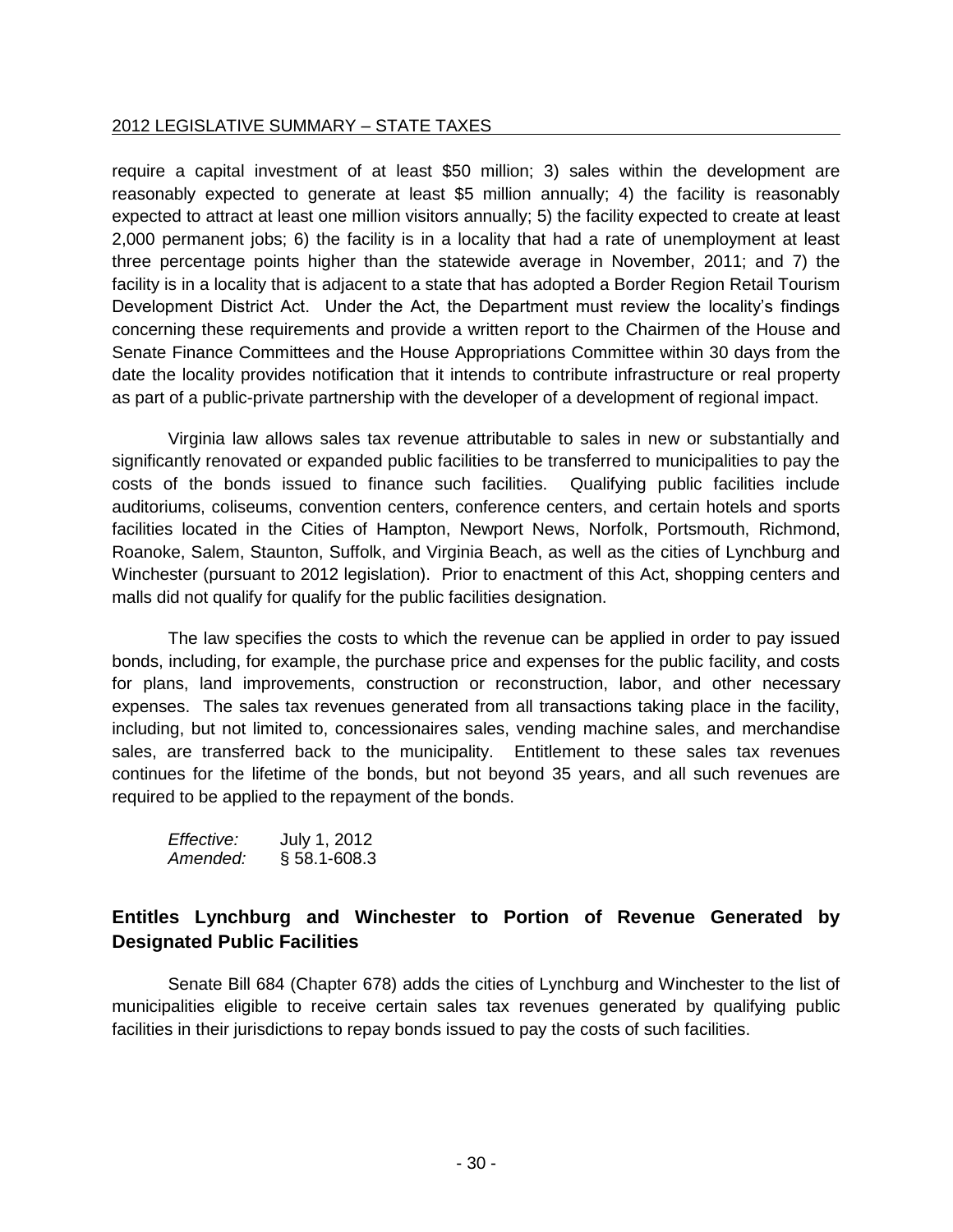#### 2012 LEGISLATIVE SUMMARY – STATE TAXES

Virginia law allows sales tax revenue attributable to sales in new or substantially and significantly renovated or expanded public facilities to be transferred to municipalities to pay the costs of the bonds issued to finance such facilities. Qualifying public facilities include auditoriums, coliseums, convention centers, conference centers, and certain hotels and sports facilities located in the Cities of Hampton, Newport News, Norfolk, Portsmouth, Richmond, Roanoke, Salem, Staunton, Suffolk, Virginia Beach, and the City of Bristol (pursuant to 2012 legislation). Prior to enactment of 2012 legislation, shopping centers and malls did not qualify for qualify for the public facilities designation.

The law specifies the costs to which the revenue can be applied in order to pay issued bonds, including, for example, the purchase price and expenses for the public facility, and costs for plans, land improvements, construction or reconstruction, labor, and other necessary expenses. The sales tax revenues generated from all transactions taking place in the facility, including, but not limited to, concessionaire sales, vending machine sales, and merchandise sales, are transferred back to the municipality. Entitlement to these sales tax revenues continues for the lifetime of the bonds, but not beyond 35 years, and all such revenues are required to be applied to the repayment of the bonds.

*Effective:* July 1, 2012. *Amended:* § 58.1-608.3

## **Expands Exemption for Public Transportation Companies**

House Bills 959 (Chapter 95) and Senate Bill 40 (Chapter 276) expand the list of public transportation companies that qualify for exemption from the Retail Sales and Use Tax on their purchases to include all other transit companies that are owned, operated or controlled by any county, city, or town that provides public transportation services. Tangible personal property sold or leased to any county, city or town and subsequently transferred to these companies is also exempt from the use tax under these Acts.

Prior to these Acts, the public transportation exemption extended solely to tangible personal property sold or leased to Alexandria Transit Company, Greater Lynchburg Transit Company, GRTC Transit System, and Greater Roanoke Transit Company. These entities were statutorily granted an exemption in order to correct an unintended consequence of the 2004 repeal of the public service corporation exemption, after which several public transportation systems organized for the purpose of providing public transportation within a specified geographical area lost their public service corporation sales and use tax exemption.

*Effective:* July 1, 2012 *Amended:* § 58.1-609.1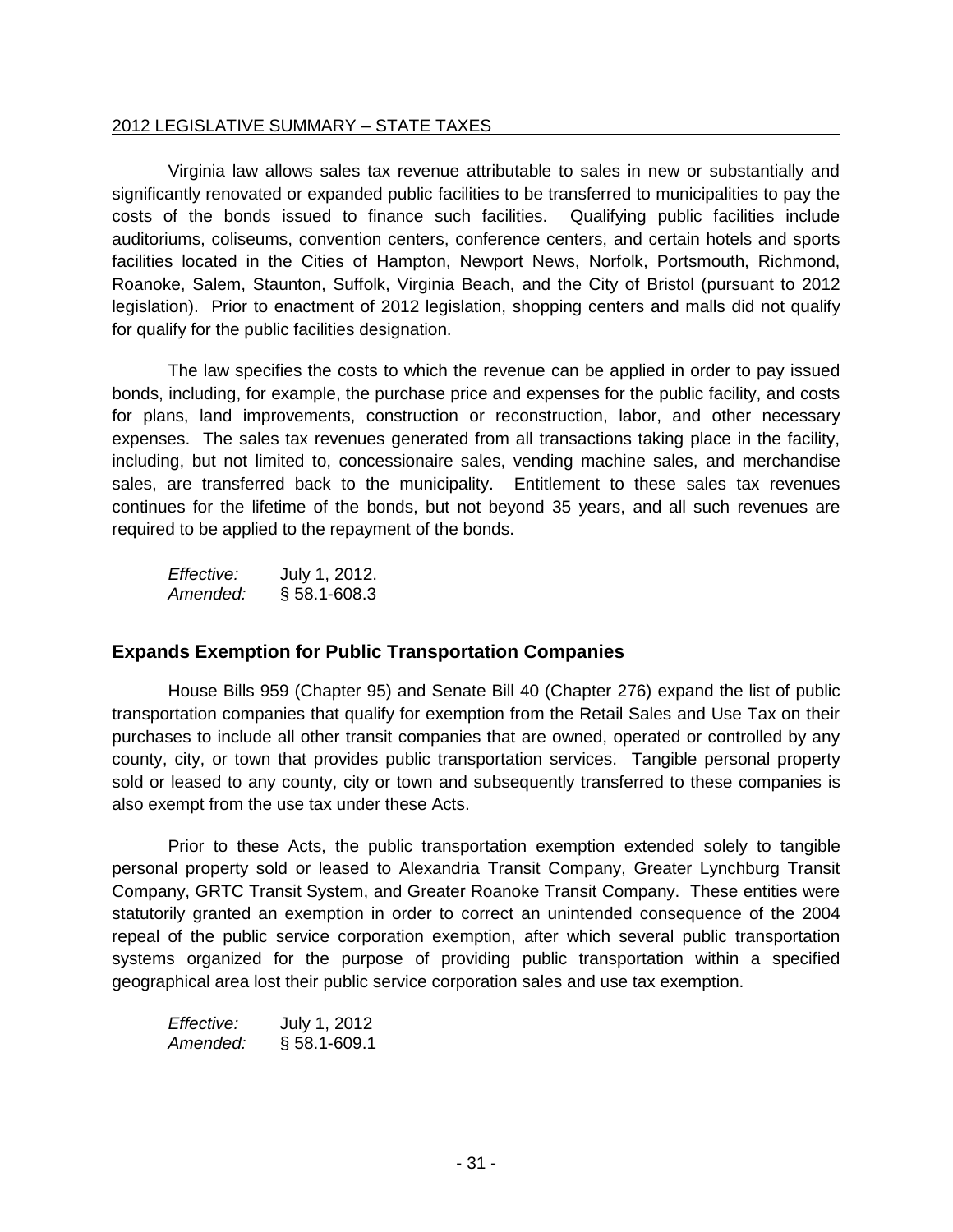## **Expansion of the Exemption for Qualifying Data Centers**

House Bill 216 (Chapter 655) and Senate Bill 112 (Chapter 613) clarify the job creation requirement in order for a data center to qualify for the Retail Sales and Use Tax exemption by allowing new jobs created by tenants of the data center to count towards the threshold job creation requirement, in addition to new jobs created by the owner of the data center. The Acts also extend the exemption to tenants of the data center if the data center and the tenants collectively meet the requirements to qualify for the data center exemption and the data center operator enters into a memorandum of understanding with the Virginia Economic Development Partnership Authority on behalf of itself and its tenants. The exemption for such data centers and tenants is effective for purchases or leases made on or after July 1, 2012 for use in a data center that meets the requirements and enters into the memorandum of understanding on or after January 1, 2009.

The data center exemption is available for data centers that i) are located in a Virginia locality; ii) result in a new capital investment of at least \$150 million on or after January 1, 2009; and iii) create, on or after July 1, 2009, at least 50 new jobs paying at least one and one-half the prevailing average wage in the locality, or 25 new jobs paying at least one and one-half the prevailing average wage in the locality if the data center is located in a locality that has an unemployment rate for the preceding year of at least 150 percent of the average statewide unemployment rate or is located in an enterprise zone.

| Effective: | July 1, 2012   |
|------------|----------------|
| Amended:   | $§$ 58.1-609.3 |

## **Extends Sunset Date for Certain Educational Materials**

House Bill 299 (Chapter 411) and Senate Bill 37 (Chapter 275) extend the sunset date for the Retail Sales and Use Tax exemption for textbooks and other educational materials withdrawn from inventory at book-publishing distribution facilities to July 1, 2017. The exemption applies when such materials are withdrawn for free distribution to professors and other individuals with an educational focus, and is currently set to expire on July 1, 2012. This exemption is an exception to the general rule that a business must pay use tax on inventory withdrawn and donated free of charge. The exemption was first enacted in 1998 with a sunset date, which has been extended four times in 2002, 2004, 2007, and 2012.

| <i>Effective:</i> | July 1, 2012   |
|-------------------|----------------|
| Amended:          | $§$ 58.1-609.6 |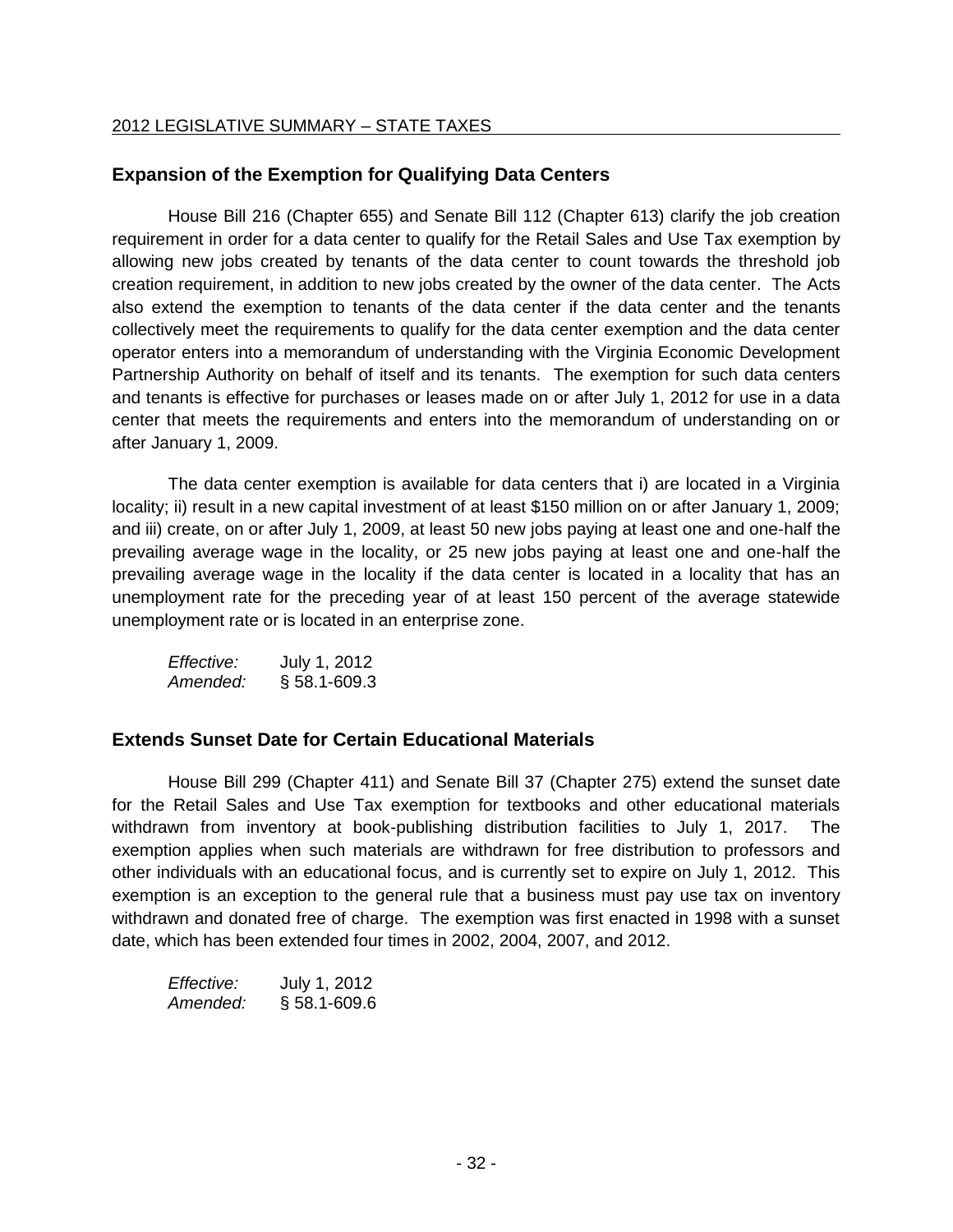### **Extends Sunset Date for Energy Star, WaterSense, and Hurricane Preparedness Sales Tax Holidays**

House Bill 513 (Chapter 597) extends the expiration date for the Hurricane Preparedness, Energy Star, and WaterSense sales tax holidays from July 1, 2012 to July 1, 2017.

During the four-day Energy Star and WaterSense Sales Tax Holiday period in October, consumers can purchase qualifying Energy Star and WaterSense products exempt of the Retail Sales and Use Tax. Eligible Energy Star items include dishwashers, clothes washers, air conditioners, ceiling fans, compact fluorescent light bulbs, dehumidifiers, programmable thermostats, and refrigerators that have been designated by the United States Environmental Protection Agency and the United States Department of Energy as "Energy Star." Eligible WaterSense items include bathroom sink faucets, faucet accessories, toilets, and showerheads that have been designated as WaterSense by the Environmental Protection Agency. During the seven-day Hurricane Preparedness Sales Tax Holiday in May, consumers can purchase certain hurricane preparedness items, including but not limited to portable generators, batteries, carbon monoxide detectors, and weather band radios exempt of the sales tax. Prior to passage of this Act, each holiday period was set to expire on July 1, 2012.

*Effective:* July 1, 2012. *Amended:* Second Enactment of Chapters 176 and 817, Acts of Assembly of 2007 Third Enactment of Chapter 608, Acts of Assembly of 2007.

## **Extends Sunset Date for Printing Materials Exemption**

Senate Bill 393 (Chapter 477) extends the sunset date for the Retail Sales and Use Tax exemption allowed for the purchase of printing materials by advertising businesses when the printed material is distributed outside the Commonwealth. The exemption, scheduled to expire July 1, 2012, is extended to July 1, 2017.

Advertising businesses that purchase printing for distribution out-of-state are exempt from the Retail Sales and Use Tax. Newspaper supplements, not otherwise exempted, purchased by advertising agencies for placement in instate or out-of-state publications are also exempt. The exemption originally applied only to out-of-state advertising business purchases from Virginia printers, but was extended to all advertising businesses in 1995 with a 2002 sunset date. Since then, the sunset has been extended four times.

| <i>Effective:</i> | July 1, 2012   |
|-------------------|----------------|
| Amended:          | $§$ 58.1-609.6 |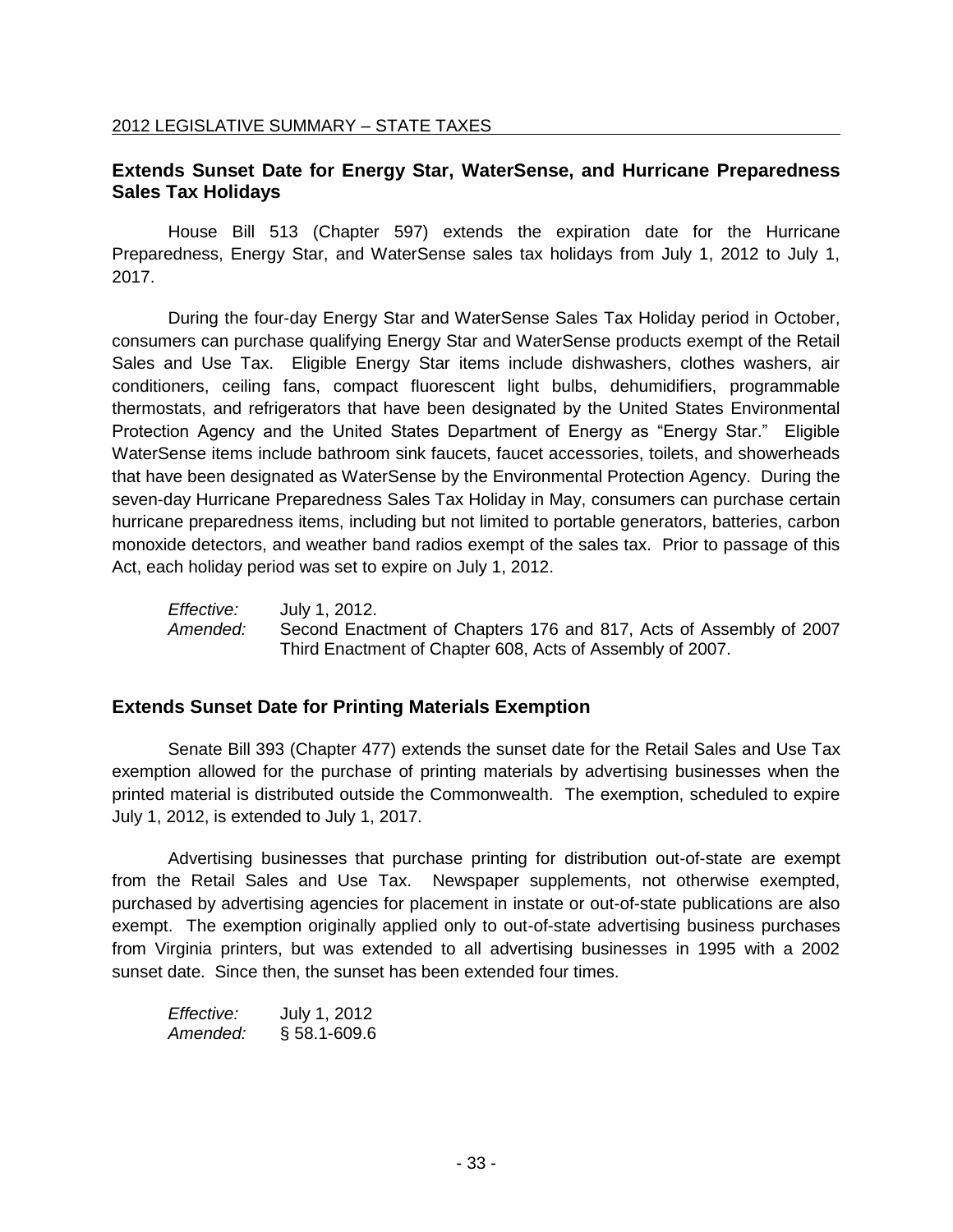## **Presumes Nexus for Out-of-State Dealers Belonging to a Commonly Controlled Group**

Senate Bill 597 (Chapter 590) creates a rebuttable presumption that an out-of-state dealer has sufficient activity in Virginia to require the dealer to register and collect retail sales and use tax if a commonly controlled person maintains a distribution center, warehouse, fulfillment center, office, or similar location in Virginia that facilitates the delivery of tangible personal property that is sold by the out-of-state dealer. Affected dealers can rebut this presumption by demonstrating that the activities conducted by the commonly controlled person in Virginia are not significantly associated with the dealer's ability to establish or maintain a market in the Commonwealth for the dealer's sales. The Act defines "commonly controlled person" as "any person that is a member of the same controlled group of corporations, as defined in § 1563(a) of the Internal Revenue Code, as the dealer or any other entity that, notwithstanding its form of organization, bears the same ownership relationship to the dealer as a corporation that is a member of the same controlled group of corporations."

#### Effective Date

This Act becomes effective on the earlier of September 1, 2013 or the effective date of federal legislation authorizing states to require remote sellers to collect taxes on goods shipped to in-state purchasers. The Act specifies that if the federal legislation is enacted prior to August 15, 2013, and the effective date of the federal legislation is after September 1, 2013, but on or before January 1, 2014, the Act becomes effective on January 1, 2014.

| <i>Effective:</i>   | The earlier of September 1, 2013 or the effective date of federal |
|---------------------|-------------------------------------------------------------------|
|                     | legislation, but by January 1, 2014                               |
| Amended: § 58.1-612 |                                                                   |

# **Requires Department to Correct Local Sales Tax Distribution Errors Within Two Months**

Senate Bill 614 (Chapter 831) requires the Department to correct errors in the distribution of the one percent local sales tax to localities by adjusting payments in the next two months with one-half of the total adjustment to be included in each payment.

Prior to enactment of this Act, in order to correct errors in a distribution of the local sales tax, the Department would include one-sixth of the total adjustment in the payments to localities for each of the next six months.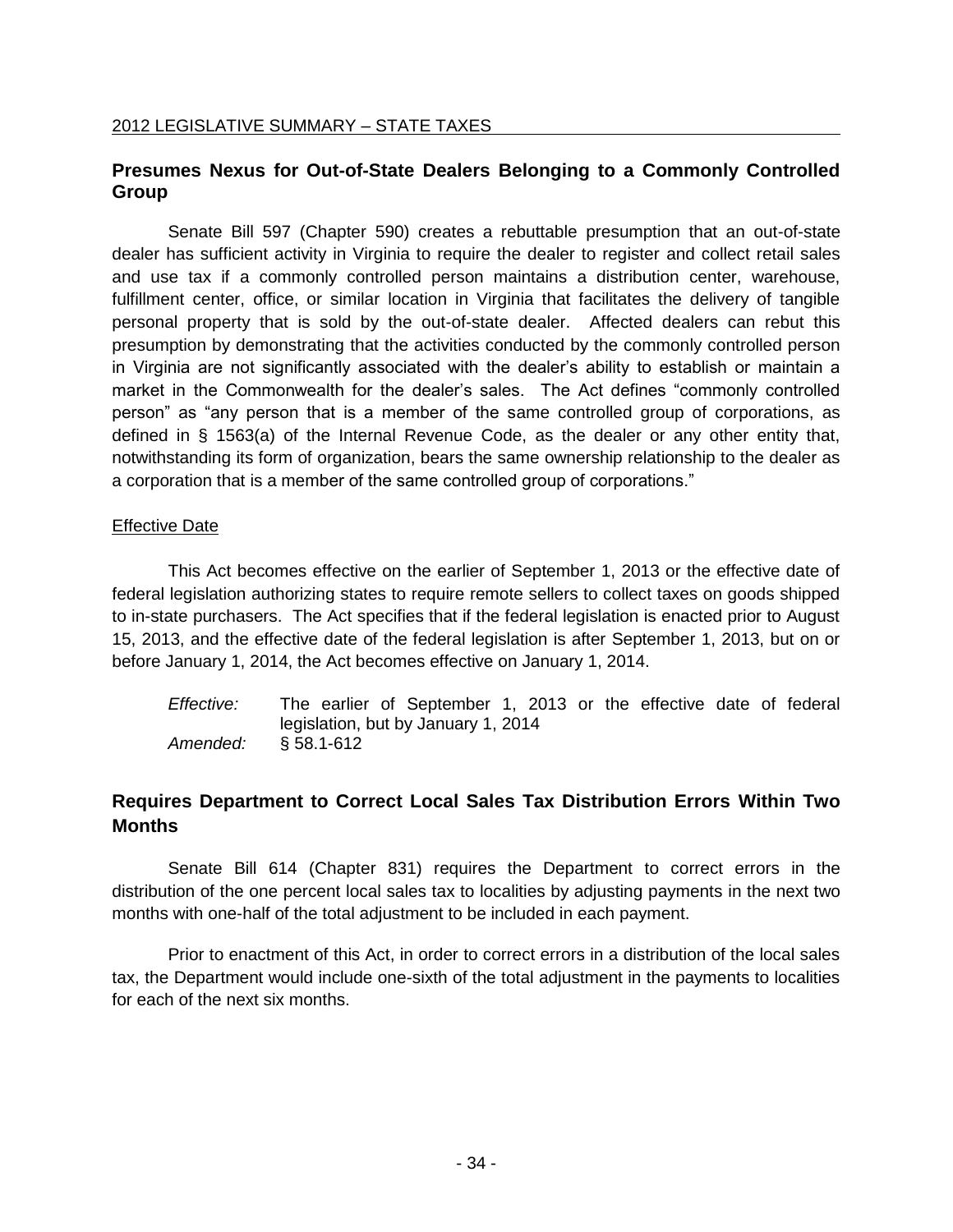#### 2012 LEGISLATIVE SUMMARY – STATE TAXES

In addition to the state Retail Sales and Use Tax, all Virginia cities and counties impose a one percent local Retail Sales and Use Tax, which is distributed monthly to counties and cities based on point of sale. The law requires that revenue from the local tax be distributed to the locality in which the sale was made, while revenue obtained from out-of-state dealers collecting the local use tax is distributed to the locality to which the tangible personal property is destined.

The Department deposits local sales and use tax revenues into the state treasury and, based on the point of sale and destination information filed with dealers' returns, certifies to the Comptroller the proper amount to be credited to each county or city. The Treasurer of Virginia distributes the appropriate amount to each county or city monthly.

Errors in the distribution of the local tax may occur for a variety of reasons and the Department follows procedures mandated by statute to correct these errors. Prior to enactment of this law, in order to correct an underpayment, one-sixth of the total adjustment had to be included in the payments for each of the next six months. This procedure was enacted by the Virginia General Assembly in order to give the locality that received the erroneous overpayment time to absorb the impact of the transfer, particularly in light of the potential for misallocations to date back three years.

*Effective:* July 1, 2012 *Amended:* § 58.1-605

## **Tourism Zone Project Revenue Dedication**

House Bill 581 (Chapter 73) and Senate Bill 414 (Chapter 572) clarify the amount of state and local tax revenue that an authorized tourism project is entitled to receive to assist its developer with a gap between expected development costs and available debt and equity capital.

A locality may enact an ordinance dedicating revenues equal to a one percent local sales and use tax, or an equivalent amount of other local tax revenues, generated by transactions taking place on the premises of the tourism project to the payment of principal and interest on the gap financing. If the locality enacts such an ordinance, the project is also entitled to an amount equivalent to a one percent state sales and use tax generated by transactions taking place on the premises of the tourism from discretionary General Fund revenues. The dedication continues until the gap is paid or refinanced.

Prior to any entitlement of tax revenues, the owner of the project must i) have a minimum of 80 percent of funding for the project in place through debt or equity, ii) enter into a performance agreement with the local economic development authority or similar local or regional political subdivision, and iii) enter into an agreement to pay an access fee. The access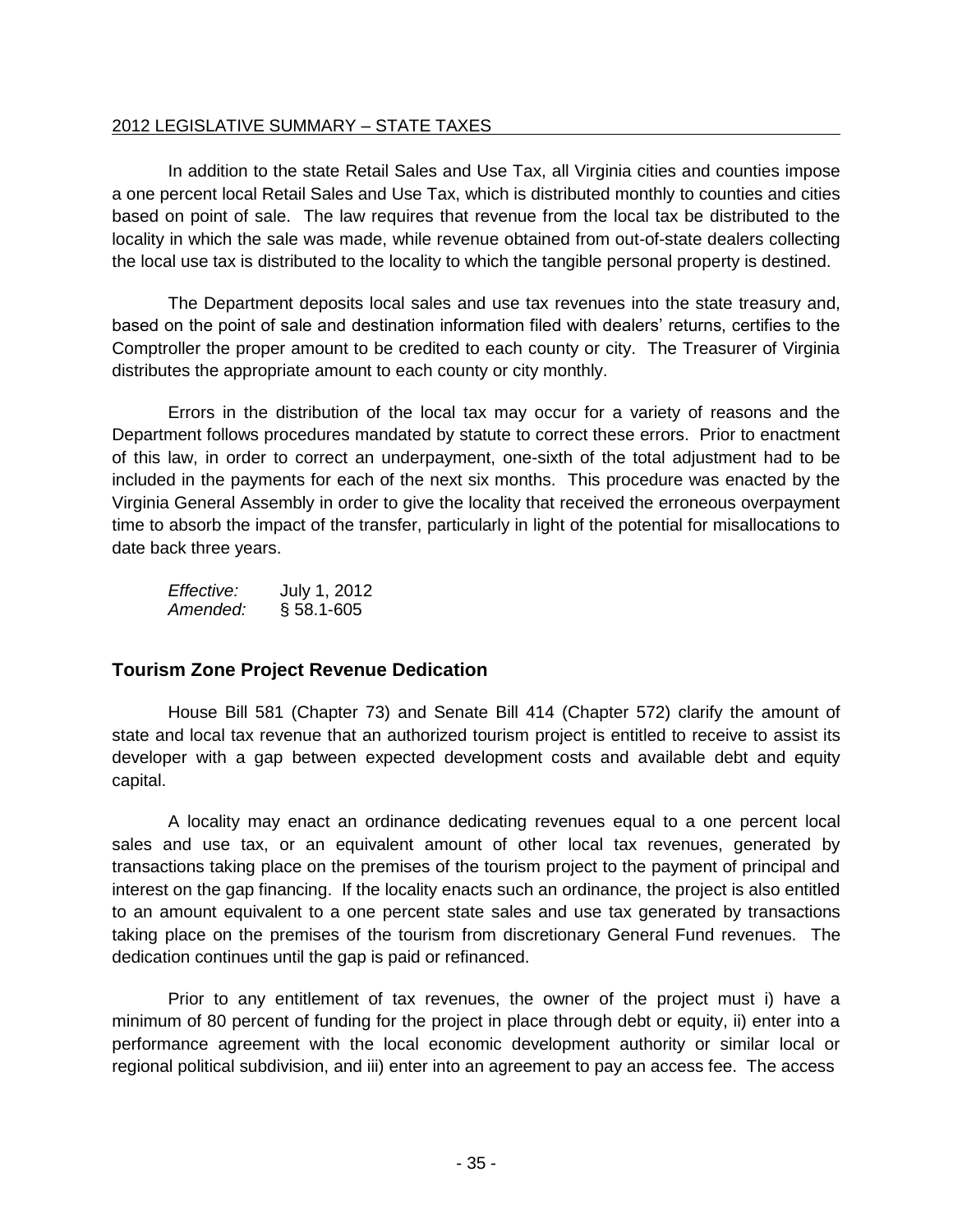#### 2012 LEGISLATIVE SUMMARY – STATE TAXES

fee is equivalent to the one percent state sales and use tax revenue generated by and returned to the project. Both the access fee and tax revenues must be used to pay the debt service required to finance the project. In the event that the sales tax entitlement and the access fee exceed any annual debt service required to finance the construction of the tourism project, the excess is held in an account dedicated for the project until the debt is paid in full.

*Effective:* July 1, 2012 *Amended:* § 58.1-3851.1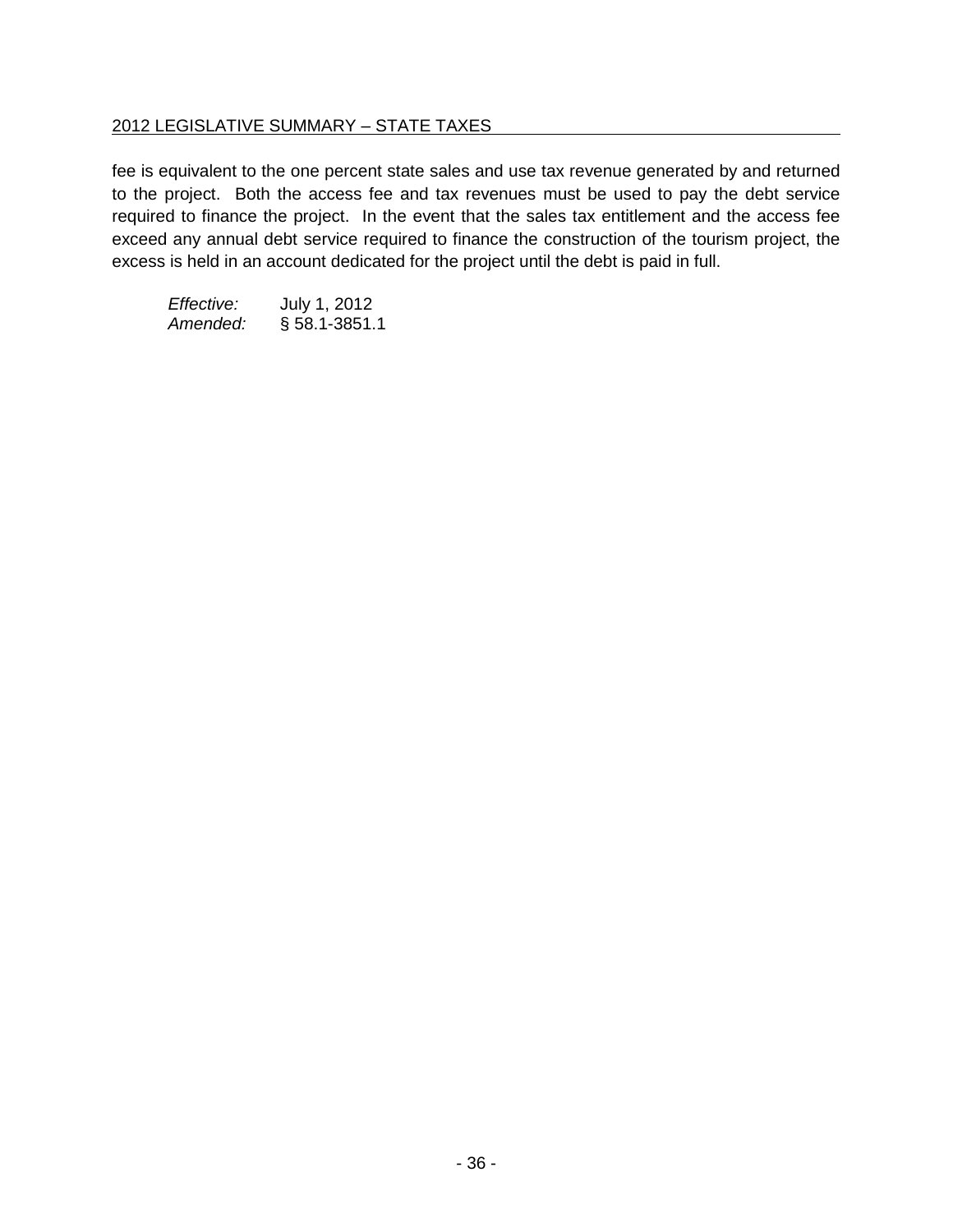# **WIRELESS E-911 SURCHARGE**

#### **Distribution to Wireless Service Providers of Wireless E-911 Fund Revenues**

Senate Bill 632 (Chapter 672) requires wireless service providers to submit requests for payment from the Wireless E-911 Fund no later than four months after the end of the fiscal year in which the costs were incurred. If the fund is not sufficient to pay for all of the costs, the unpaid costs may not be carried over for repayment to a future year. The Act also provides that any funds remaining in the fund at the end of a fiscal year may be designated for a reserve fund.

The Wireless E-911 Fund consists of revenues from both the postpaid wireless E-911 surcharge and the prepaid wireless E-911 fee. Currently, the Wireless E-911 Services Board ("Board") is responsible for allocating the Wireless E-911 Fund revenues and managing moneys appropriated for emergency telecommunication services in local jurisdictions. After the Board subtracts sufficient funds for various appropriations provided in the Appropriations Act, the Board provides payments to wireless service providers based on their estimated allowable wireless E-911 costs (approximately 30 percent of the revenues), distributes revenues based on a formula to PSAPs for their wireless E-911 costs of their operators (60 percent of the revenues), and oversees a grant program for PSAP operators (approximately 10 percent of the revenues).

*Effective:* July 1, 2012 *Amended:* § 56-484.17

## **Transfer of the Distribution to Localities of Wireless E-911 Fund Revenues**

House Bill 455 (Chapter 25) and Senate Bill 495 (Chapter 165) change the point of distribution of a portion of the Wireless E-911 Fund from the Wireless E-911 Services Board ("Board") to the Department of Taxation. Beginning July 1, 2012, the 60 percent of the Wireless E-911 Fund distributed on a monthly basis to Public Safety Answering Points ("PSAPs") is allocated based on each PSAP's average pro rata distribution from the Wireless E-911 Fund for fiscal years 2007 through 2012. The Department will take into account any funding adjustments made by the Board when determining each PSAP's average pro rata distribution. The Acts provide that on or before July 1, 2017, and every five years thereafter, the Department of Taxation will recalculate the distribution percentage for each PSAP based on the cost and call load data of the PSAP for the previous five fiscal years. Such cost and call load data will continue to be reported to the Board, which will provide the data to the Department. This is a recommendation of Governor McDonnell's Government Reform & Restructuring Commission.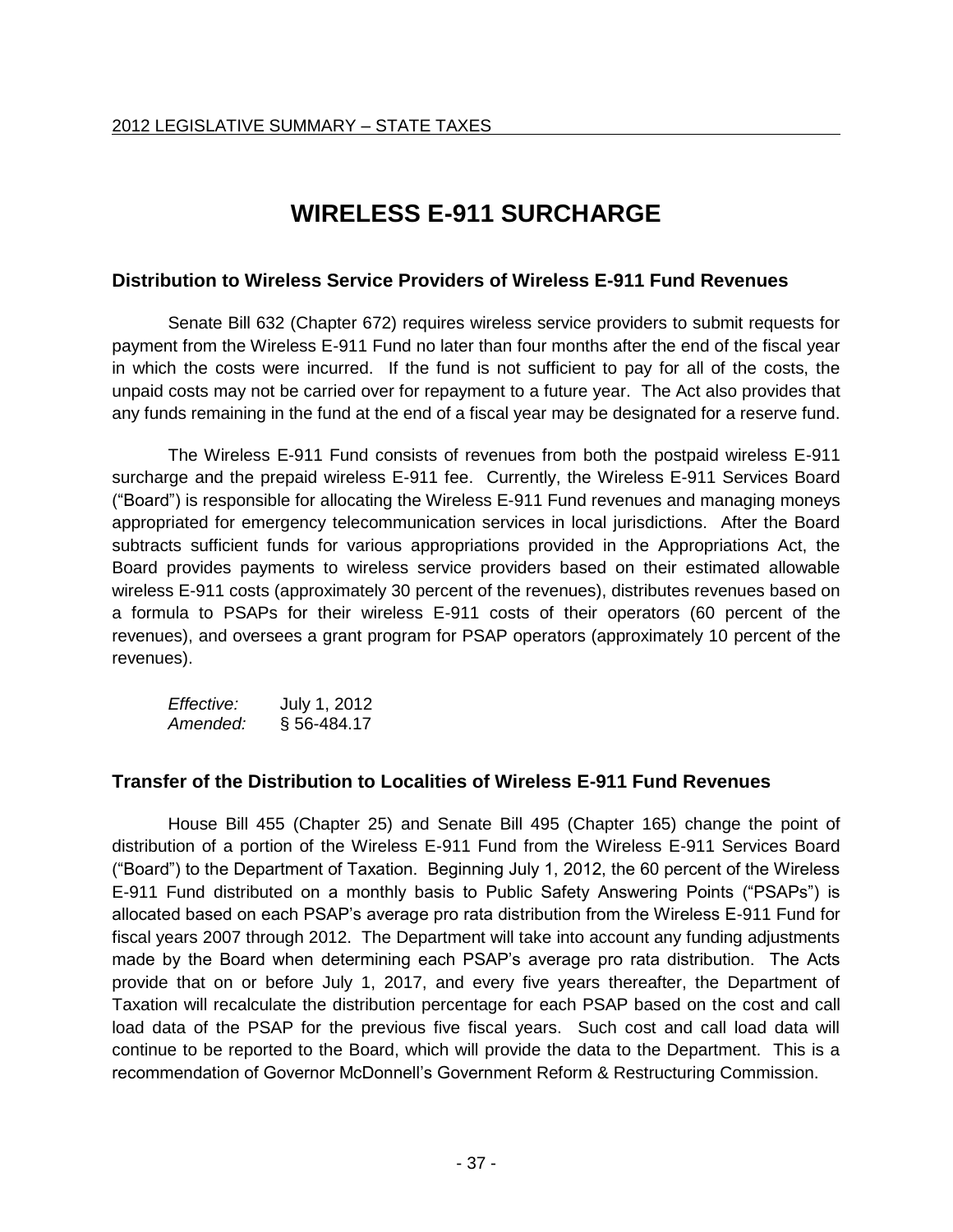#### 2012 LEGISLATIVE SUMMARY – STATE TAXES

Under current law, 60 percent of the Wireless E-911 Fund is distributed on a monthly basis to PSAPs according to a formula determined by the Wireless E-911 Services Board and annually recalculated based on the cost and call load data from one or more of the previous fiscal years. The Wireless E-911 Fund consists of revenues from both the postpaid wireless E-911 surcharge and the prepaid wireless E-911 fee. Currently, the Board is responsible for allocating the Wireless E-911 Fund revenues and managing moneys appropriated for emergency telecommunication services in local jurisdictions. After the Board subtracts sufficient funds for various appropriations provided in the Appropriations Act, the Board provides payments to wireless service providers based on their estimated allowable wireless E-911 costs (approximately 30 percent of the revenues), distributes revenues based on a formula to PSAPs for their wireless E-911 costs of their operators (60 percent of the revenues), and oversees a grant program for PSAP operators (approximately 10 percent of the revenues).

| Effective: | July 1, 2012    |
|------------|-----------------|
| Amended:   | $§ 56 - 484.17$ |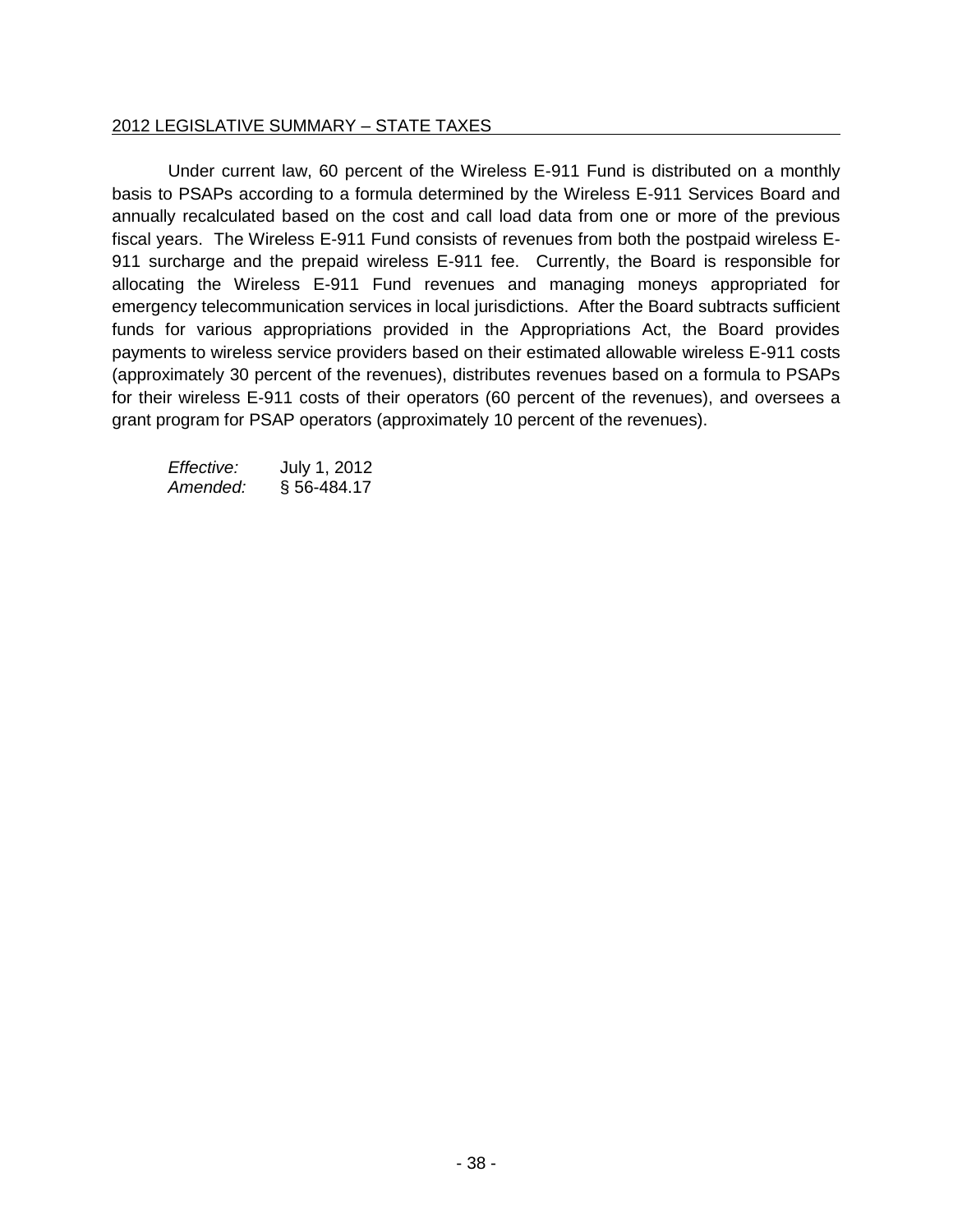# **LOCAL TAX**

# **LEGISLATION**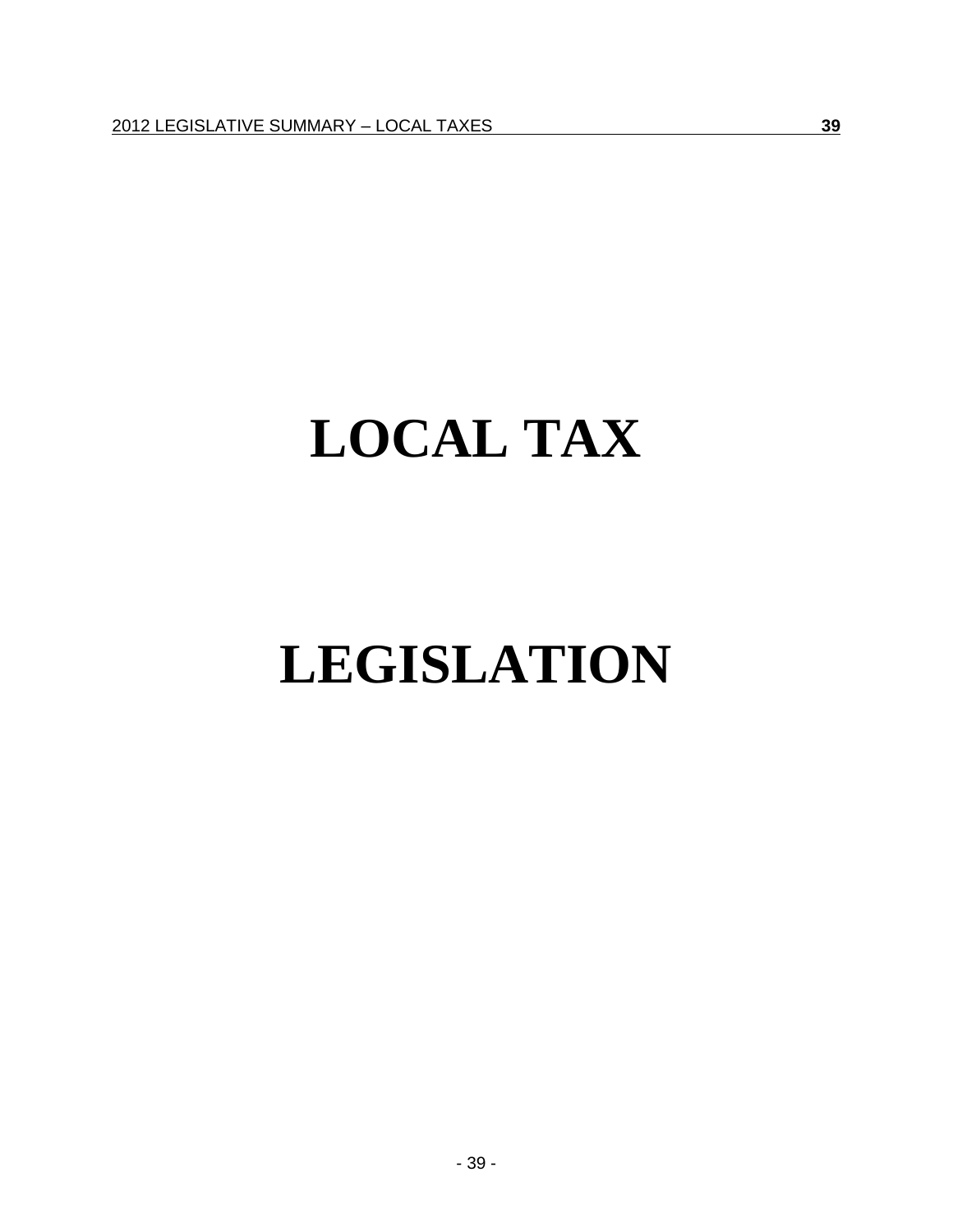# **GENERAL PROVISIONS**

# **Allows Localities to Provide Discount for Full Payment of Real Property Taxes on or before the Due Date**

Senate Bill 551 (Chapter 585) clarifies that for purposes of providing a discount for the early payment of any local tax, "early payment" may include payment of real property taxes in full on or before the due date of the tax.

Localities have the option of assessing penalties and interest for late payment of taxes. In addition, they are authorized to establish, by ordinance, a discount for the early payment of any taxes and assessments on property, persons, and other subjects of taxation. Prior to this enactment, the statute did not specify whether full payment of the taxes on or before the due date satisfied the early payment requirement.

*Effective:* July 1, 2012 *Amended:* §§ 15.2-1104, 15.2-1201.2

#### **City of Richmond Tax Amnesty Program**

House Bill 358 (Chapter 496) and Senate Bill 42 (Chapter 254) authorize the City of Richmond to expand its current tax amnesty program to include all local taxes and accrued interest.

The 2010 General Assembly authorized the City of Richmond tax amnesty program and any person required to file a personal property or machinery and tools tax return or to pay any local personal property tax, machinery and tools tax, and real property tax is eligible to participate. Under the program, any civil penalties assessed or assessable which are the result of nonpayment, underpayment, nonreporting or underreporting of personal property, machinery and tools, or real property tax liabilities, may be waived upon receipt of the payment of the amount of those taxes and interest. However, no person under investigation or prosecution for filing a fraudulent return or failing to file a return with the intent to evade tax may participate in the program.

*Effective:* July 1, 2012 *Amended:* § 1 of Chapter 200 of the Acts of Assembly of 2010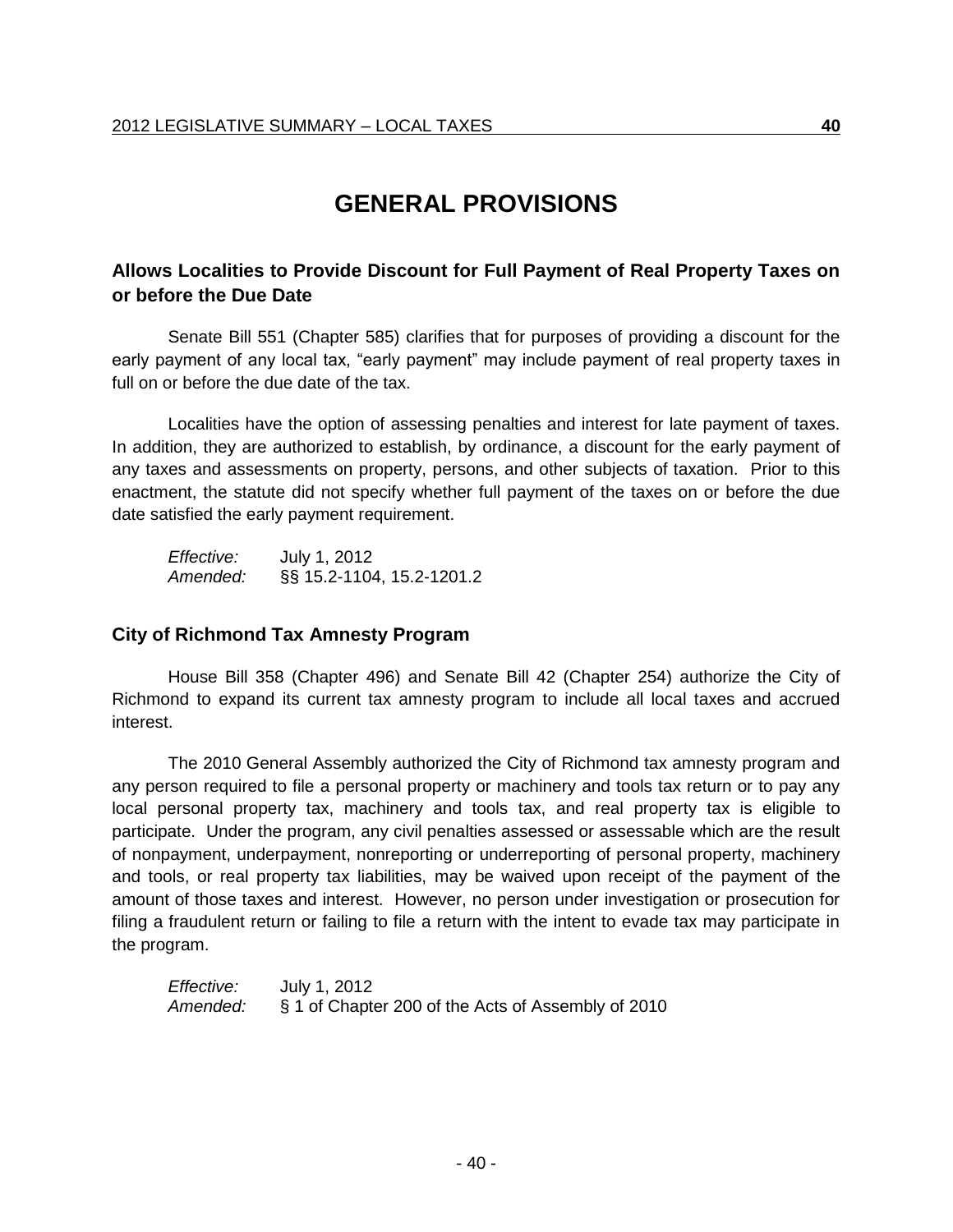#### **Specifies Warrant Information that Localities are Prohibited from Releasing**

House Bill 255 (Chapter 88) specifies that the information contained in the list of warrants that localities are prohibited from releasing includes any invoice that has been presented to a locality for payment when the locality has attempted to pay it, but the payment has not been completed because electronic payment has failed or a check was mailed but not cashed.

Local treasurers must keep a well-bound book, into which they must enter all warrants that are legally drawn by the governing body and presented for payment by the treasurer. Localities may not release any information contained in the list of warrants for any reason, except: 1) information relating to warrants paid, as classified by expenditure, recipient date, or disbursement, or 2) in order to establish the status of a claim previously reported as having been paid when a person legally entitled to the funds presents evidence that a previously submitted claim has not been paid. Local governing bodies are also prohibited from publishing any information that is protected under federal or state law, including but not limited to confidential records.

*Effective:* July 1, 2012 *Amended:* § 58.1-3131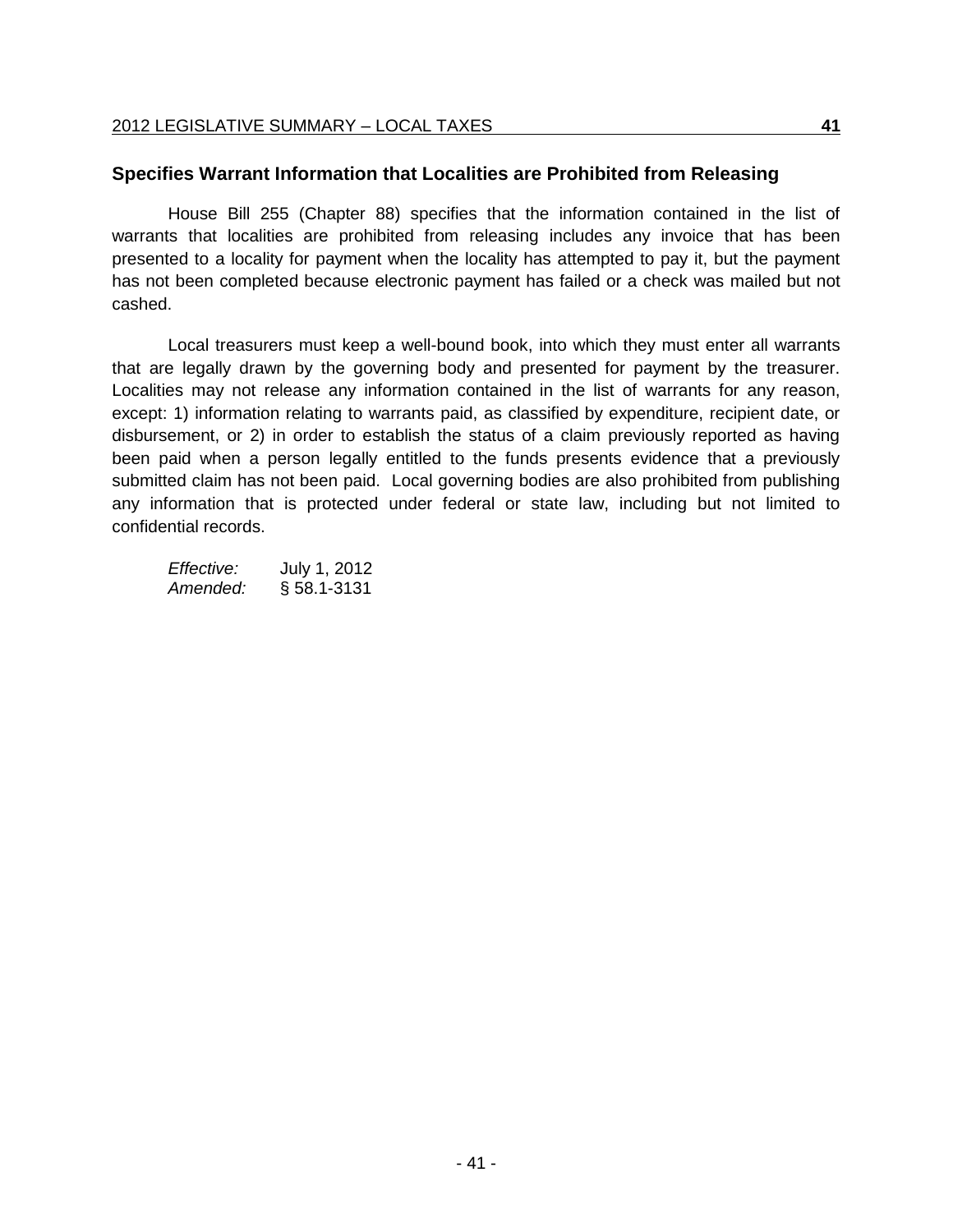# **CIGARETTE TAX**

#### **Local Cigarette Tax Stamp Technology**

House Bill 277 (Chapter 89) and Senate Bill 394 (Chapters 258) provide that any tax stamp or meter impression used to evidence the payment of a local cigarette tax must be of the same stamp technology that is used or required by the Commonwealth for the state cigarette tax stamp.

Under current law, the state cigarette tax stamp must be affixed to each individual package, bag, box or can in such a manner that their removal will require continued application of water or steam. The Department is authorized to design, adopt and promulgate the form and kind of stamps to be used. 23 *Virginia Administrative Code* 10-370-70 provides that stamps and meter impressions may be affixed by using (1) hand applied stamps, (2) heat stamps attached to the cellophane wrappers and applied by a fusion stamping machine, or (3) Virginia tax paid impressions on the cellophane wrappers applied by cigarette tax stamping meter. Currently the Commonwealth uses heat stamps attached to cellophane wrappers and applied by a fusion stamping machine.

All cities and towns with general taxing powers are currently authorized to impose a cigarette tax with no rate limitations. Currently, the Department is aware of 90 jurisdictions reporting that they impose the local cigarette tax, including thirty-one cities and fifty-seven towns. Only two counties, Arlington and Fairfax, are authorized to impose a local cigarette tax, which is limited to the amount of the state cigarette tax rate. The state cigarette tax rate is currently 30 cents per pack of 20 cigarettes. Local cigarette taxes are typically administered and enforced at the local level. However, the Northern Virginia Cigarette Tax Board ("NVCTB") administers and enforces the local cigarette tax on behalf of 16 northern Virginia jurisdictions.

| <i>Effective:</i> | July 1, 2012    |
|-------------------|-----------------|
| Amended:          | $§ 58.1 - 3832$ |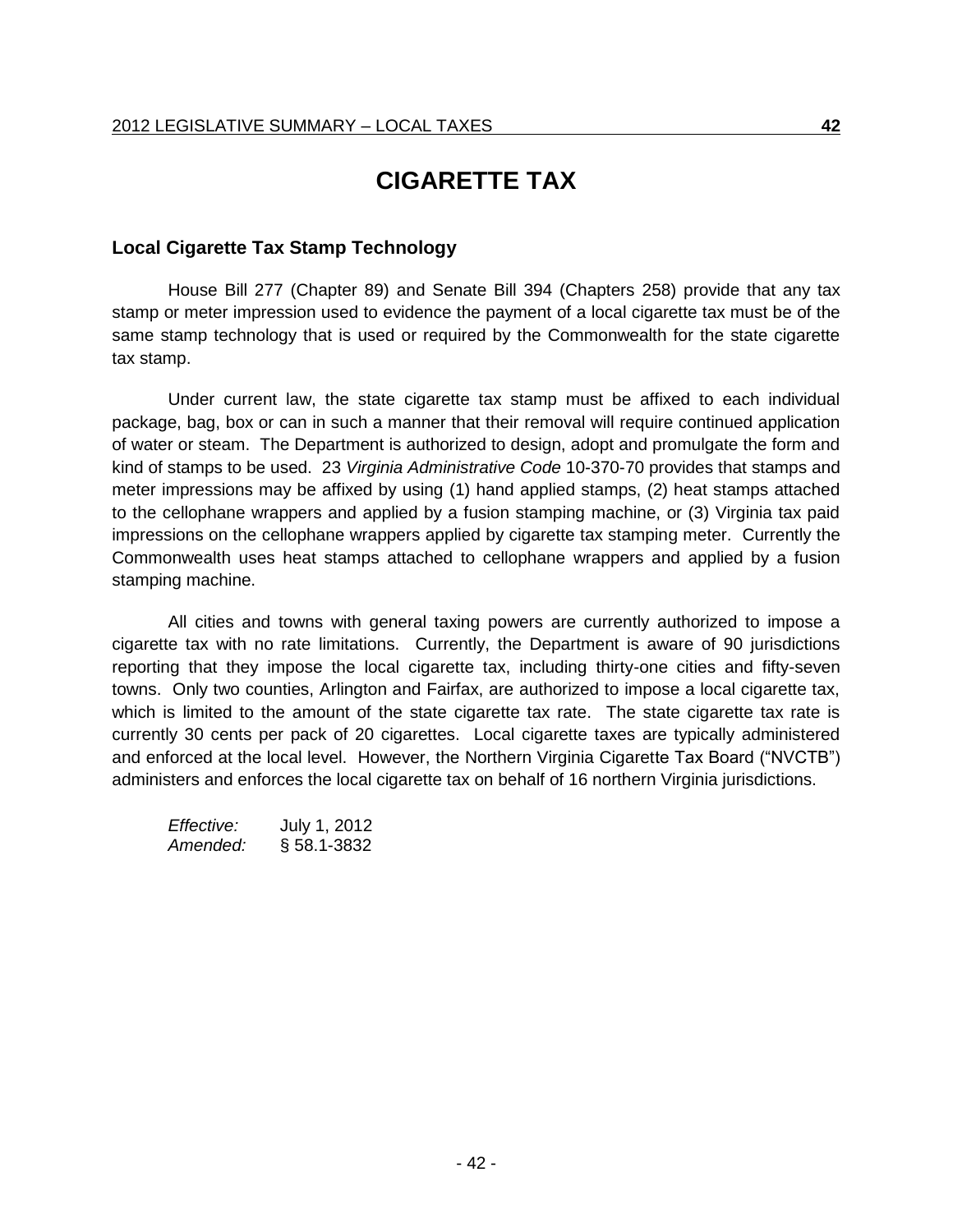# **COLLECTION OF LOCAL TAXES**

## **Clarifies Procedure for Distraint and Sale of Personal Property for Delinquent Taxes**

House Bill 919 (Chapter 623) provides that in cases involving the distraint and sale of personal property to satisfy delinquent taxes, the proceeds from the sale must first be applied to the costs of the distraint, followed by the unpaid taxes, penalty and accrued interest, and finally to the claims of secured parties. The party conducting the sale must provide a sales receipt and affidavit to any person who purchases a motor vehicle during the sale, affirming compliance with the procedures for the distraint and sale of personal property. Under the Act, purchasers may also apply to the Department of Motor Vehicles to receive a certificate of title and registration card for the vehicle.

In order to satisfy a delinquent tax, Virginia law grants local treasurers, sheriffs, constables or collectors of a locality the authority to seize and sell personal property in the locality that is owned by the person owing the delinquent taxes. If a third party has a security interest in the property at issue, and that interest is perfected prior to any distraint for taxes, it will have priority over all taxes, except those specifically assessed either per item or in bulk against the goods and chattels on which tax is owed.

Prior to passage of this law, proceeds from the sale were applied first to unpaid taxes, followed by the claims of the secured parties of record in the order of their priority. If any money remained, it was delivered to the delinquent taxpayer or the estate assessed with taxes.

*Effective:* July 1, 2012 *Amended:* § 46.2-617 and 58.1-3942

#### **Modifies Procedure Governing Delinquent Real Property Taxes**

House Bill 1128 (Chapter 627) modifies the procedures that govern the judicial sale of real property on which delinquent property taxes are owed. The Act requires that any interested party make a proper objection before the court can refer the case to a commissioner in chancery. The Act also requires that before a delinquent real property taxpayer can stop the judicial sale of real property on which delinquent taxes are owed, the owner must pay all taxes, penalties, and interest owed to a town or other concurrent taxing entity, in addition to the taxes, penalties, and interest imposed by the locality conducting the judicial sale. Finally, the Act requires the local attorney to report to the commissioner of the revenue and request that the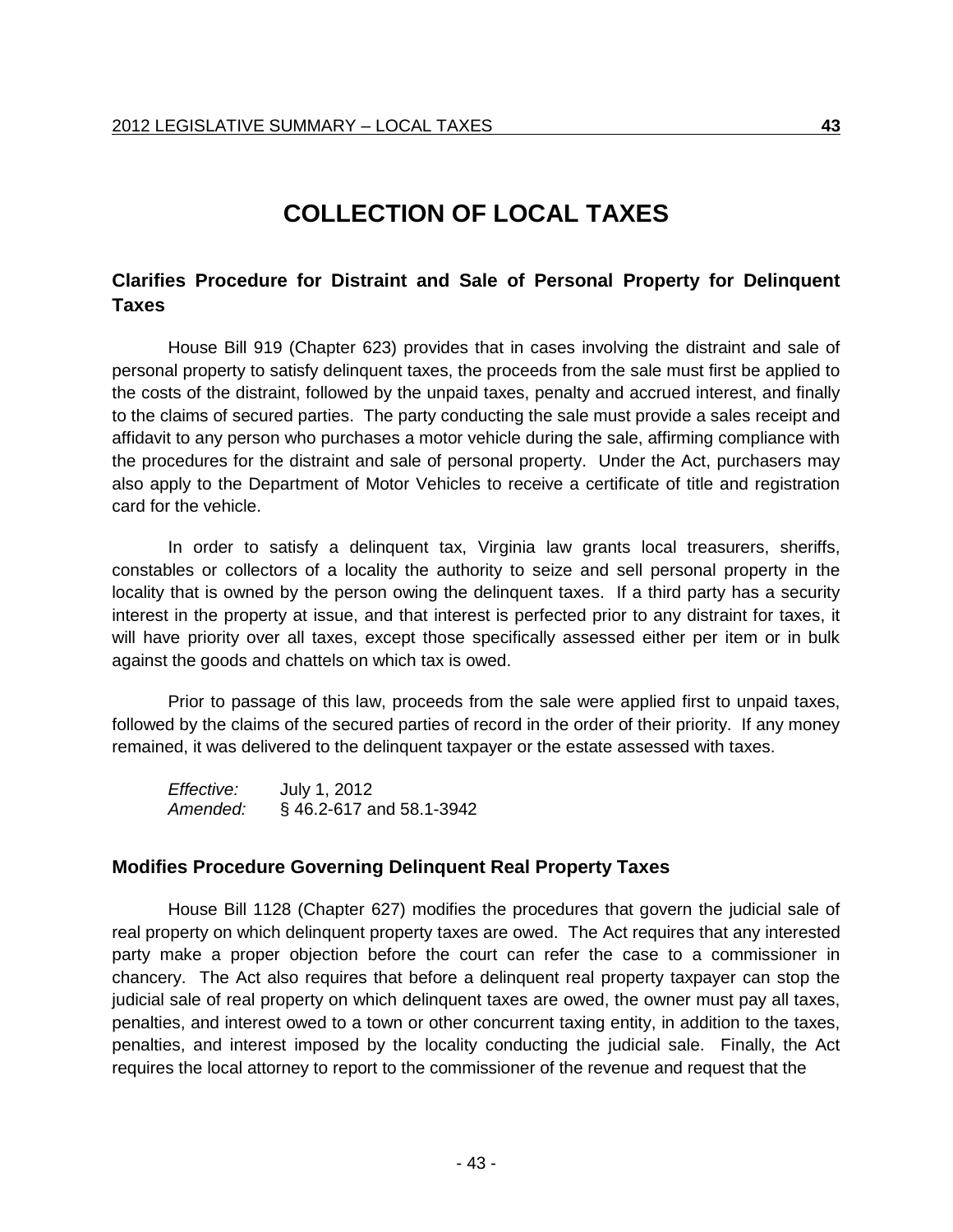commissioner correct the assessment for any real property the attorney discovers is improperly placed on the delinquent land books. If the correction cannot be made, the attorney must move the court to correct the assessment.

Current law sets forth procedure localities must follow in order to collect delinquent real property taxes. A locality hoping to conduct a sale of the property must file a bill in equity in the circuit court requesting that the property be sold. Prior to ordering that the property be sold, the court may refer the case to a commissioner in chancery for a hearing and report concerning the advisability of a sale. If there is no dispute as to title or value of the real estate, the circuit court may authorize a tax sale without a report by a commissioner in chancery upon receipt of 1) proper service of process on all defendants, 2) a written real estate title certificate, and 3) the written report of a licensed real estate appraiser. Localities must notify all property owners and other parties who have an interest in the real property, and prior to enactment of this Act, owners could redeem the property at any time before the sale by paying all accumulated delinquent taxes, penalties, reasonable attorney's fees, interest and costs.

*Effective:* July 1, 2012 *Amended:* §§ 58.1-3969, 58.1-3971, and 58.1-3974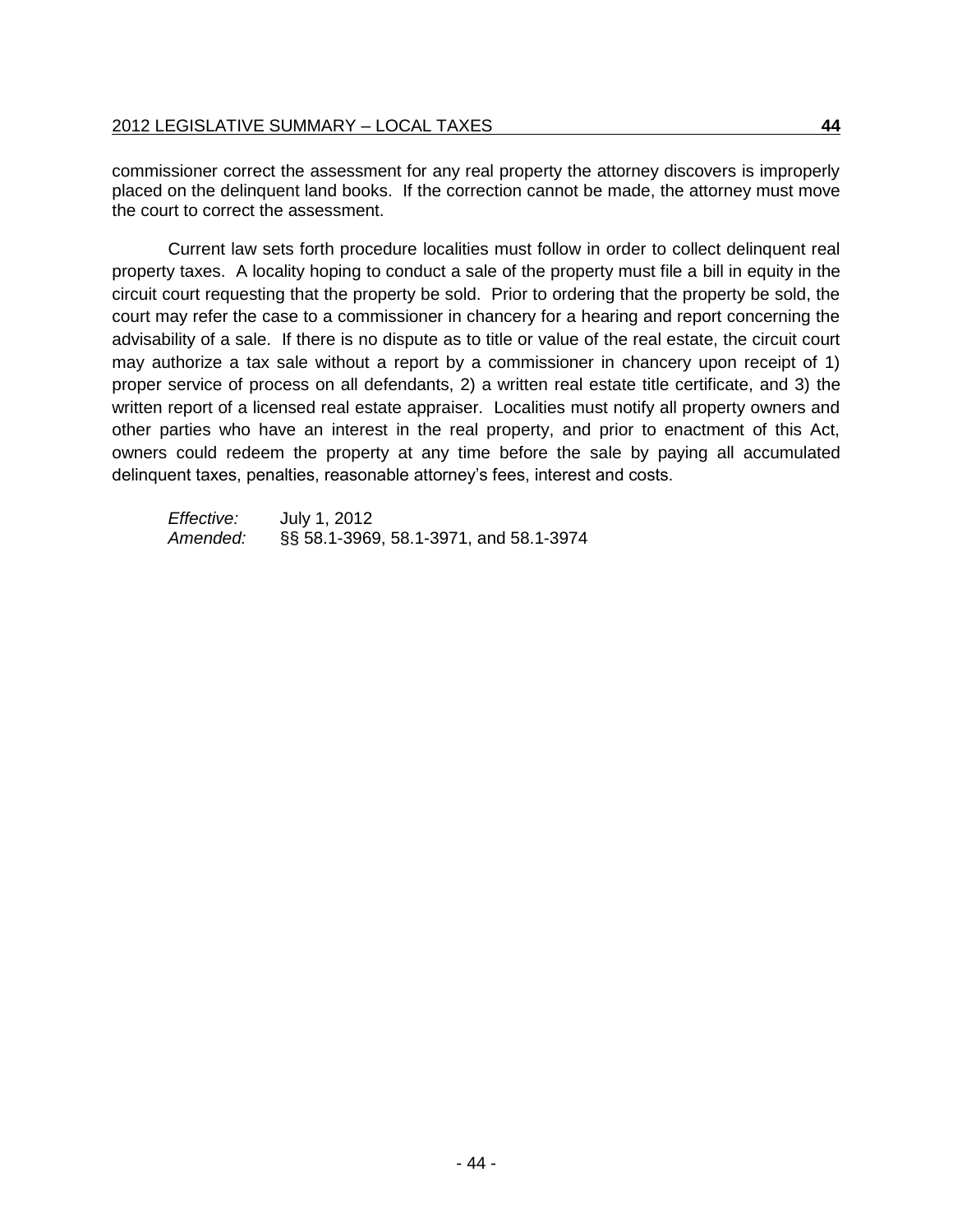# **CONSUMER UTILITY TAX**

### **Exemption for Natural Gas Service Provided to an Electric Utility**

House Bill 103 (Chapter 4) and Senate Bill 519 (Chapter 582) provide an exemption from the local consumer utility tax for natural gas service provided to an electric utility for the purpose of operating a natural gas fueled electricity generation facility that is owned and operated by the electric utility. "Electric utility" would be defined as any investor-owned public utility or cooperative that provides electric energy for use by retail customers.

Under current law, a consumer utility tax may be imposed by any county, city, or town on consumers of utility services provided by water or heat, light and power companies or other public service corporations. Consumers of these utility services may not be taxed at a rate in excess of 20 percent of the monthly charge, and the tax is not applicable to any amount charged in excess of \$15 per month for residential customers. Thus, the consumer utility tax on residential customers is effectively capped at \$3 a month. There is no ceiling on the local consumer utility tax for commercial and industrial customers. Any locality that had a higher a rate of taxation in effect before July 1, 1972 is allowed to continue imposing the local consumer utility tax at that rate. Currently, utility sales of products used as motor vehicle fuels are exempt from the consumer utility tax.

*Effective:* July 1, 2012 *Amended:* § 58.1-3814

# **MACHINERY AND TOOLS TAX**

#### **Classification of Motor Vehicle Cleaning Businesses**

House Bill 298 (Chapter 4) creates a separate class of property for purposes of the Machinery and Tools Tax for machinery and tools used by a motor vehicle cleaning business directly in cleaning motor vehicles. Localities would be authorized to levy a tax on this separate class of property at a different rate from that levied on other machinery and tools, but which would not exceed the rate for the general class of machinery and tools.

Generally, machinery and tools used in manufacturing, mining, water well drilling, processing or reprocessing, radio and television broadcasting, dairy, dry cleaning or a laundry business are segregated as a separate class of tangible personal property and are subject to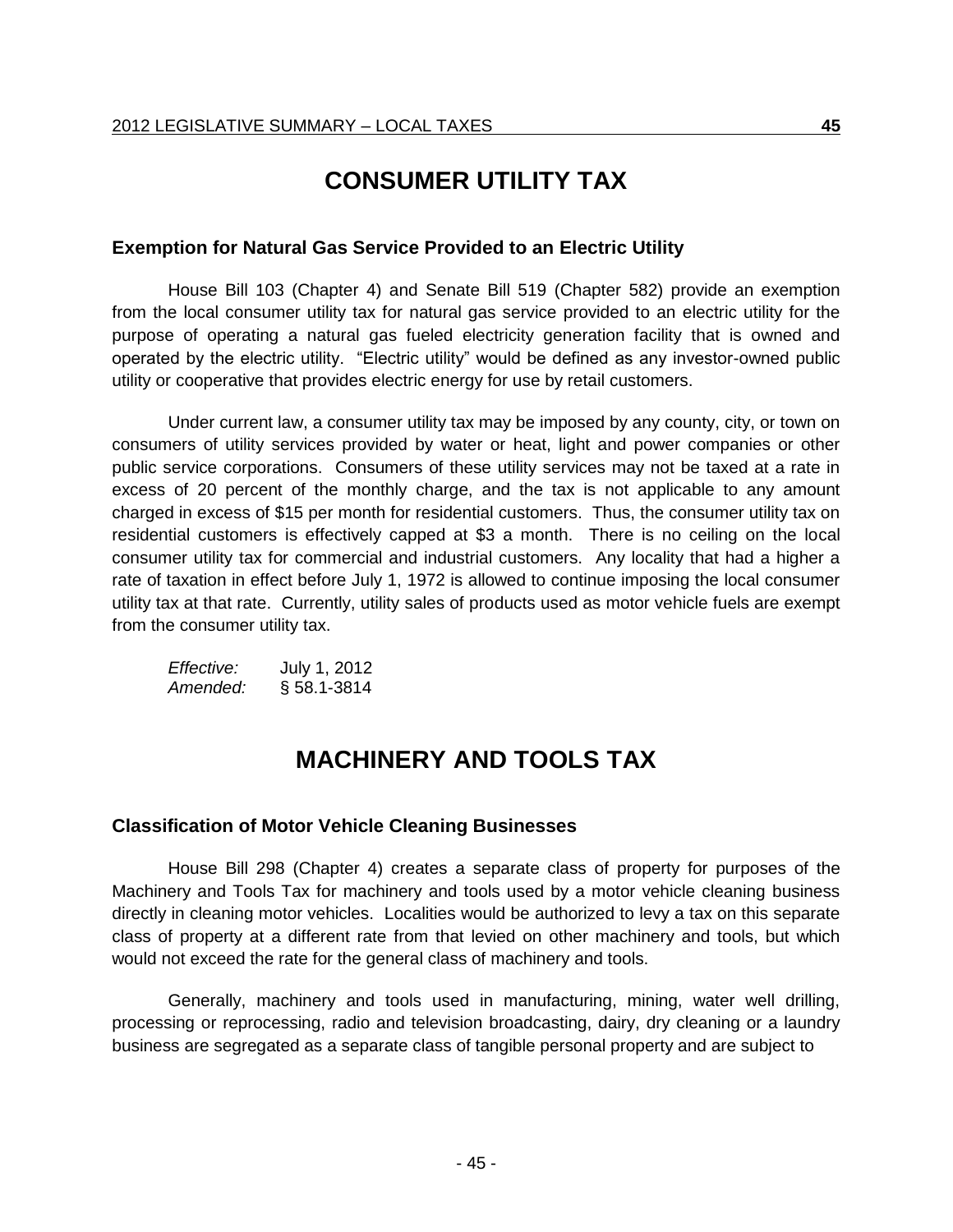local taxation only. The tax rate imposed on machinery and tools may not exceed that imposed on other classes of tangible personal property. As established in a 1950 opinion of the Tax Commissioner, machinery and tools used in the manufacturing business are those machinery and tools (1) actually and directly used in manufacturing processes and (2) those machinery and tools used in the manufacturing business that are necessary in the particular manufacturing business and are used in connection with operation of machinery that is actually and directly used in manufacturing processes.

*Effective:* July 1, 2012 *New:* § 58.1-3508.5

# **REAL ESTATE TAX**

#### **Administration of the Real Property Exemption for Disabled Veterans**

House Bill 190 (Chapter 594) requires the Commissioner of the Department of Veterans Services to promulgate rules and regulations governing the administration and implementation of the real property tax exemption for disabled veterans. The Commissioner of the Department of Veterans Services is authorized to provide written guidance to, and respond to requests for information from, veterans and assessing officers regarding the real property tax exemption. The Department of Veterans Services is also authorized to hear and decide appeals by veterans residing in the Commonwealth whose application for the real property tax exemption for disabled veterans has been denied. Such authority is limited to appeals based upon a finding of fact regarding eligibility criteria set forth in the *Constitution of Virginia* and the *Va. Code*. The Department of Veterans Services is not authorized to hear or decide appeals regarding a dispute over the assessed value of any property. Decisions of the Department of Veterans Services are appealable to the circuit court in the locality in which the veteran resides.

House Bill 1645 and Senate Bill 987 (*Acts of Assembly* 2011, Chapters 769 and 840) provided the necessary statutory authorization to exempt from taxation, for tax years beginning on or after January 1, 2011, real property that is the principal residence of a veteran (or widow or widower of a veteran) if the veteran has been determined by the United States Department of Veterans Affairs or its successor agency pursuant to federal law to have a 100 percent serviceconnected, permanent, and total disability. A maximum of one acre of the land upon which the dwelling is situated is also exempt from taxation. However, if the locality provides for an exemption or deferral of real property taxes of more than one acre for the elderly and handicapped, the locality must also provide an exemption of the same number of acres for qualifying veterans and surviving spouses. The surviving spouse of a veteran is eligible for the exemption, so long as the death of the veteran occurs on or after January 1, 2011, the surviving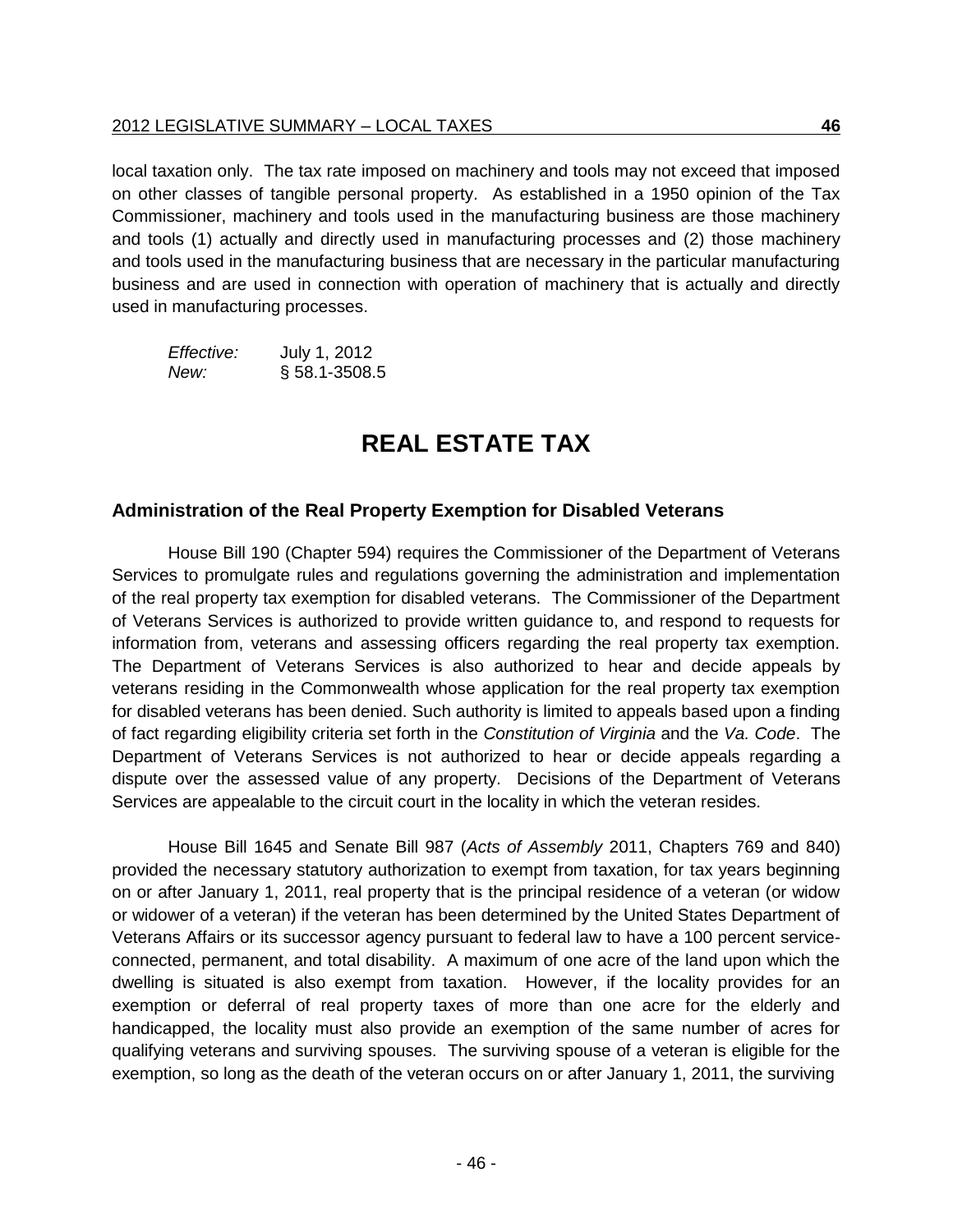spouse does not remarry, and the surviving spouse continues to occupy the real property as his principal place of residence.

| <i>Effective:</i> | July 1, 2012      |
|-------------------|-------------------|
| Amended:          | $\S 2.2 - 4002$   |
| New:              | $§ 58.1 - 3219.7$ |

## **Allows Localities to Provide Discount for Full Payment of Real Property Taxes on or before the Due Date**

Senate Bill 551 (Chapter 585) clarifies that for purposes of providing a discount for the early payment of any local tax, "early payment" may include payment of real property taxes in full on or before the due date of the tax.

Localities have the option of assessing penalties and interest for late payment of taxes. In addition, they are authorized to establish, by ordinance, a discount for the early payment of any taxes and assessments on property, persons, and other subjects of taxation. Prior to this enactment, the statute did not specify whether full payment of the taxes on or before the due date satisfied the early payment requirement.

| Effective: | July 1, 2012              |
|------------|---------------------------|
| Amended:   | §§ 15.2-1104, 15.2-1201.2 |

## **Application of the Real Property Exemption for Disabled Veterans on Acquired Property**

House Bill 933 (Chapter 782) provides that the real property tax exemption for disabled veterans for qualifying property acquired after January 1, 2011 shall begin on the date the property is acquired. The Acts also provides that any taxpayer whose property is acquired or taken by a disabled veteran shall be relieved from real property taxes from the date of divestment and may be entitled to a refund for a pro rata portion of real property taxes paid for such property acquired by a disabled veteran after January 1, 2011. If the veteran's disability rating occurs after January 1, 2011, and the veteran has a qualified primary residence on the date of the rating, then the real property tax exemption for disabled veterans shall begin the date of such rating. However, no locality will be liable for any interest on any refund due to the veteran for taxes paid prior to the veteran's filing of the affidavit or written statement required to claim the exemption.

The fact that a veteran or spouse, who is otherwise qualified for the real property tax exemption, is residing in a hospital, nursing home, convalescent home, or other facility for physical or mental care for extended periods of time may not be construed to mean that real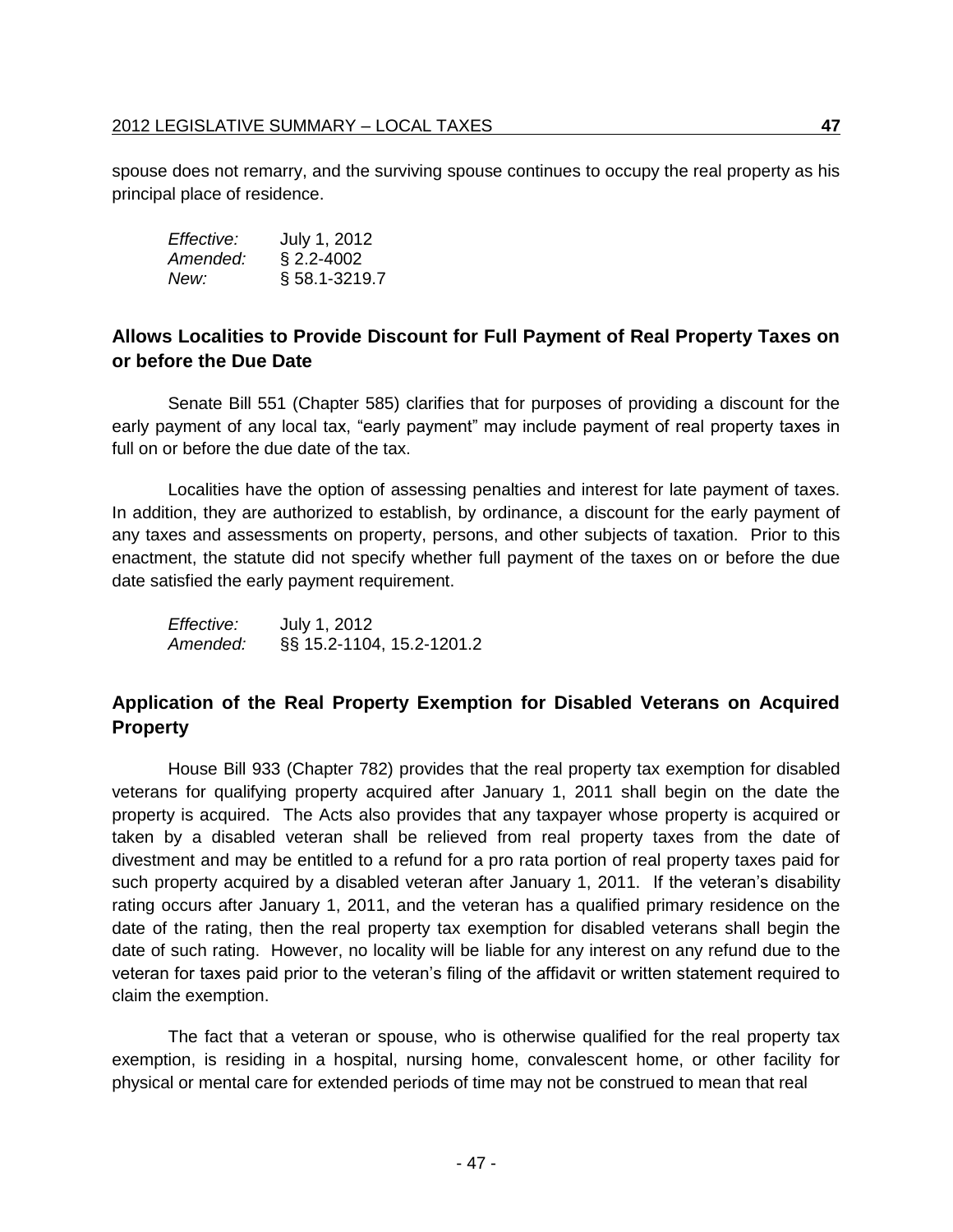estate for which the exemption being sought does not continue to be the sole dwelling of such person so long as such real estate is not used by or leased to others for consideration.

House Bill 1645 and Senate Bill 987 (*Acts of Assembly* 2011, Chapters 769 and 840) provided the necessary statutory authorization to exempt from taxation, for tax years beginning on or after January 1, 2011, real property that is the principal residence of a veteran (or widow or widower of a veteran) if the veteran has been determined by the United States Department of Veterans Affairs or its successor agency pursuant to federal law to have a 100 percent serviceconnected, permanent, and total disability. A maximum of one acre of the land upon which the dwelling is situated is also exempt from taxation. However, if the locality provides for an exemption or deferral of real property taxes of more than one acre for the elderly and handicapped, the locality must also provide an exemption of the same number of acres for qualifying veterans and surviving spouses. The surviving spouse of a veteran is eligible for the exemption, so long as the death of the veteran occurs on or after January 1, 2011, the surviving spouse does not remarry, and the surviving spouse continues to occupy the real property as his principal place of residence.

*Effective:* July 1, 2012 *Amended:* §§ 58.1-3219.5, 58.1-3360, 58.1-3360.1, and 58.1-3360.2 *New:* § 58.1-3219.7

## **Application of the Real Property Exemption for Disabled Veterans on Property Held in Trust**

House Bill 922 (Chapter 75) and Senate Bill 540 (Chapter 263) provide that the real property tax exemption for disabled veterans also applies to real property i) held by a veteran alone or in conjunction with the veteran's spouse as tenant or tenants for life or joint lives; ii) held in a revocable *inter vivos* trust under which the veteran or the veteran and his spouse hold the power of revocation, and iii) held in an irrevocable trust under which the veteran alone or in conjunction with his spouse possesses a life estate or an estate for joint lives or enjoys a continuing right of use or support. If one or more other persons have an ownership interest in such property that permits them to occupy the property, the tax exemption would be prorated based on the percentage of persons having an ownership interest who qualify for the exemption. For real property of a disabled veteran that is jointly owned by two or more individuals, but not held in one of those three ways, the exemption would be prorated based on the percentage of ownership interest held by those persons qualifying for the exemption.

The Acts also provide that any real property taxes paid for tax years beginning January 1, 2011, on real property held in trust under the provisions of the bill would be refunded by the locality to the taxpayer.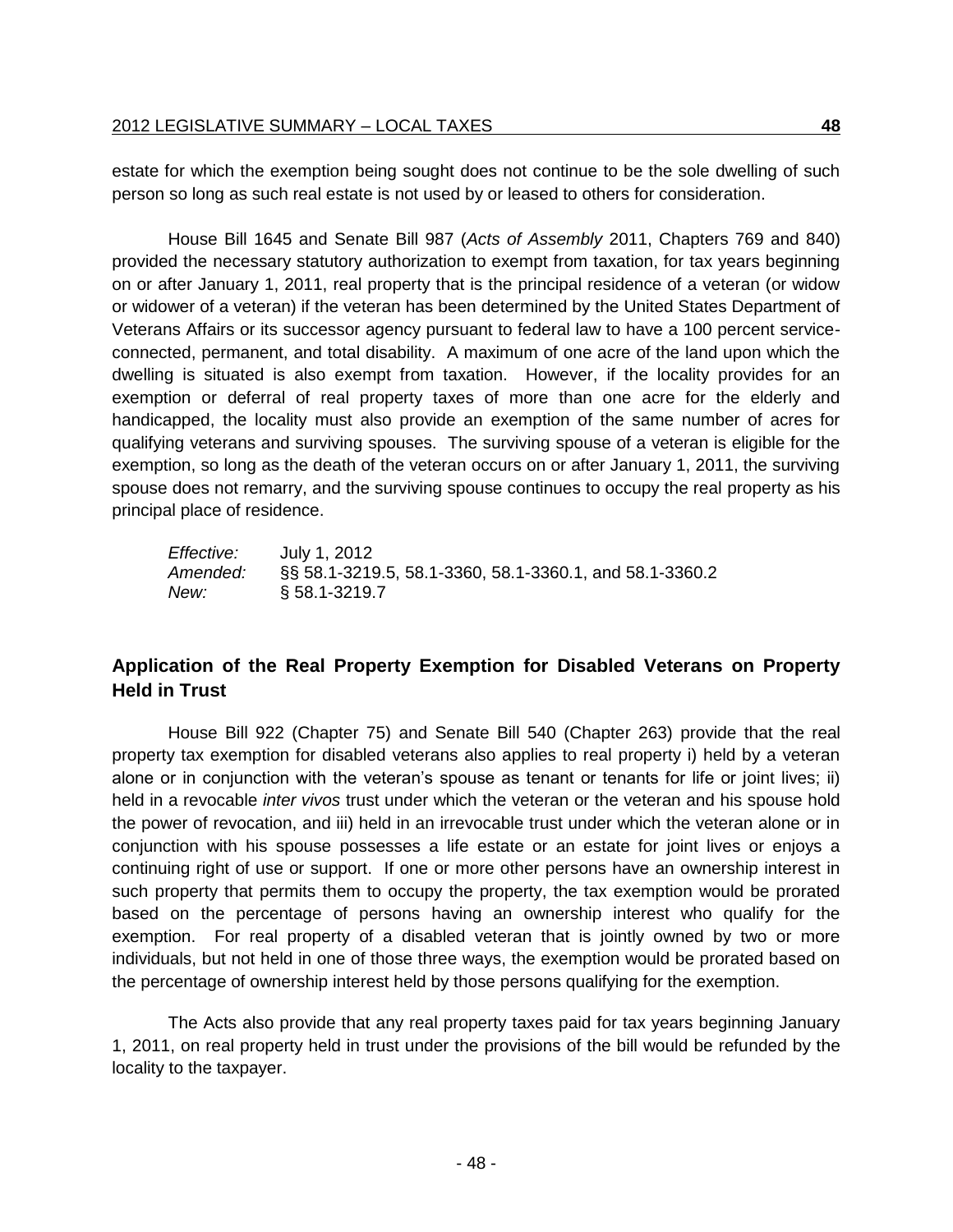#### 2012 LEGISLATIVE SUMMARY – LOCAL TAXES **49**

On July 15, 2011, the Attorney General held, in Opinion No. 11-061, that the real property tax exemption for disabled veterans afforded pursuant to Article X, § 6-A of the *Constitution of Virginia* was not available when the veteran has chosen to place title to the real estate in i) a revocable *inter vivos* trust with the spouse; ii) a revocable *inter vivos* trust with others apart from the spouse; or iii) an irrevocable trust. The Attorney General stated that in light of the rule of strict construction for property tax exemptions, any ambiguity regarding whether property held in trust qualifies for the exemption would be resolved against eligibility.

*Effective:* July 1, 2012 *Amended:* § 58.1-3219.5

#### **Application of the Real Property Exemption for Disabled Veterans on Veterans Rated Disabled after January 1, 2011**

Senate Bill 22 (Chapter 806) clarifies that the real property tax exemption for disabled veterans who are rated as having a 100 percent service-connected, permanent, and total disability after January 1, 2011 shall begin the date of such rating. However, no locality would be liable for any interest on any refund due to the veteran for taxes paid prior to the veteran's filing of the affidavit or written statement required to claim the exemption. If the qualified veteran acquires the property after January 1, 2011, the previous owner may be entitled to a refund for a pro rata portion of real property taxes paid for such property acquired by a disabled veteran after January 1, 2011.

House Bill 1645 and Senate Bill 987 (*Acts of Assembly* 2011, Chapters 769 and 840) provided the necessary statutory authorization to exempt from taxation, for tax years beginning on or after January 1, 2011, real property that is the principal residence of a veteran (or widow or widower of a veteran) if the veteran has been determined by the United States Department of Veterans Affairs or its successor agency pursuant to federal law to have a 100 percent serviceconnected, permanent, and total disability. A maximum of one acre of the land upon which the dwelling is situated is also exempt from taxation. However, if the locality provides for an exemption or deferral of real property taxes of more than one acre for the elderly and handicapped, the locality must also provide an exemption of the same number of acres for qualifying veterans and surviving spouses. The surviving spouse of a veteran is eligible for the exemption, so long as the death of the veteran occurs on or after January 1, 2011, the surviving spouse does not remarry, and the surviving spouse continues to occupy the real property as his principal place of residence.

*Effective:* July 1, 2012 *Amended:* § 58.1-3219.5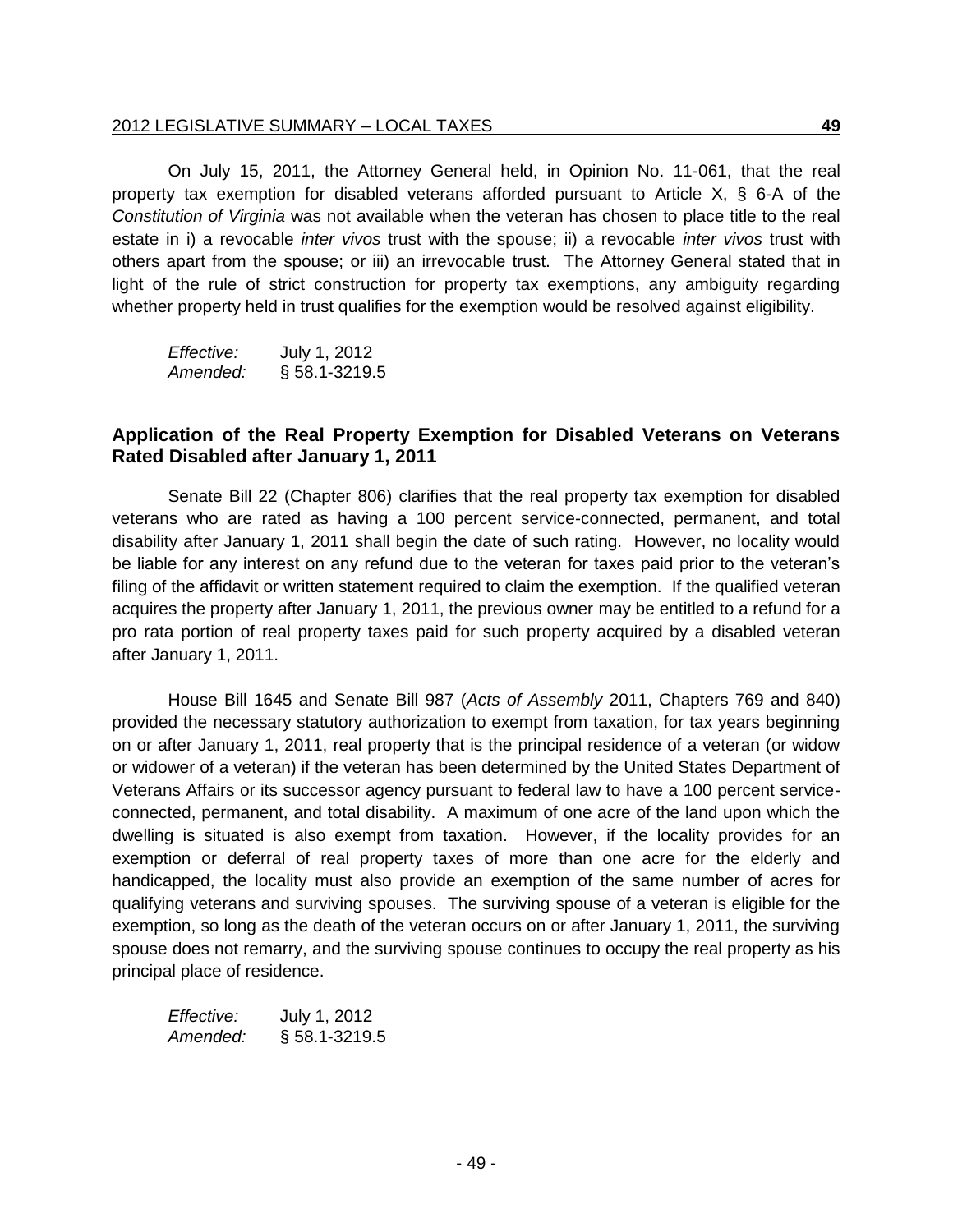#### **Extends Sunset Date for Local Option Real Property Tax Rate Decrease in NVTA**

House Bill 1068 (Chapter 535) extends the June 30, 2013 sunset date for the law that decreased the maximum rate of the local option real property tax imposed upon certain commercial and industrial property in the Northern Virginia Transportation Authority (NVTA) from \$0.25 cents per \$100 of assessed value to \$0.125 per \$100 of assessed value. The Act extends the sunset date to June 30, 2018.

Counties and cities embraced by the Northern Virginia Transportation Authority are authorized to impose an additional real property tax at a rate of \$0.125 per \$100 of assessed value on all property in the locality specially classified as commercial or industrial. The additional tax may be imposed either 1) on all commercial and industrial property or 2) on the commercial and industrial property located in special regional transportation tax districts created within the locality. The revenues generated by the tax must be used solely for 1) new road construction, design, and right of way acquisition, 2) new public transit construction, design, and right of way acquisition, and 3) capital costs related to new transportation projects, and 4) the issuance costs and debt service on any bonds issued to support capital costs. The NVTA embraces the Cities of Alexandria, Fairfax, Falls Church, Manassas, and Manassas Park and the Counties of Arlington, Fairfax, Loudoun, and Prince William.

*Effective:* July 1, 2012 *Amended:* Section Enactment of Chapter 822, Acts of Assembly 2009

# **Identifies Criteria Boards of Equalization Must Consider in Certain Appeals of Real Property Assessments**

House Bill 1073 (Chapter 536) and Senate Bill 73 (Chapter 707) mandate that boards of equalization consider the following in appeals of real property assessments for residential rental apartments in excess of four units: 1) the actual gross income generated from the real property and any resultant loss in income attributable to vacancies, collection losses, and rent concessions; 2) the actual operating expenses and the impact of any additional expenses; and 3) any other evidence relevant to determining the fair market value. If only a portion of the real property is operated as residential rental apartments, only the portion operated as residential rental apartments are subject to this mandate. The Act also requires that the board value the residential rental apartments using the income approach, except when the real property has been sold since the previous assessment, improvements on the real property are being made, or the value arrived at by the income approach does not accord with generally accepted appraisal practices and standards prescribed by the International Association of Assessing Officer. Where property has been sold, the board may consider the sales price of the property and where improvements have been made or the value of the real property does not accord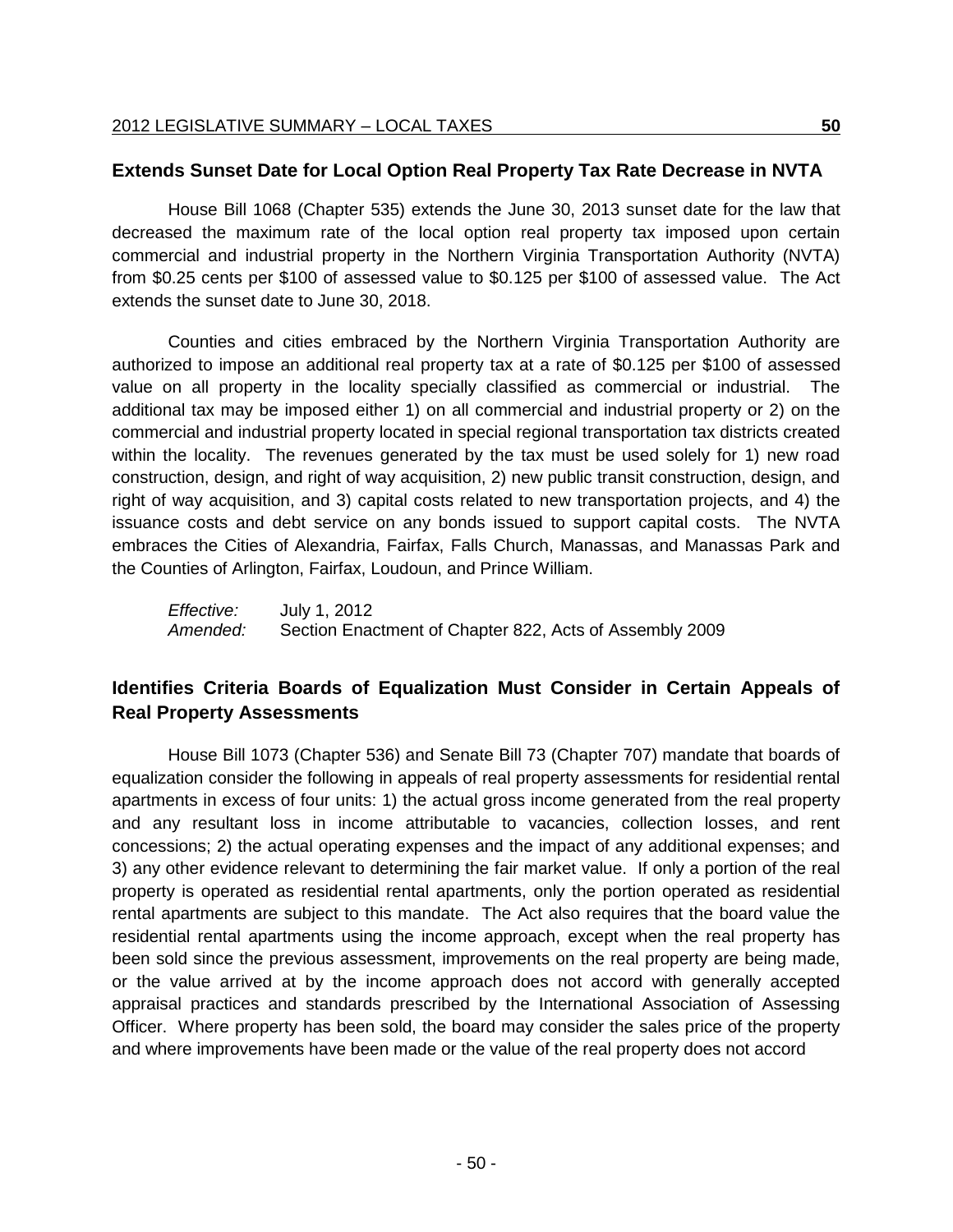with generally accepted appraisal practices, the board may consider the market value of such property.

Current law allows owners of real property operated wholly or partially as affordable rental housing to apply to the locality in which the property is located to have the real property assessed under special rules for affordable housing. The locality must grant the application if 1) the owner charges rents at levels that meet the locality's definition of affordable housing, and 2) the real property does not have any pending building code violations at the time of the application.

Under these special assessment rules, in order to determine the fair market value of real property that is operated as affordable rental housing, the real estate assessor must consider: 1) the contract rent and the impact of applicable rent restrictions; 2) the actual operating expenses and expenditures and the impact of any such additional expenses or expenditures; and 3) restrictions on the transfer of title or other restraints on alienation of the real property. The assessor must also consider evidence presented by the property owner or other restrictions imposed by law that impact these variables.

Local three-to-five member boards of equalization are appointed to hear complaints that real property is assessed at more than fair market value. Once the Board hears these complaints, it is authorized to increase or decrease assessments based on fairness.

*Effective:* Assessments for tax years beginning on or after January 1, 2012. (The bill contained an emergency clause, which made the bill in force from its passage) *New:* § 58.1-3295.1

## **Modifies Procedure Governing Delinquent Real Property Taxes**

House Bill 1128 (Chapter 627) modifies the procedures that govern the judicial sale of real property on which delinquent property taxes are owed. The Act requires that any interested party to make a proper objection before the court can refer the case to a commissioner in chancery. The Act also requires that before a delinquent real property taxpayer can stop the judicial sale of real property on which delinquent taxes are owed, the owner must pay all taxes, penalties, and interest owed to a town or other concurrent taxing entity, in addition to the taxes, penalties, and interest imposed by the locality conducting the judicial sale. Finally, the Act requires the local attorney to report to the commissioner of the revenue and request that the commissioner correct the assessment for any real property the attorney discovers is improperly placed on the delinquent land books. If the correction cannot be made, the attorney must move the court to correct the assessment.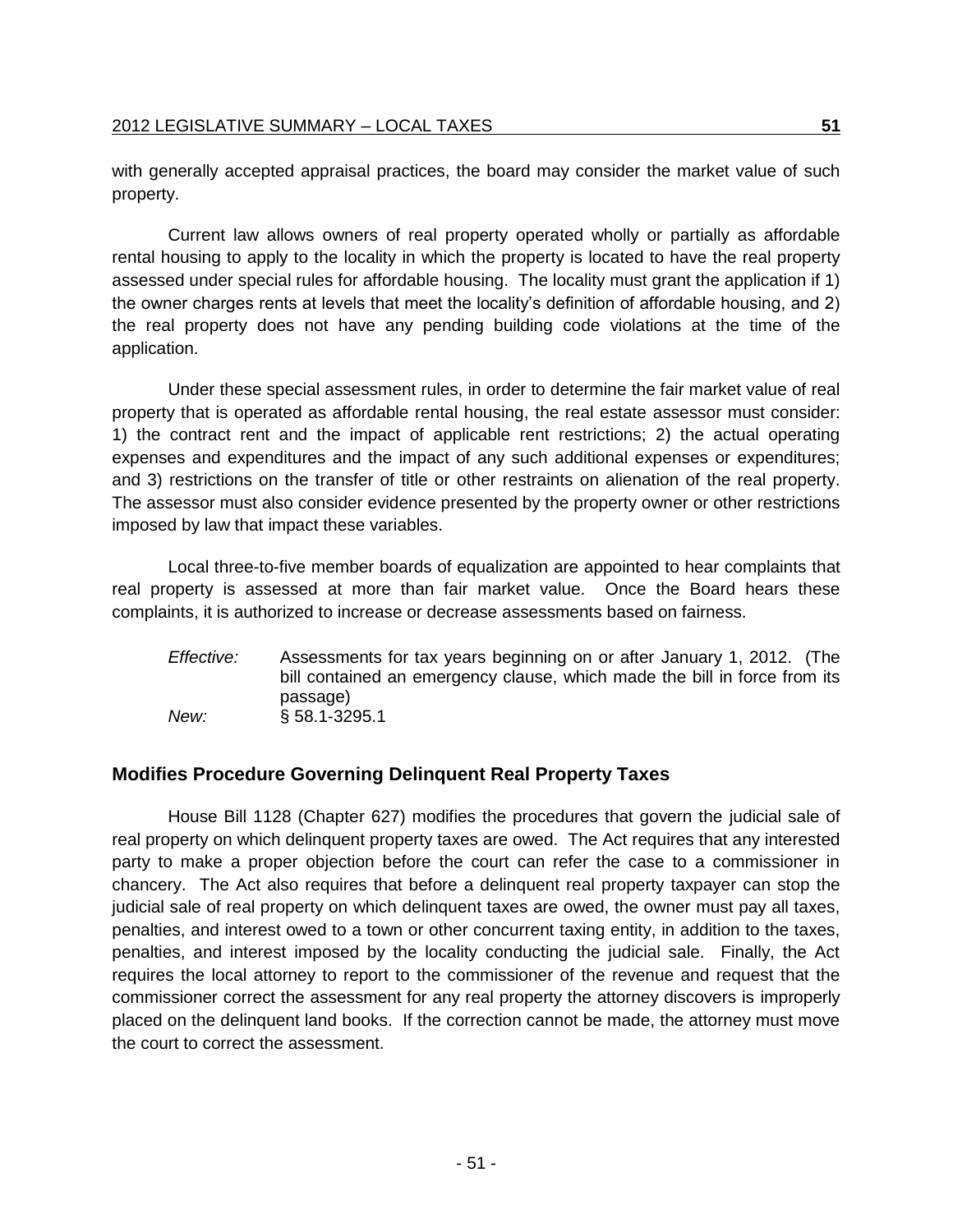#### 2012 LEGISLATIVE SUMMARY – LOCAL TAXES **52**

The law sets forth procedure localities must follow in order to collect delinquent real property taxes. A locality hoping to conduct a sale of the property must file a bill in equity in the circuit court requesting that the property be sold. Prior to ordering that the property be sold, the court may refer the case to a commissioner in chancery for a hearing and report concerning the advisability of a sale. If there is no dispute as to title or value of the real estate, the circuit court may authorize a tax sale without a report by a commissioner in chancery upon receipt of 1) proper service of process on all defendants, 2) a written real estate title certificate, and 3) the written report of a licensed real estate appraiser. Localities must notify all property owners and other parties who have an interest in the real property, and prior to enactment of this Act, owners could redeem the property at any time before the sale by paying all accumulated delinquent taxes, penalties, reasonable attorney's fees, interest and costs.

*Effective:* July 1, 2012 *Amended:* §§ 58.1-3969, 58.1-3971, and 58.1-3974

#### **Prior Discontinued Uses Not Considered in Land Use Valuation**

House Bill 81 (Chapter 653) prohibits local assessing officials from considering prior, discontinued uses of property in determining whether the property qualifies for special assessment as land devoted to agricultural, horticultural, forestal, or open space use.

In localities that have adopted land use taxation programs, the land dedicated to certain special uses is taxed at a lower rate than the rate applicable to other real property. Owners of real property situated in a locality that has adopted a land-use plan and ordinance may apply to their local assessing officer for taxation of their real property on the basis of use value. These owners must devote a minimum number of acres of real property to agricultural, horticultural, forest or open-space use.

| <i>Effective:</i> | July 1, 2012    |
|-------------------|-----------------|
| Amended:          | $§ 58.1 - 3230$ |

# **Relaxes Formula for Computing Annual Income and Net Worth for Real Property Tax Relief Qualification Determination**

House Bill 408 (Chapter 299) relaxes the formula for computing annual income and net worth for purposes of determining whether elderly or disabled taxpayers qualify for real property tax relief. In determining annual income and net worth, instead of requiring localities to compute the income and net worth using total income or total net worth, the Act allows localities to base the annual income and net worth determination on the sum of the income received during the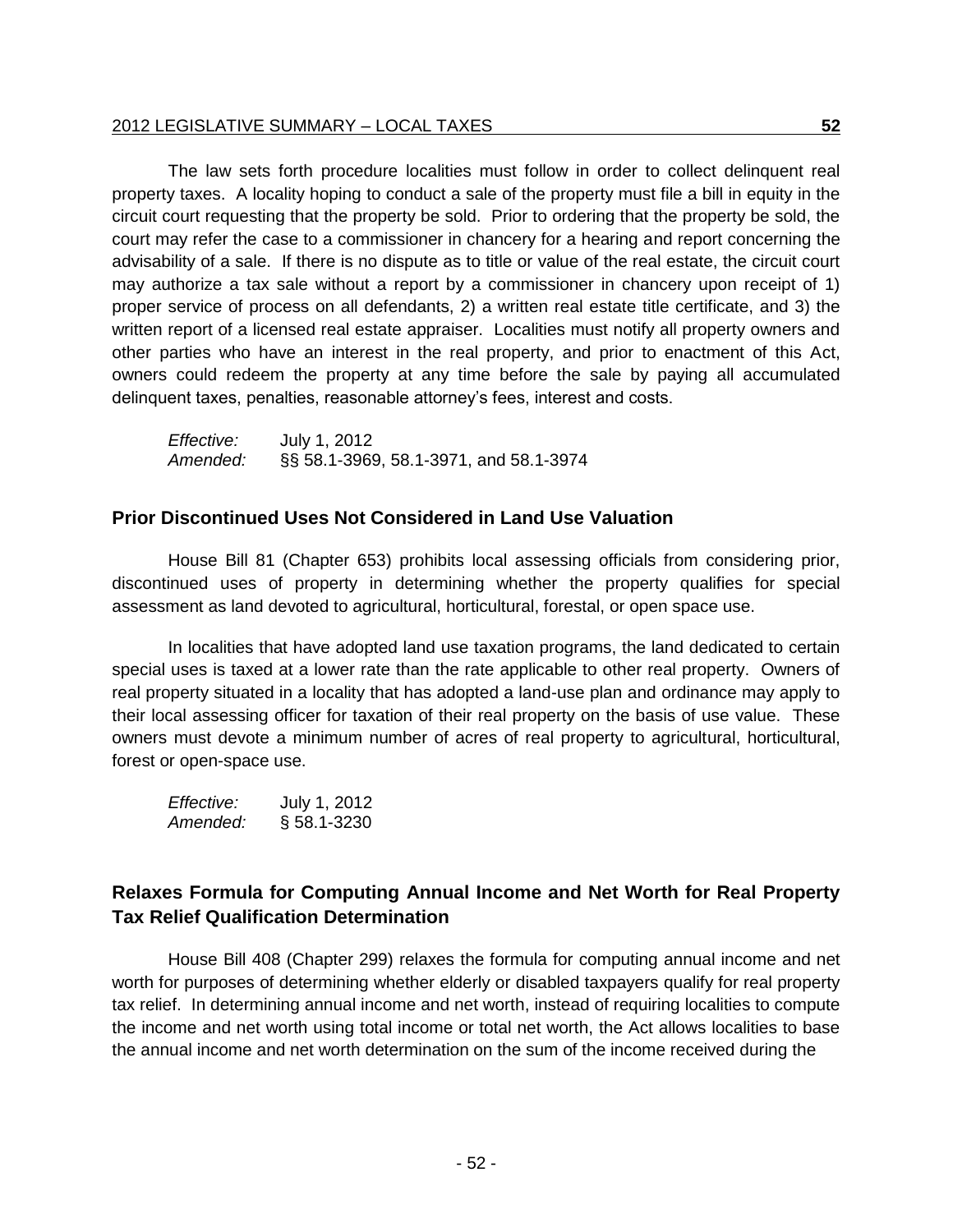preceding calendar year or the sum of the net financial worth for the preceding year. Further, in making this determination, the Act removes the requirement that income include only those sources of gross income that are subject to tax under federal income tax laws, regulations, rules or policies.

Localities are authorized to establish annual income and net worth limitations for purposes of determining whether the elderly and disabled qualify for real property tax relief. Prior to this Act, once a locality established an annual income limitation, they would compute the income by adding together the total income received during the preceding calendar year, without regard to whether a tax return is actually filed, by 1) owners of the dwelling who use it as their principal residence, 2) owners' relatives who live in the dwelling, and 3) at the option of each locality, nonrelatives of the owner who live in the dwelling except for bona fide tenants or bona fide paid caregivers of the owner. Further, the law required that in making the income determination, only those sources of gross income subject to tax under federal income tax laws, regulations, rules or policies are included as income. Thus, for example, property acquired by gift, bequest, devise or inheritance; interest on state or local bonds; amounts received under workmen's compensation to compensate for personal injuries or sickness; and the rental value of homes furnished to ministers as part of their compensation could not be included in the income determination because these sources of income are specifically excluded from gross income for purposes of the federal income tax.

| <i>Effective:</i> | July 1, 2012    |
|-------------------|-----------------|
| Amended:          | $§ 58.1 - 3212$ |

## **Requires Separate Assessment of Wetlands for Real Property Tax**

House Bill 80 (Chapter 742) requires local commissioners of the revenue or other assessing officials to consider separately assessing all wetlands at their fair market value for real property assessments or reassessments, upon request of the property owner, and grants assessing officials the authority to separately assess wetlands or other types of land without a request from the taxpayer. Local commissioners and assessors that disagree as to the presence of wetlands may consider the National Wetlands Inventory Map prepared by U.S. Fish and Wildlife Services in making their determinations. These maps may also be considered in administrative or judicial appeals.

If the local assessor decides to separately assess the wetlands, he must enter the area and fair market value for both the tracts consisting of wetlands and the remaining portion of each tract into the land book. The Act also provides that the actual physical use of the property is the only determining factor of its land use value.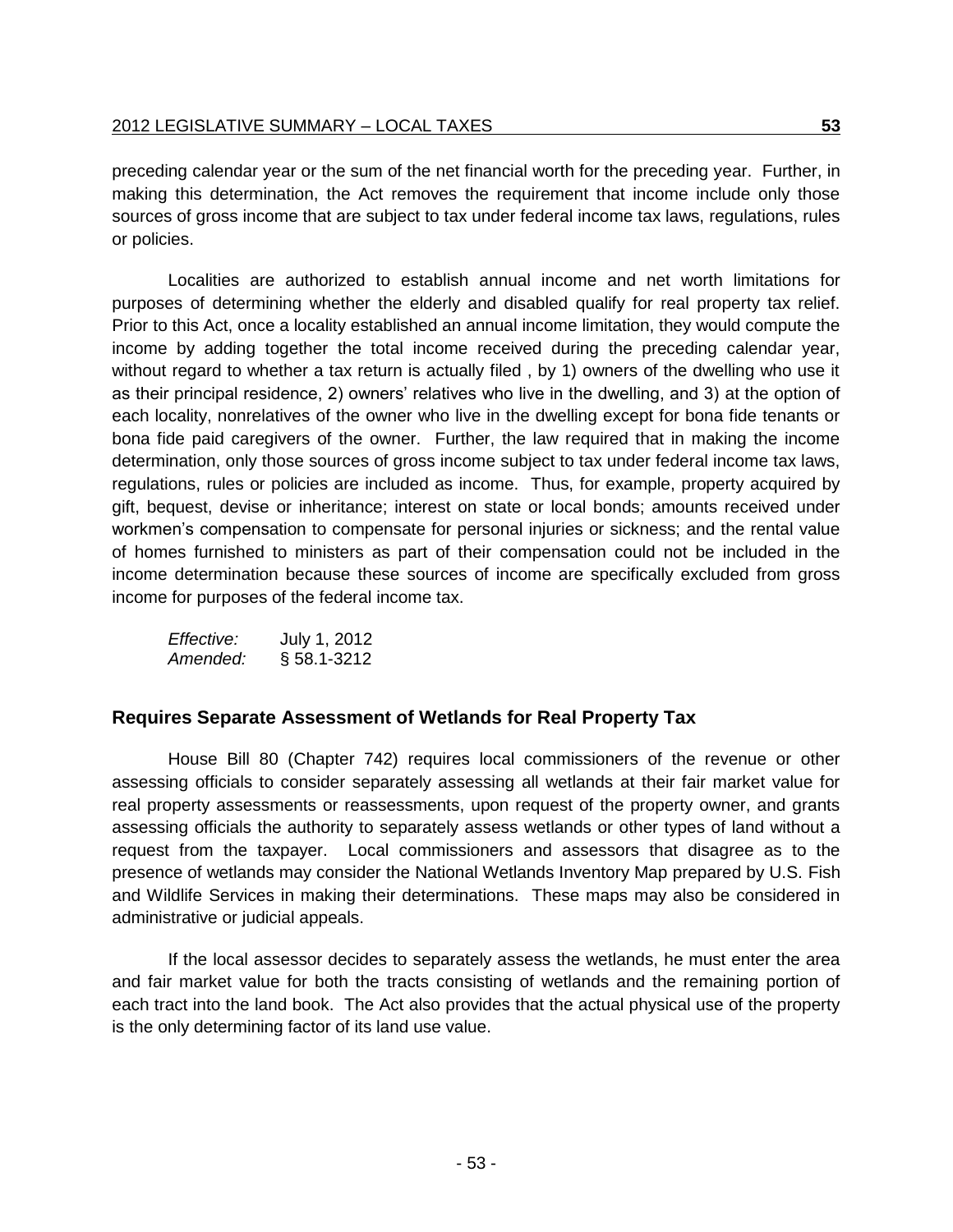Prior to this Act, wetlands, such as swamps, marshes, bogs, and similar areas, were not separately assessed for purposes of determining the rate of real property tax rate.

| <i>Effective:</i> | July 1, 2012      |
|-------------------|-------------------|
| New:              | $§ 58.1 - 3284.3$ |

#### **Special Assessments of Improvements in Hampton**

Senate Bill 32 (Chapter 186) adds the City of Hampton to the list of localities that may impose taxes or assessments upon the abutting property owners for the initial improving and paving of an existing street provided at least 50 percent of such owners who own at least 50 percent of the property abutting the street request the improvement or paving. The City of Hampton is also authorized to impose taxes or assessments upon abutting property owners subjected to frequent flooding for special benefits conferred upon that property by the installation or construction of flood control barriers, equipment or other improvements for the prevention of flooding. The Act also adds the City of Hampton to the list of localities that may impose taxes or assessments upon the abutting property owners for the underground relocation of distribution lines for electricity, telephone, cable television and similar utilities.

Under current law, the Cities of Chesapeake, Hopewell, Newport News, Norfolk, Richmond, and Virginia Beach may impose taxes or assessments upon the abutting property owners for the initial improving and paving of an existing street provided at least 50 percent of such owners who own at least 50 percent of the property abutting the street request the improvement or paving. The taxes or assessments may not exceed the benefits resulting from the improvements to the property owners and may not exceed the sum of \$10 per front foot of property abutting such street or the sum of \$1,000 for any one subdivided lot or parcel abutting the street, whichever is lesser.

The Cities of Buena Vista and Waynesboro and the County of Augusta may impose taxes or assessments upon abutting property owners subjected to frequent flooding for special benefits conferred upon that property by the installation or construction of flood control barriers, equipment or other improvements for the prevention of flooding. The taxes or assessments may not exceed the benefits resulting from the improvements to the property owners.

The Cities of Poquoson and Williamsburg may impose taxes or assessments upon the abutting property owners for the underground relocation of distribution lines for electricity, telephone, cable television and similar utilities. The underground relocation of distribution lines may only be ordered by the governing body and the cost apportioned pursuant to an agreement between the governing body and the abutting landowners.

*Effective:* July 1, 2012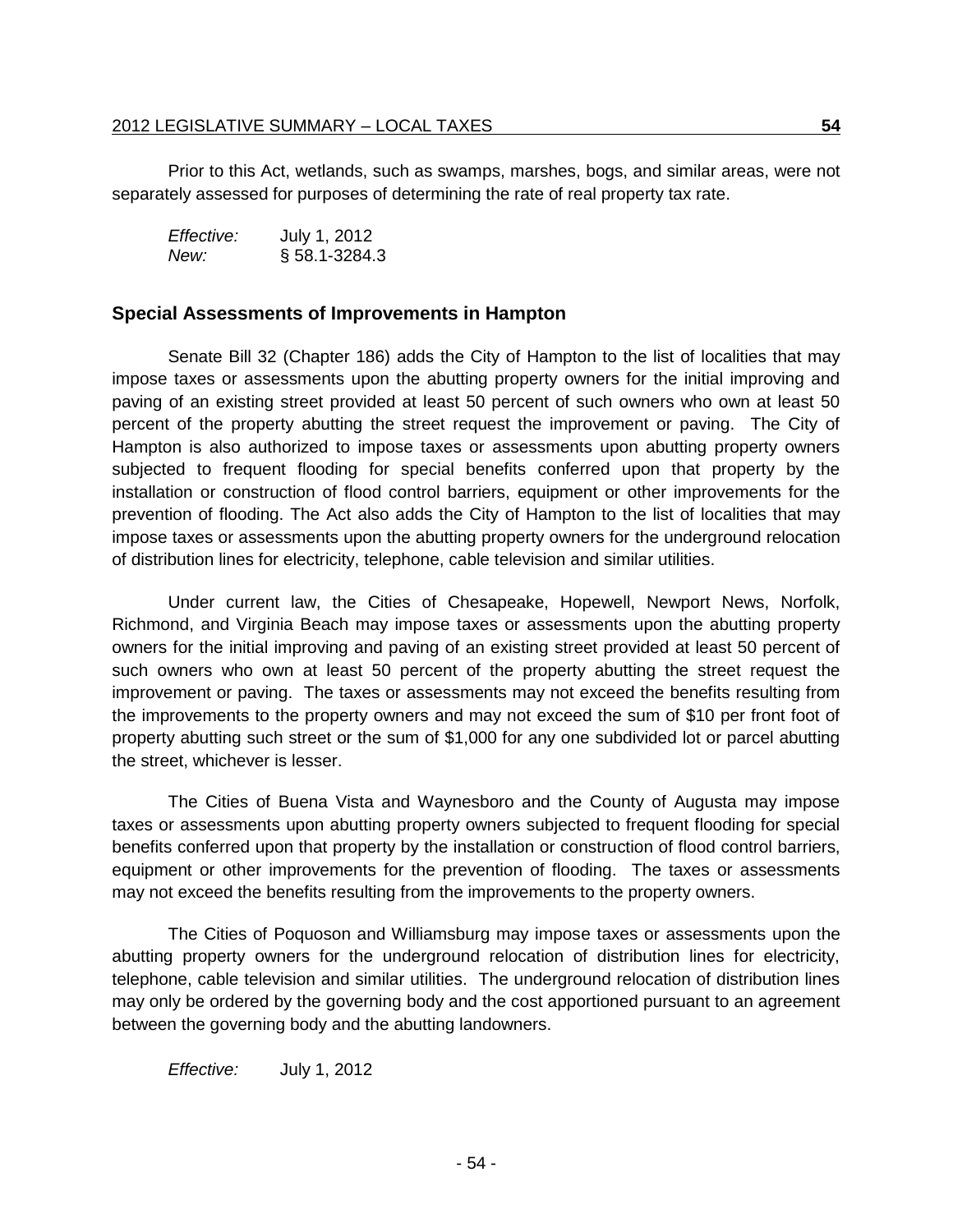*Amended:* § 15.2-2404

#### **Transfer of Certain Tax-Delinquent Properties to Hampton**

House Bill 202 (Chapter 87) and Senate Bill 33 (Chapter 610) add the City of Hampton to the list of localities authorized to have a special commissioner convey real estate to the locality in lieu of a public sale at auction when the percentage of taxes and other liens, together with penalty and accumulated interest, exceeds 35 percent of the assessed value of the parcel or the percentage of taxes alone exceeds 15 percent of the assessed value of the parcel.

Under current law, localities may petition the circuit court to appoint a special commissioner to convey the tax-delinquent property to the locality in lieu of the sale at public auction if such property: 1) has delinquent real estate taxes or a lien against the parcel for certain specified reasons; 2) has an assessed value of \$50,000 or less; and 3) the taxes or liens, together with penalty and accumulated interest, must exceed 50percent of the assessed value of the parcel, or the taxes alone must exceed 25percent of the assessed value of the parcel. The Cities of Norfolk, Richmond, Hopewell, Newport News, and Petersburg are authorized to have a special commissioner convey real estate in lieu of a public sale at auction when the percentage of taxes and other liens, together with penalty and accumulated interest, exceeds 35 percent of the assessed value of the parcel or the percentage of taxes alone exceeds 15 percent of the assessed value of the parcel.

Localities have a broad array of tools to collect delinquent taxes including collection from the taxpayer's bank account, wages, income tax refunds, suits against the taxpayer personally, and sale of the real estate to which the tax lien has attached. When taxes are delinquent on the last day of the year following the two-year anniversary date on which such taxes were due, localities may sell the real estate for the purpose of collecting all delinquent taxes on such property. Localities may sell property that has been declared blighted on the first anniversary of the date on which delinquent taxes are due. Real estate with an assessed value of \$100,000 or less is subject to sale at public auction 1) when taxes are delinquent on the last day of the year following the first anniversary date on which such taxes were due or 2) when there is a lien on the real estate for certain reasons, which lien remains unpaid on the last day of the year following the first anniversary of the date on which such lien was recorded.

Localities are required to provide notice to the property owners and all other parties who have an interest in the real property, including any trustee under a deed of trust or mortgagee. Owners of the property may redeem it at any time prior to the date of the sale by paying all accumulated delinquent taxes, penalties, reasonable attorney's fees, interest and costs, and in some instances, are permitted to set up installment payment agreements with the local treasurer for a maximum period of 24 months. In order to initiate proceedings for the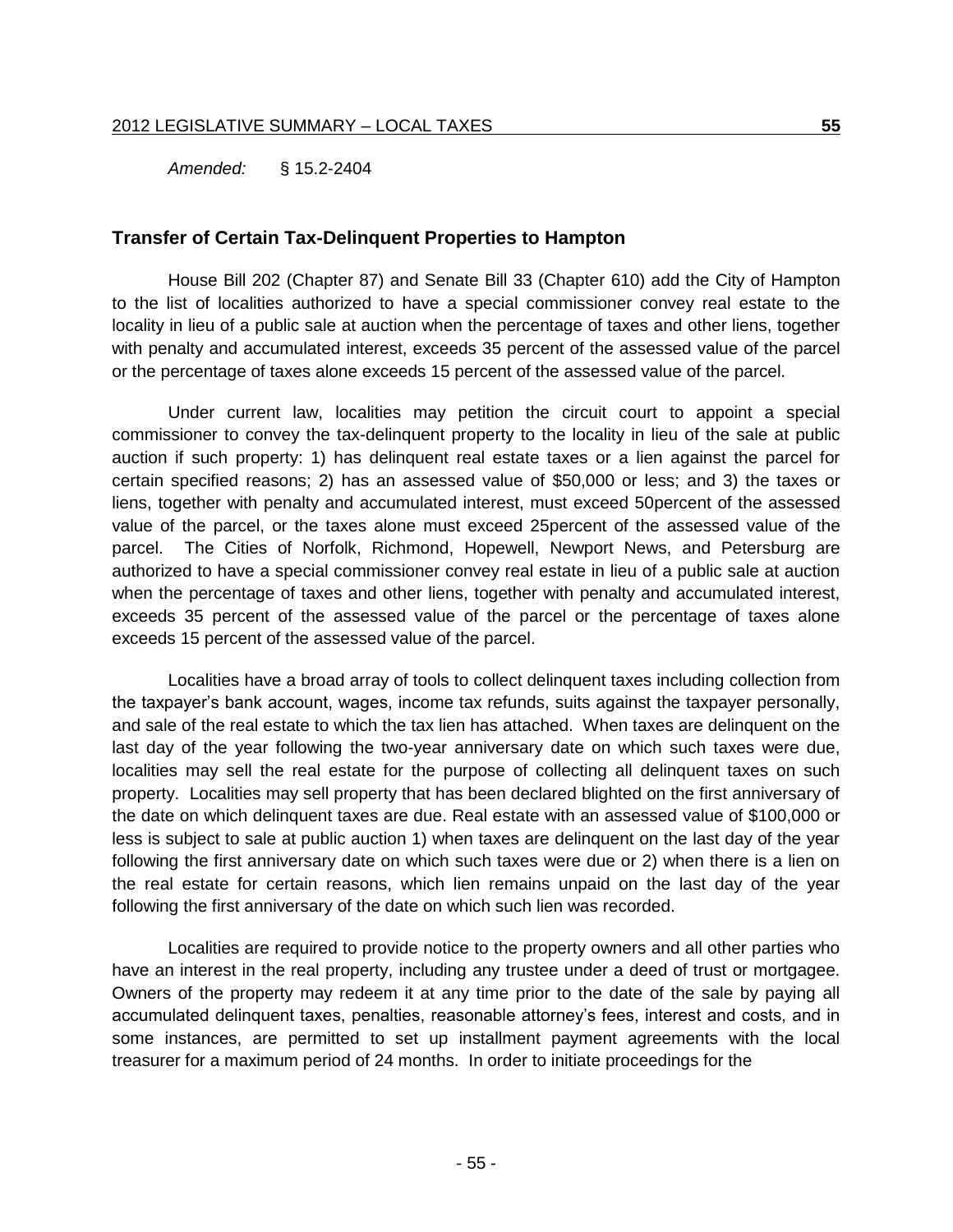appointment of a special commissioner or for the sale of the real estate, the locality must file a bill in equity to subject the real estate to the lien for the delinquent taxes.

*Effective:* July 1, 2012 *Amended:* § 58.1-3970.1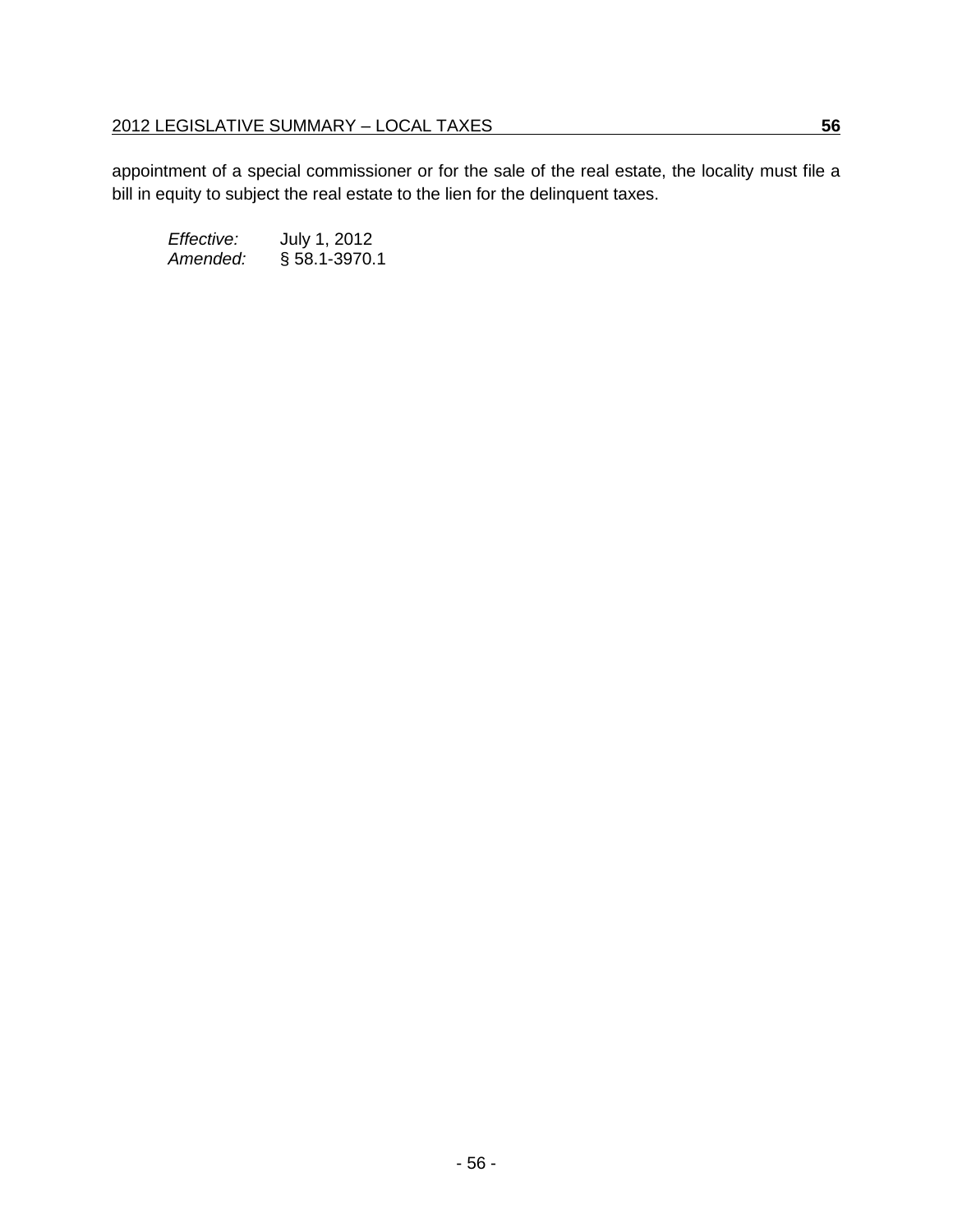# **SEVERANCE TAXES**

# **Administration of the Severance Taxes and Review of the Methodology of Determining Gross Receipts**

House Bill 1233 (Chapter 665) and Senate Bill 658 (Chapter 722) require counties and cities that imposed a license tax for the severance of coal, gas, or oil for the 2008, 2009, 2010, or 2011 license years to adopt the uniform ordinance provisions for the Business, Professional and Occupational License ("BPOL") tax set out in *Va. Code* § 58.1-3703.1(A) with a retroactive effective date to the 2008 license year within 90 days of the effective date of the Acts. The localities are not required to include provisions substantially similar to those set forth for license requirements and situs of gross receipts. The Acts provide that an ordinance amended in such a manner complies with the requirement of *Va. Code* § 58.1-3703.1 that any ordinance imposing a license tax include provisions substantially similar to the uniform ordinance provisions.

The Acts provide that any person assessed with a severance tax for license years 2008 through 2013 would be allowed to file an administrative appeal to the local assessing official only during the period beginning July 1, 2013, and ending July 1, 2014. Such appeal may be further appealed to the Tax Commissioner and to the appropriate circuit court. Additionally, collection activity is suspended on the assessment of severance taxes for license years 2008 through 2011 until July 1, 2013. The Acts also suspend the collection activity for the license years 2012 and 2013 provided that the person filing the return for such taxes includes with the return a good faith payment of the tax due or a good faith report of the tax due. Collection activity is not required to be suspended if collection of any tax, interest, or penalty is jeopardized by delay, nor is collection activity required to be suspended for any amount of unpaid license tax reported by a person as due in filing a severance tax return.

The Acts also require the Tax Commissioner to convene a working group consisting of representatives of the localities levying severance taxes and the coal, oil, and gas companies subject to the tax. The working group is directed to review the methodology for determining gross receipts subject to the severance taxes and such other issues related to the imposition of severance taxes. Upon completion of the review of the methodology, the Tax Commissioner has the discretion to review with the working group such other tax issues as may be in dispute between such localities and such representatives. The Acts request the working group to begin as soon as possible after the conclusion of the 2012 General Assembly Session and to identify any changes to current law, regulation, or policy that it considers desirable when addressing the above issues and for the working group to provide a report and recommendations to the chairmen of the Senate and House Committees on Finance no later than December 1, 2012.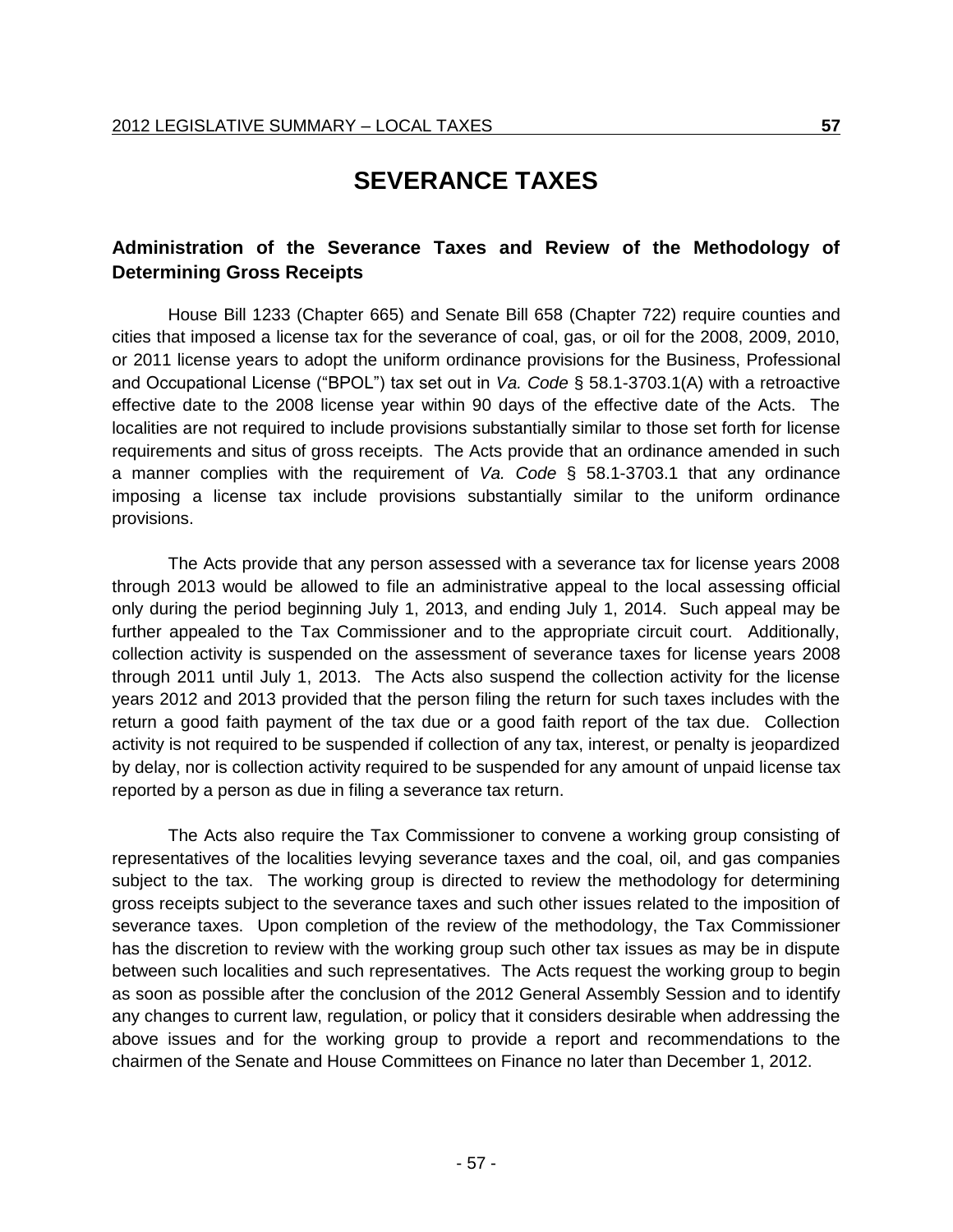| <i>Effective:</i> | April 6, 2012     |
|-------------------|-------------------|
| New:              | $§ 58.1 - 3713.3$ |

# **TANGIBLE PERSONAL PROPERTY TAX**

# **Allows Localities to Exempt or Impose a Different Tangible Personal Property Tax Rate on Farm-Related Motor Vehicles**

House Bill 743 (Chapter 272) expands the list of farm property that a locality may, by ordinance, exempt or tax at a different rate than that applicable to the general class of tangible personal property. The list is expanded to include 1) certain motor vehicles used exclusively for agricultural purposes for which the owner is not required to obtain a registration certificate, license plate, and decal or pay a registration fee; and 2) trucks or tractor trucks used exclusively by farmers in their farming operations for the transportation of farm animals or farm products. The Act defines "trucks" to mean every motor vehicle designed to transport property on its own structure independent of any other vehicle and having a registered gross weight in excess of 7,500 pounds. The term "tractor trucks" is defined as motor vehicles designed and used primarily for drawing other vehicles, and not so constructed as to carry a load other than a part of the load and weight of the attached vehicle.

Virginia law grants cities, counties and towns the authority to levy taxes on the tangible personal property of businesses and individuals. Motor vehicles, business furniture and fixtures, farming equipment, trailers, boats, recreational vehicles, and campers are among the types of items that are subject to tangible personal property tax.

The law provides for the special classification of farm animals, grains, and other feeds used for the nurture of farm animals, farm machinery, and farm implements and equipment for purposes of tangible personal property taxation. Local governing bodies may exempt all the specific classes of property from tax or provide a different rate of tax on all the specific classes of property.

| Effective: | July 1, 2012    |
|------------|-----------------|
| Amended:   | $§ 58.1 - 3505$ |

#### **Allows Separate Classification of Vehicles Owned or Leased by Volunteer Deputy Sheriffs for Tangible Personal Property Tax**

House Bill 1148 (Chapter 97) and Senate Bill 534 (Chapter 288) allow motor vehicles that are owned or leased by volunteer deputy sheriffs to be separately classified for purposes of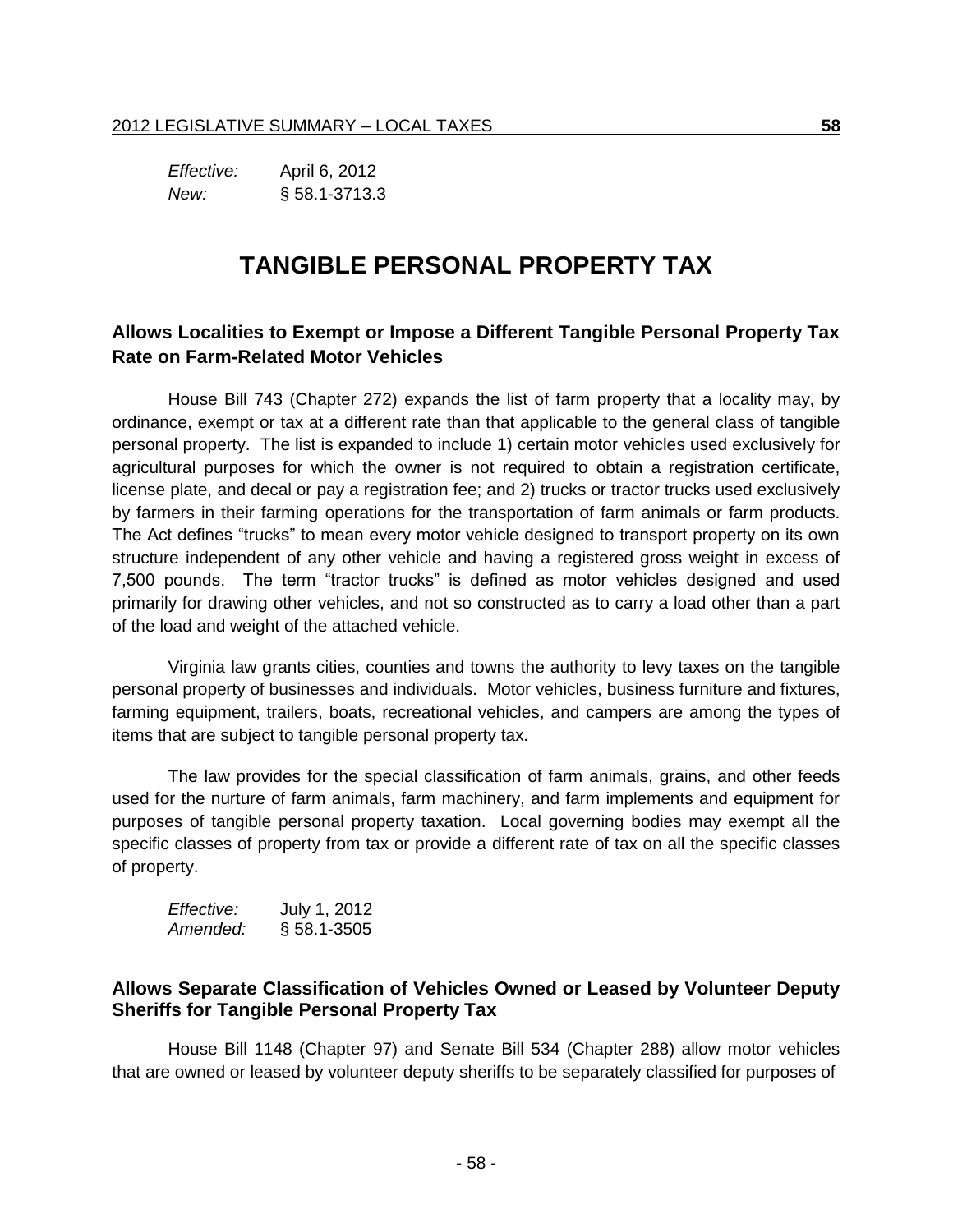the Tangible Personal Property Tax. Localities may tax this property at a rate not to exceed the rate applicable to the general class of tangible personal property.

The law identifies forty-one categories of property that are separately classified for purposes of the Tangible Personal Property Tax, thirty-six of which can be taxed at a rate not to exceed the general rate imposed on tangible personal property, four of which can be taxed at a rate not to exceed the general rate imposed on machinery and tools, and one that may be taxed at a rate equal to the general rate imposed on real property. There are 16 different classifications of motor vehicles for rate purposes. Prior to this enactment, while motor vehicles owned or leased by persons who serve as auxiliary, reserve or special deputy sheriffs were included among the list of vehicles that are separately classified motor vehicles, volunteer deputy sheriffs' vehicles were not.

| Effective: | Tax years beginning on or after January 1, 2013 |
|------------|-------------------------------------------------|
| Amended:   | § 58.1-3506                                     |

# **Changes Rules for Determining Situs for Motor Vehicles for Tangible Personal Property Tax**

House Bill 41 (Chapter 651) provides that for purposes of the personal property tax, the situs of a motor vehicle used by a full-time student attending an institution of higher education is the domicile of the owner of the motor vehicle, rather than the locality in which the vehicle is normally garaged or parked. The vehicle owners must present sufficient evidence that they have paid the vehicle's personal property tax to their domicile locality if the locality wherein the institution of higher education is located so requests.

Generally, vehicles are assessed by the locality in which they are normally garaged or parked. Prior to enactment of this law, the situs of vehicles used by full time students attending higher education institutions was the domicile of the student only if the student owned the vehicle.

*Effective:* Taxable years beginning on an after January 1, 2012 *Amended:* § 58.1-3511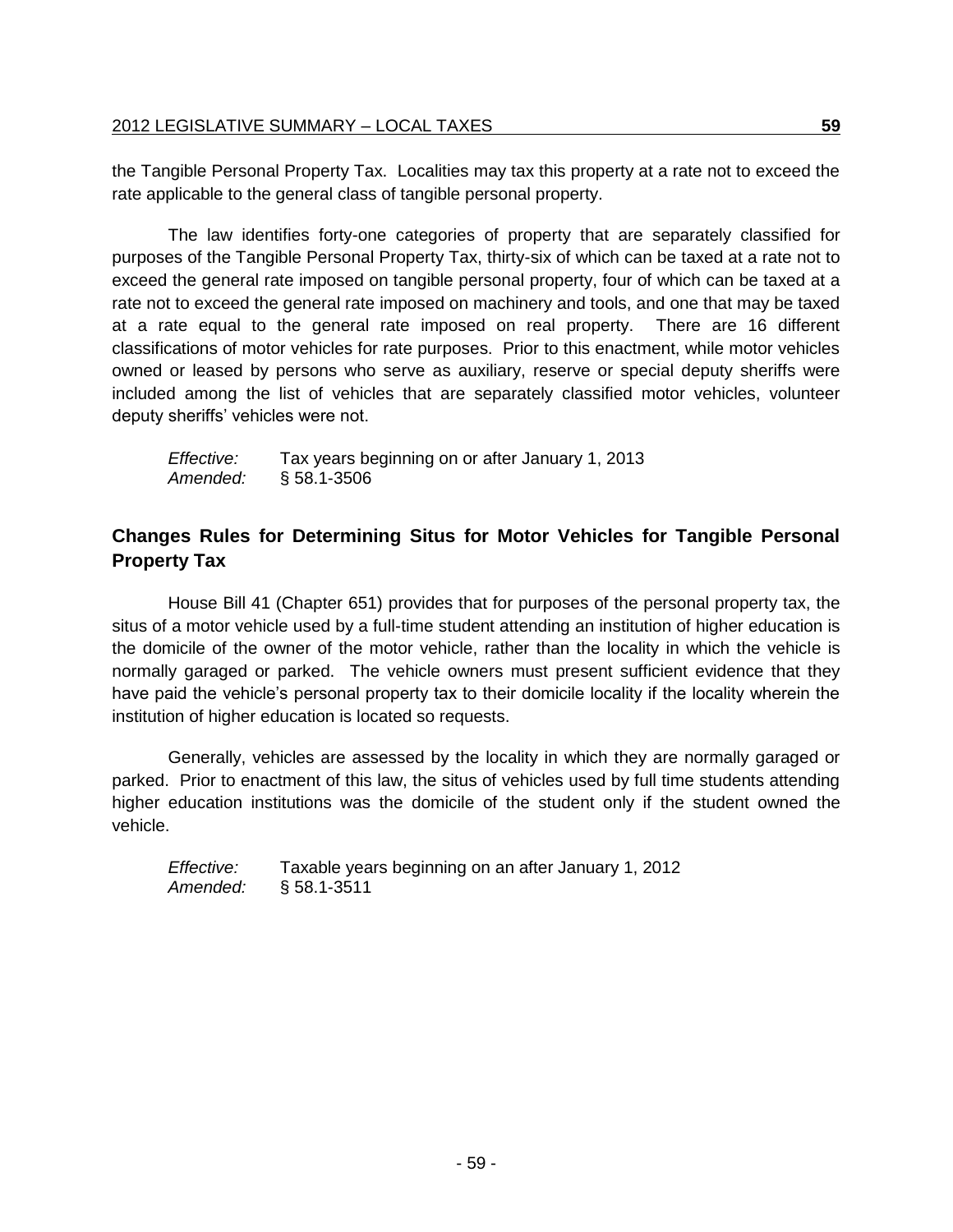# **TRANSIENT OCCUPANCY TAXES**

#### **Authorizes Campbell County to Increase Transient Occupancy Tax Rate**

Senate Bill 562 (Chapter 290) authorizes Campbell County to increase its transient occupancy tax to a maximum rate of five percent. Revenues from the portion of the tax in excess of two percent must be used solely for tourism or marketing of tourism.

Generally, counties are authorized to impose a transient occupancy tax at a maximum rate of two percent upon the adoption of an ordinance, on hotels, motels, boarding houses, travel campgrounds, and other facilities offering guest rooms. The tax applies to rooms rented on a continuous basis by the same individual or group for 30 or more continuous days, and applies only to rooms that are intended or suitable for dwelling and sleeping. Rooms used for alternative purposes, such as banquet and meeting rooms, are not subject to the tax.

In addition, Virginia law separately identifies 42 other counties that are authorized to impose a transient occupancy tax at a maximum rate of five percent. The revenues for the portion of the tax in excess of two percent must be designated and spent solely for tourism, marketing of tourism, or initiatives that attract travelers to the locality and generate tourism revenues in the locality. Several additional counties are authorized to impose additional transient occupancy taxes, at rates separately specified by statute, the funds of which are allocated to promoting tourism, business travel, and other specified projects within the counties.

| <i>Effective:</i> | July 1, 2012    |
|-------------------|-----------------|
| Amended:          | $§ 58.1 - 3819$ |

## **Authorizes Roanoke County to Increase Transient Occupancy Tax Rate**

Senate Bill 103 (Chapter 340) authorizes Roanoke County to increase its transient occupancy tax rate to a maximum rate of seven percent. Revenues from the portion of tax in excess of five percent must be designated solely to advertising the Roanoke metropolitan area as an overnight tourist destination. The Act defines "advertising the Roanoke metropolitan area as an overnight tourism destination" to mean advertising that is intended to attract visitors from a sufficient distance so as to require an overnight stay of at least one night. Prior to enactment of this law, Roanoke County imposed its transient occupancy tax at a rate of five percent, as authorized by its charter, enacted in 1986.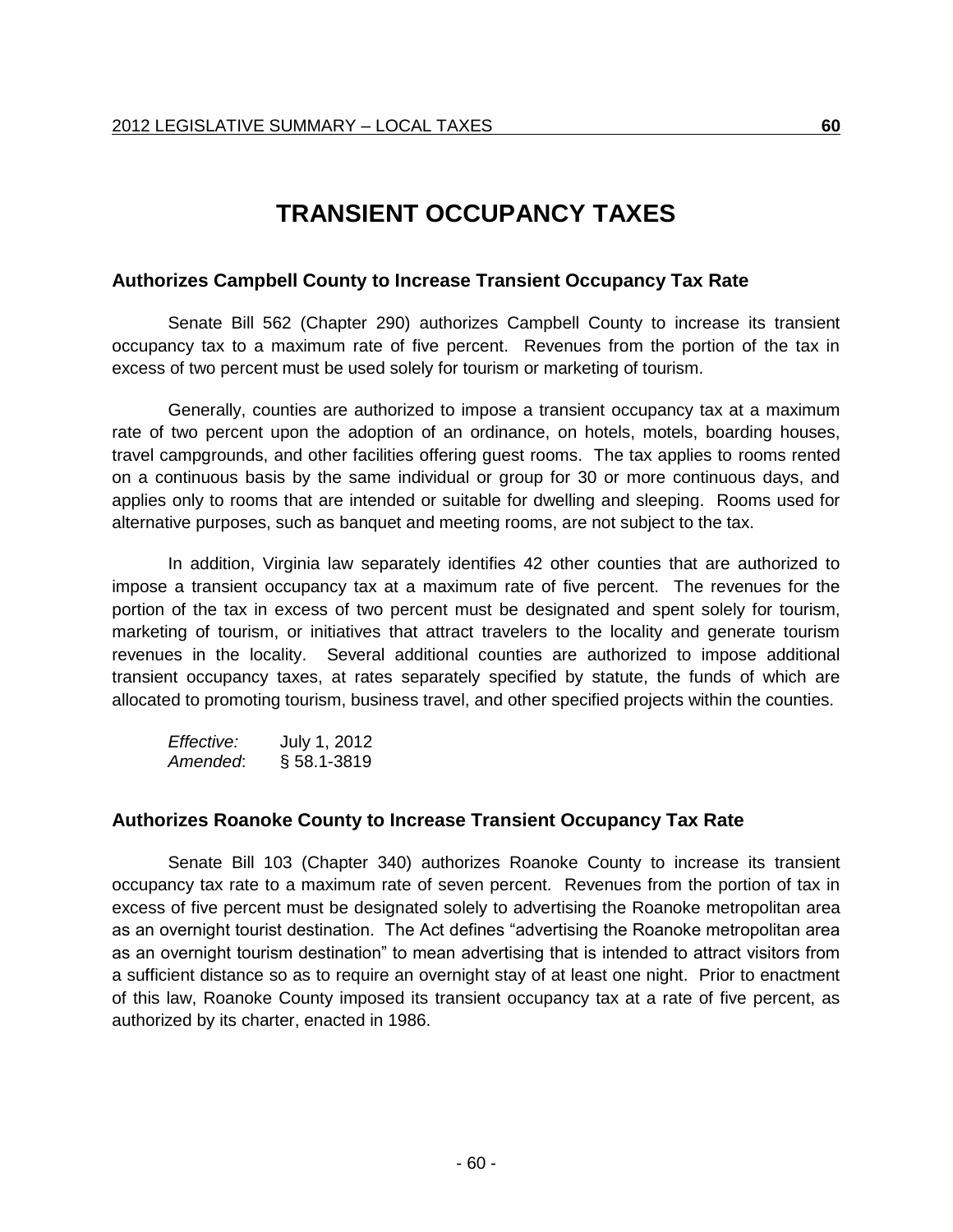#### 2012 LEGISLATIVE SUMMARY – LOCAL TAXES **61**

Generally, counties are authorized to impose a transient occupancy tax at a maximum rate of two percent upon the adoption of an ordinance, on hotels, motels, boarding houses, travel campgrounds, and other facilities offering guest rooms. The tax applies to rooms rented on a continuous basis by the same individual or group for 30 or more continuous days, and applies only to rooms that are intended or suitable for dwelling and sleeping. Rooms used for alternative purposes, such as banquet and meeting rooms, are not subject to the tax.

In addition, Virginia law separately identifies 42 other counties that are authorized to impose a transient occupancy tax at a maximum rate of five percent. The revenues for the portion of the tax in excess of two percent must be designated and spent solely for tourism, marketing of tourism, or initiatives that attract travelers to the locality and generate tourism revenues in the locality. Several additional counties are authorized to impose additional transient occupancy taxes, at rates separately specified by statute, the funds of which are allocated to promoting tourism, business travel, and other specified projects within the counties.

*Effective:* July 1, 2012 *New:* § 58.1-3819.1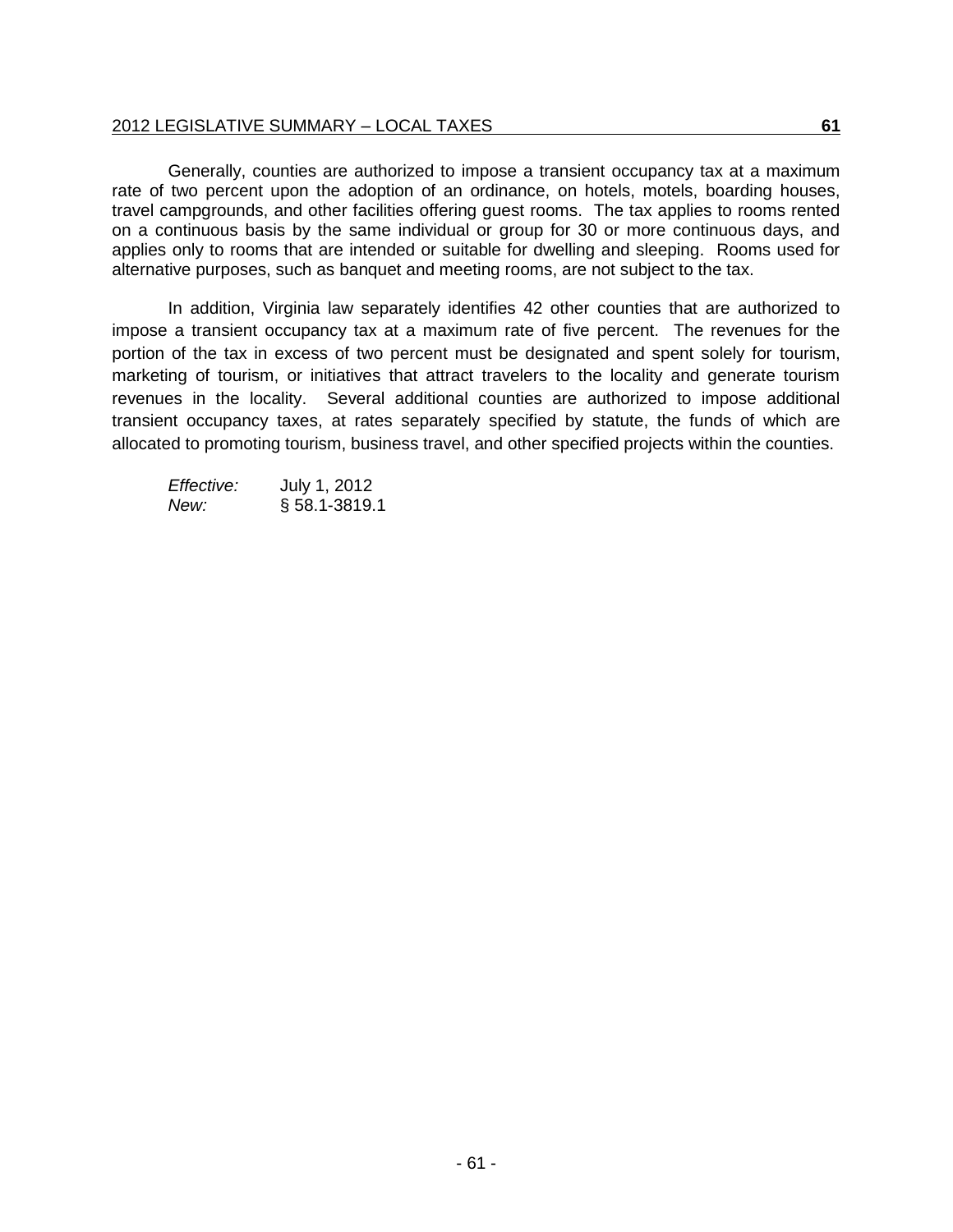# **LEGISLATIVE**

# **STUDIES**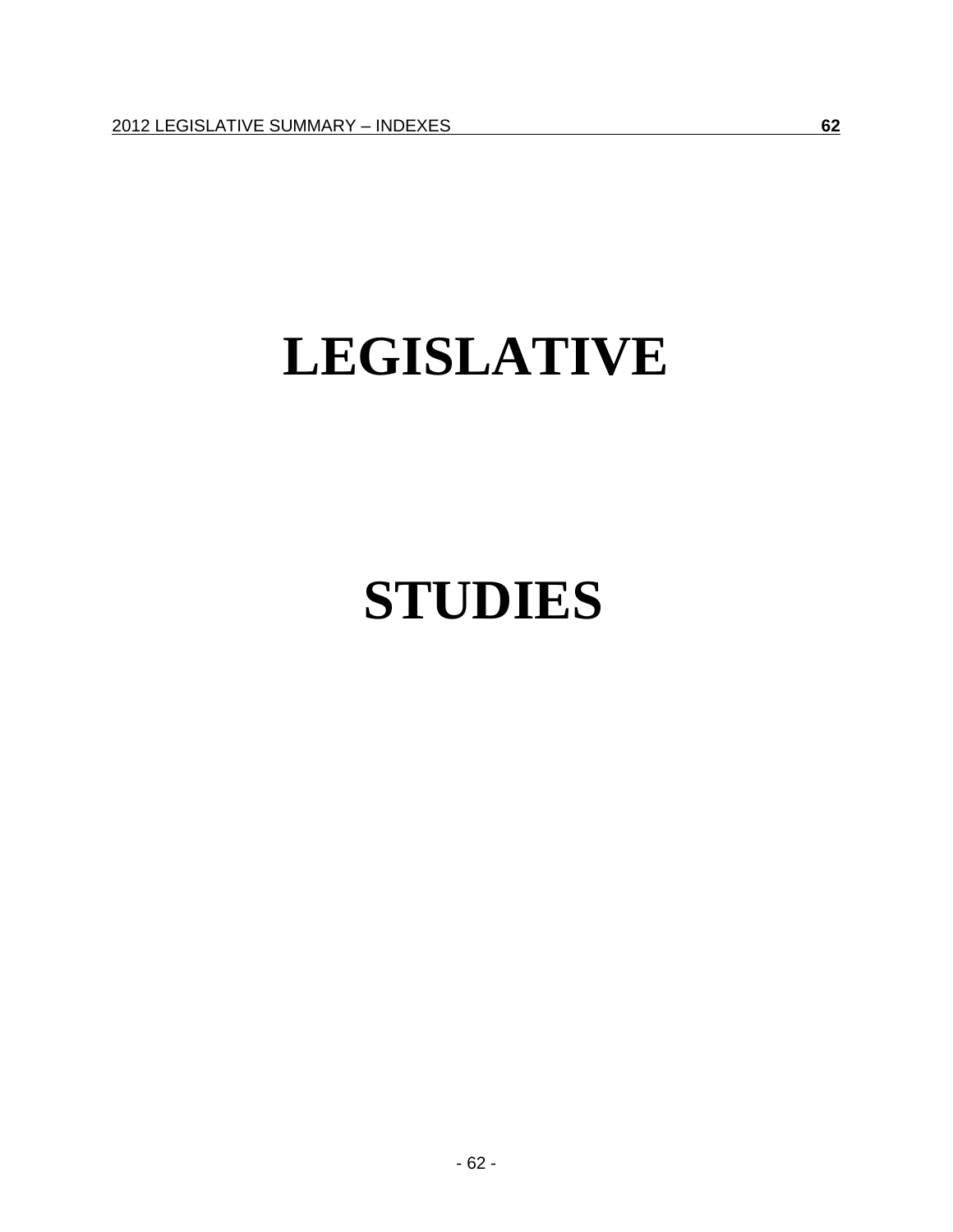#### **Joint Subcommittee to Evaluate Tax Preferences**

House Bill 777 (Chapter 777) establishes the Joint Subcommittee to Evaluate Tax Preferences in the legislative branch of government, which would oversee the evaluation of Virginia's tax preferences. This Joint Subcommittee will have a total membership of fourteen legislative members that would consist of eight members of the House of Delegates and six members of the Senate. The Joint Subcommittee will be responsible for the following:

- Undertaking a systematic review of Virginia's tax preferences;
- Establishing procedures and performance measures to evaluate the effectiveness of tax preferences;
- Recommending a process and guidelines for establishing expiration dates for tax preferences; and
- Submitting an annual report to the General Assembly and the Governor of its recommendations, including which tax preferences should be continued, expanded, modified, or eliminated.

This Act does not specify the extent of the review that would be undertaken annually. Rather, the Joint Subcommittee has the authority to adopt a schedule for reviewing tax preferences based upon program areas to which the preferences relate. The chairman of the Joint Subcommittee is required to submit an annual executive summary of the interim activity and work of the Joint Subcommittee by the first day of each regular General Assembly session to the General Assembly and to the Governor.

The Joint Subcommittee is authorized to request that the Governor direct Department of Taxation staff to conduct independent evaluations of tax preferences in promoting economic activity, generating revenue, or otherwise achieving their intended policy purpose and report the findings to the Joint Subcommittee. The Joint Subcommittee is authorized to establish a technical advisory group to assist the Joint Subcommittee and the Department of Taxation.

| Effective: | July 1, 2012              |
|------------|---------------------------|
| New:       | §§ 30-330; 30-331; 30-332 |

# **Virginia State Crime Commission Study of the Practice of Illegal Cigarette Trafficking**

Senate Joint Resolution 21 directs the Virginia State Crime Commission to study the practice of illegal cigarette trafficking. In conducting its study, the Virginia State Crime Commission shall (i) determine why illegal cigarette trafficking occurs; (ii) identify the methods of illegal cigarette trafficking and the strategies used by smugglers; (iii) document the effects and financial impact of illegal cigarette trafficking on State and local governments, and cigarette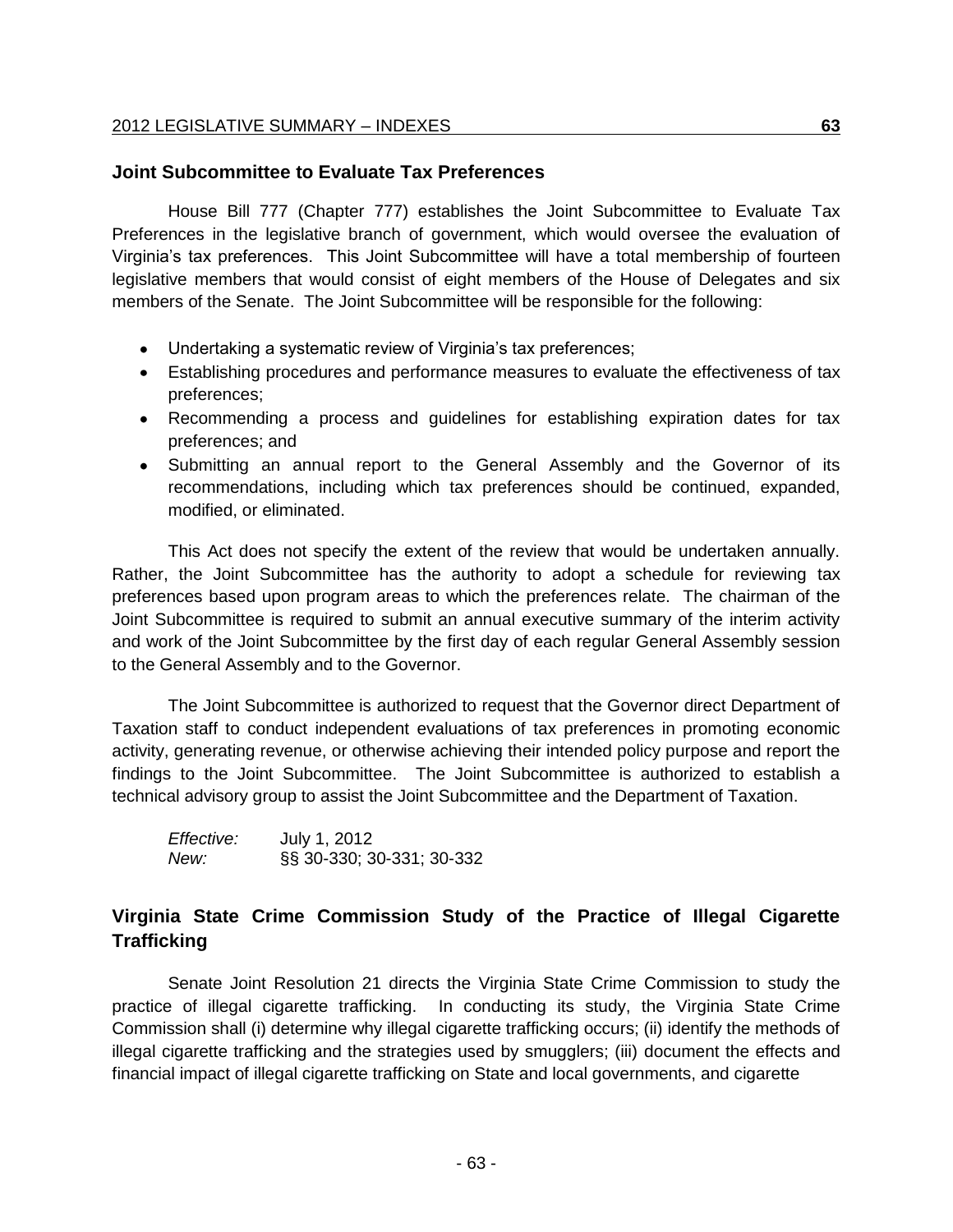manufacturers, wholesalers, and retailers; (iv) identify the methods used to counterfeit cigarettes and cigarette tax stamps and the prevalence of these methods in the Commonwealth on the availability of counterfeit cigarettes and cigarette tax stamps; (v) determine the beneficiaries of illegal cigarette trafficking; (vi) review statutory options to combat illegal cigarette trafficking; (vii) identify potential uses of information technology to prevent illegal cigarette trafficking and assess the costs and benefits of using such technology; (viii) develop a set of policy and legislative recommendations to enhance the Commonwealth's efforts to combat the practice of illegal cigarette trafficking; (ix) identify the unique and challenging public health implications of illegal non-regulated cigarettes; and (x) consider such other related issues as the Virginia State Crime Commission deems appropriate. The Virginia State Crime Commission is required to seek the participation of interested parties, including cigarette manufacturers, technology providers, wholesalers, and retailers, in the deliberations of this study.

*Effective:* July 1, 2012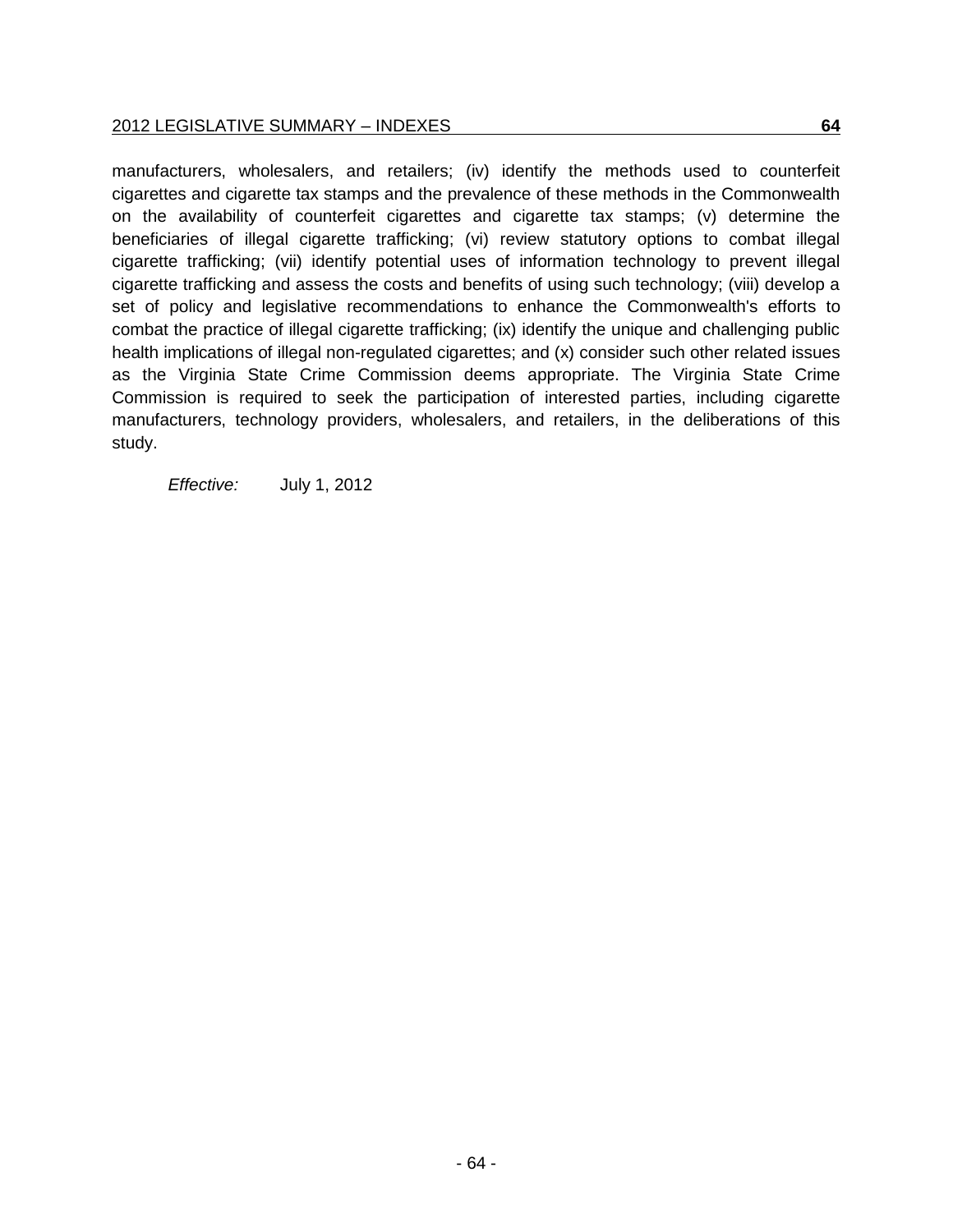# **Index by Bill Number**

| <b>Bill No</b> | <b>Chapter</b> | <b>Subject</b>                                                      | Page |
|----------------|----------------|---------------------------------------------------------------------|------|
| HB 0035        | 840            |                                                                     |      |
| HB 0041        | 651            | Changes Rules for Determining Situs for Motor Vehicles for          |      |
|                |                |                                                                     |      |
| <b>HB 0052</b> | 395            | Disclosure of Information to Tobacco Products Manufacturers23       |      |
| <b>HB 0080</b> | 742            | Requires Separate Assessment of Wetlands for Real Property          |      |
|                |                |                                                                     |      |
| HB 0081        | 653            | Prior Discontinued Uses Not Considered in Land Use Valuation 52     |      |
| HB 0103        | 4              | Exemption for Natural Gas Service Provided to an Electric Utility45 |      |
| <b>HB 0154</b> | 86             |                                                                     |      |
| <b>HB 0190</b> | 594            | Administration of the Real Property Exemption for Disabled          |      |
| HB 0202        | 87             | Transfer of Certain Tax-Delinquent Properties to Hampton 55         |      |
| HB 0216        | 655            | Expansion of the Exemption for Qualifying Data Centers32            |      |
| HB 0246        | 265            |                                                                     |      |
| HB 0255        | 88             | Specifies Warrant Information that Localities are Prohibited        |      |
|                |                |                                                                     |      |
| HB 0277        | 89             |                                                                     |      |
| HB 0298        | 4              | Classification of Motor Vehicle Cleaning Businesses45               |      |
| HB 0299        | 411            | Extends Sunset Date for Certain Educational Materials32             |      |
| HB 0314        | 48             |                                                                     |      |
| HB 0321        | 842            |                                                                     |      |
| HB 0321        | 842            | Neighborhood Assistance Act Tax Credit: Expansion of Credit16       |      |
| HB 0336        | 232            | Land Preservation Tax Credit: Distribution of Transfer Fee          |      |
|                |                | Revenues                                                            |      |
| HB 0358        | 496            |                                                                     |      |
| HB 0368        | 596            | Neighborhood Assistance Act Tax Credit - Expanded to                |      |
| <b>HB 0408</b> | 299            | Relaxes Formula for Computing Annual Income and Net Worth           |      |
|                |                | for Real Property Tax Relief Qualification Determination 52         |      |
| <b>HB 0455</b> | 25             | Transfer of the Distribution to Localities of Wireless E-911        |      |
|                |                |                                                                     |      |
| <b>HB 0460</b> | 427            | Apportionment for Manufacturers - Amended                           |      |
|                |                |                                                                     |      |
| <b>HB 0479</b> | 362            |                                                                     |      |
| <b>HB 0509</b> | 505            | Recordation Tax: Tax for Deeds of Trust Based on Value of           |      |
|                |                |                                                                     |      |
| HB 0513        | 597            | Extends Sunset Date for Energy Star, WaterSense, and                |      |
|                |                |                                                                     |      |
| HB 0516        | $\overline{2}$ | Advancement of Virginia's Fixed Date Conformity with the            |      |
|                |                |                                                                     |      |
| HB 0531        | 92             | Historic Rehabilitation Tax Credit - Subtraction for Certain        |      |
|                |                |                                                                     |      |
| HB 0551        | 327            |                                                                     |      |
| <b>HB 0581</b> | 73             |                                                                     |      |
| <b>HB 0714</b> | 93             | Major Business Facility Job Tax Credit: Extension of Two-Year       |      |
|                |                |                                                                     |      |
| HB 0734        | 513            | Actual Consideration State Deed or Other Document26                 |      |
| HB 0743        | 272            | Allows Localities to Exempt or Impose a Different Tangible          |      |
|                |                | Personal Property Tax Rate on Farm-Related Motor Vehicles58         |      |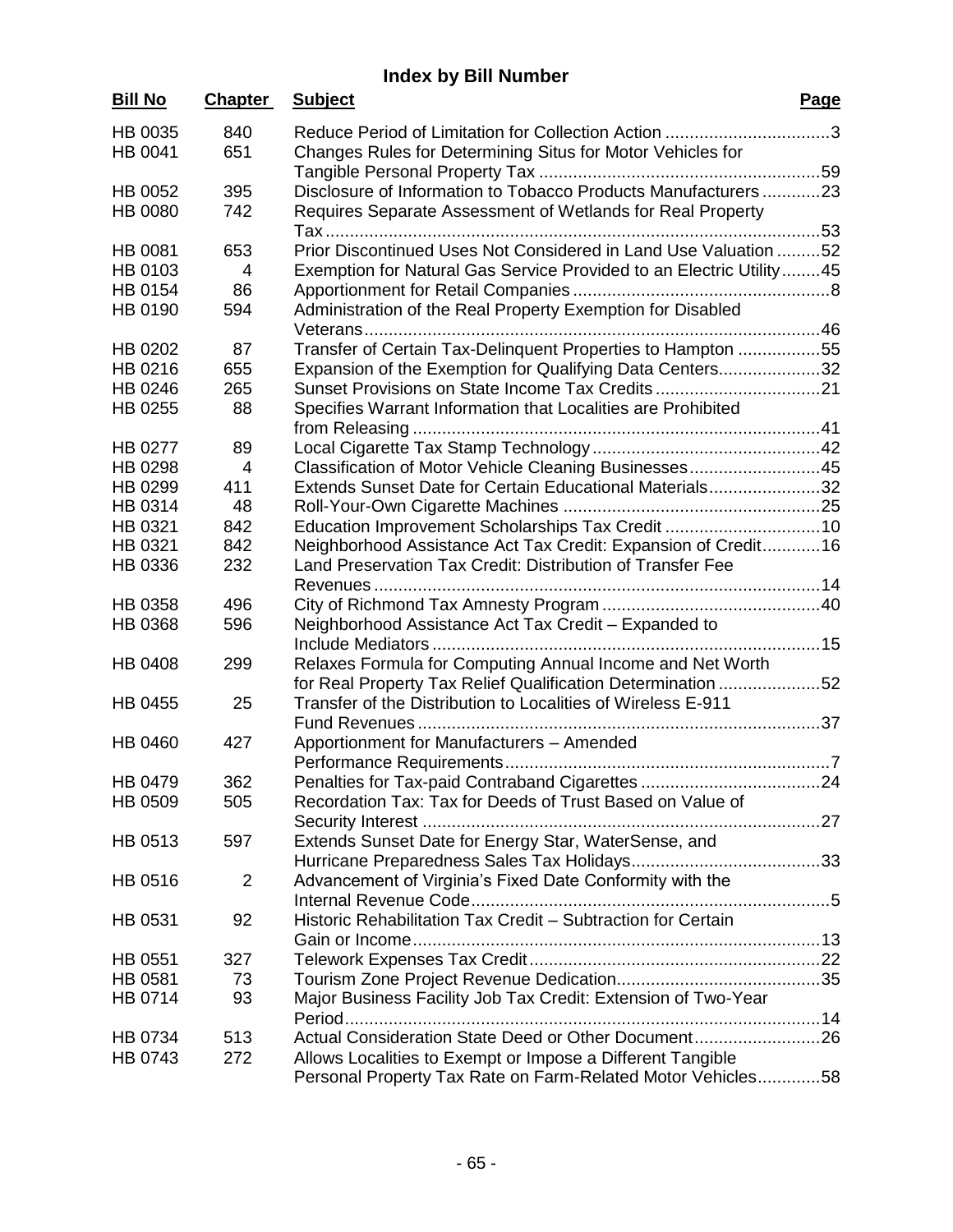# **Index by Bill Number**

| <b>Bill No</b> | <b>Chapter</b> | <b>Subject</b>                                                                                                               | <b>Page</b> |
|----------------|----------------|------------------------------------------------------------------------------------------------------------------------------|-------------|
| <b>HB 0777</b> | 777            |                                                                                                                              |             |
| HB 0813        | 779            | Dedication of Revenues to the Virginia Commercial Space                                                                      |             |
|                |                |                                                                                                                              |             |
| HB 0841        | 445            | Major Business Facility Job Tax Credit: Interaction with                                                                     |             |
|                |                |                                                                                                                              |             |
| <b>HB 0876</b> | 217            | Transfer of the Administration of the Motor Vehicle Fuel Sales                                                               |             |
|                |                |                                                                                                                              |             |
| HB 0879        | 305            |                                                                                                                              |             |
| HB 0919        | 623            | Clarifies Procedure for Distraint and Sale of Personal                                                                       |             |
|                |                |                                                                                                                              |             |
| HB 0922        | 75             | Application of the Real Property Exemption for Disabled                                                                      |             |
|                |                |                                                                                                                              |             |
| HB 0933        | 782            | Application of the Real Property Exemption for Disabled                                                                      |             |
|                |                |                                                                                                                              |             |
| HB 0959        | 95             | Expands Exemption for Public Transportation Companies 31                                                                     |             |
| HB 1013        | 96             |                                                                                                                              |             |
| HB 1068        | 535            | Extends Sunset Date for Local Option Real Property                                                                           |             |
|                |                |                                                                                                                              |             |
| <b>HB 1073</b> | 536            | Identifies Criteria Boards of Equalization Must Consider                                                                     |             |
|                |                | in Certain Appeals of Real Property Assessments50                                                                            |             |
| <b>HB 1116</b> | 789            | Entitle City of Bristol to Portion of Revenue Generated by                                                                   |             |
| HB 1128        | 627            | Modifies Procedure Governing Delinquent Real Property Taxes 43                                                               |             |
| <b>HB 1128</b> | 627            |                                                                                                                              |             |
| <b>HB 1148</b> | 97             | Modifies Procedure Governing Delinquent Real Property Taxes 51<br>Allows Separate Classification of Vehicles Owned or Leased |             |
|                |                | by Volunteer Deputy Sheriffs for Tangible Personal Property Tax 59                                                           |             |
| HB 1153        | 335            | Conformity to the Federal Deduction for Domestic Production                                                                  |             |
|                |                |                                                                                                                              |             |
| HB 1183        | 846            |                                                                                                                              |             |
| HB 1192        | 309            |                                                                                                                              |             |
| HB 1233        | 665            | Administration of the Severance Taxes and Review of the                                                                      |             |
|                |                |                                                                                                                              |             |
| HB 1300        | 2              | Qualified Equity and Subordinated Debt Investment Tax Credit20                                                               |             |
| <b>HB 1300</b> | $\overline{2}$ |                                                                                                                              |             |
| HB 1301        | 3              | Sales and Use Tax Expenditure Study Mandate Eliminated 2                                                                     |             |
| HB 1301        | 3              | Electronic Filing and Payment for Corporate Income Taxes 2                                                                   |             |
| <b>HB 1301</b> | 3              | Electronic Filing and Payment for Sales and Use Taxes3                                                                       |             |
| HB 1301        | 3              |                                                                                                                              |             |
| HB 1301        | 3              | Paper Checks for Individual Refunds Eliminated 18                                                                            |             |
| <b>HB 1301</b> | 3              | Qualified Equity and Subordinated Debt Investment Tax Credit20                                                               |             |
| <b>HB 1301</b> | 3              |                                                                                                                              |             |
| SB 0022        | 806            | Application of the Real Property Exemption for Disabled                                                                      |             |
|                |                | Veterans on Veterans Rated Disabled after January 1, 2011 49                                                                 |             |
| SB 0032        | 186            | Special Assessments of Improvements in Hampton 54                                                                            |             |
| SB 0033        | 610            | Transfer of Certain Tax-Delinquent Properties to Hampton 55                                                                  |             |
| SB 0037        | 275            | Extends Sunset Date for Certain Educational Materials32                                                                      |             |
| SB 0040        | 276            | Expands Exemption for Public Transportation Companies 31                                                                     |             |
| SB 0042        | 254            |                                                                                                                              |             |
| SB 0049        | 666            |                                                                                                                              |             |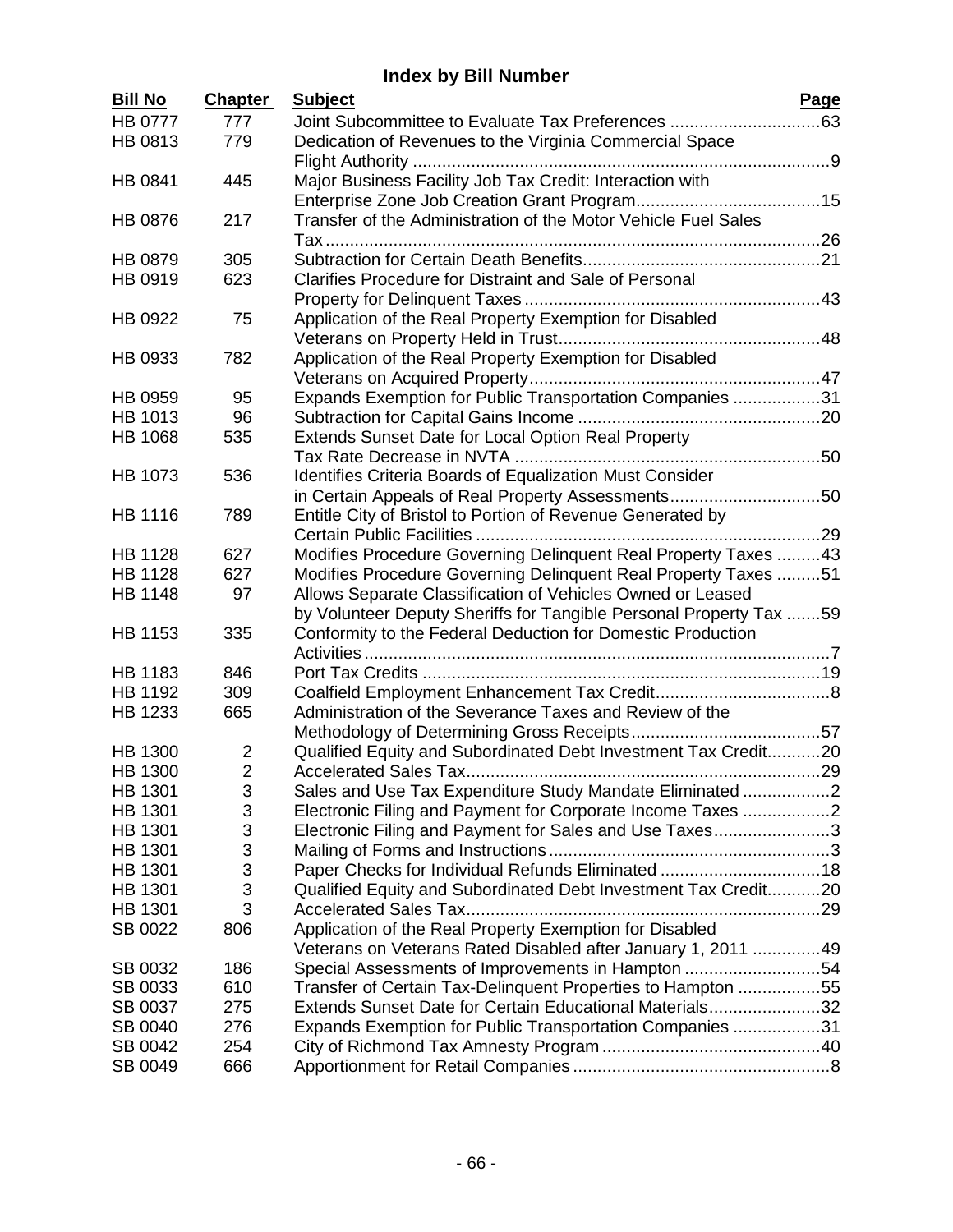# **Index by Bill Number**

| <b>Bill No</b> | <b>Chapter</b> | <b>Subject</b>                                                                                                 | Page |
|----------------|----------------|----------------------------------------------------------------------------------------------------------------|------|
| SB 0073        | 707            | Identifies Criteria Boards of Equalization Must Consider in<br>Certain Appeals of Real Property Assessments 50 |      |
| SB 0074        | 68             |                                                                                                                |      |
|                |                |                                                                                                                |      |
| SB 0103        | 340            | Authorizes Roanoke County to Increase Transient Occupancy                                                      |      |
| SB 0112        | 613            | Expansion of the Exemption for Qualifying Data Centers32                                                       |      |
| SB 0131        | 731            |                                                                                                                |      |
| SB 0131        | 731            | Neighborhood Assistance Act Tax Credit: Expansion of Credit 16                                                 |      |
| SB 0226        | 256            |                                                                                                                |      |
| SB 0238        | 341            |                                                                                                                |      |
| SB 0284        | 817            | Dedication of Revenues to the Virginia Commercial                                                              |      |
|                |                |                                                                                                                |      |
| SB 0347        | 472            |                                                                                                                |      |
| SB 0368        | 475            | Major Business Facility Job Tax Credit: Extension of Two-Year                                                  |      |
|                |                |                                                                                                                |      |
| SB 0393        | 477            | Extends Sunset Date for Printing Materials Exemption33                                                         |      |
| SB 0394        | 258            |                                                                                                                |      |
| SB 0409        | 820            | Restructured Tax Rate for Refinanced Deeds of Trust 28                                                         |      |
| SB 0414        | 572            |                                                                                                                |      |
| SB 0444        | 639            | Historic Rehabilitation Tax Credit - Subtraction for                                                           |      |
|                |                |                                                                                                                |      |
| SB 0462        | 480            | Conformity to the Federal Deduction for Domestic                                                               |      |
|                |                |                                                                                                                |      |
| SB 0463        | 578            | Advancement of Virginia's Fixed Date Conformity with                                                           |      |
|                |                |                                                                                                                |      |
| SB 0495        | 165            | Transfer of the Distribution to Localities of Wireless                                                         |      |
|                |                |                                                                                                                |      |
| SB 0503        | 225            | Transfer of the Administration of the Motor Vehicle Fuel                                                       |      |
|                |                |                                                                                                                |      |
| SB 0519        | 582            | Exemption for Natural Gas Service Provided to an Electric                                                      |      |
|                |                |                                                                                                                | . 45 |
| SB 0534        | 288            | Allows Separate Classification of Vehicles Owned or Leased                                                     |      |
|                |                | by Volunteer Deputy Sheriffs for Tangible Personal Property Tax 59                                             |      |
| SB 0540        | 263            | Application of the Real Property Exemption for Disabled                                                        |      |
|                |                |                                                                                                                |      |
| SB 0551        | 585            | Allows Localities to Provide Discount for Full Payment of                                                      |      |
|                |                |                                                                                                                |      |
| SB 0551        | 585            | Allows Localities to Provide Discount for Full Payment of                                                      |      |
|                |                | Real Property Taxes on or before the Due Date 47                                                               |      |
| SB 0562        | 290            | Authorizes Campbell County to Increase Transient Occupancy                                                     |      |
|                |                |                                                                                                                |      |
| SB 0578        | 849            |                                                                                                                |      |
| SB 0597        | 590            | Presumes Nexus for Out-of-State Dealers Belonging to a                                                         |      |
|                |                |                                                                                                                | .34  |
| SB 0607        | 830            | Entitle City of Bristol to Portion of Revenue Generated by Certain                                             |      |
|                |                |                                                                                                                |      |
| SB 0609        | 649            |                                                                                                                |      |
| SB 0614        | 831            | Requires Department to Correct Local Sales Tax Distribution                                                    |      |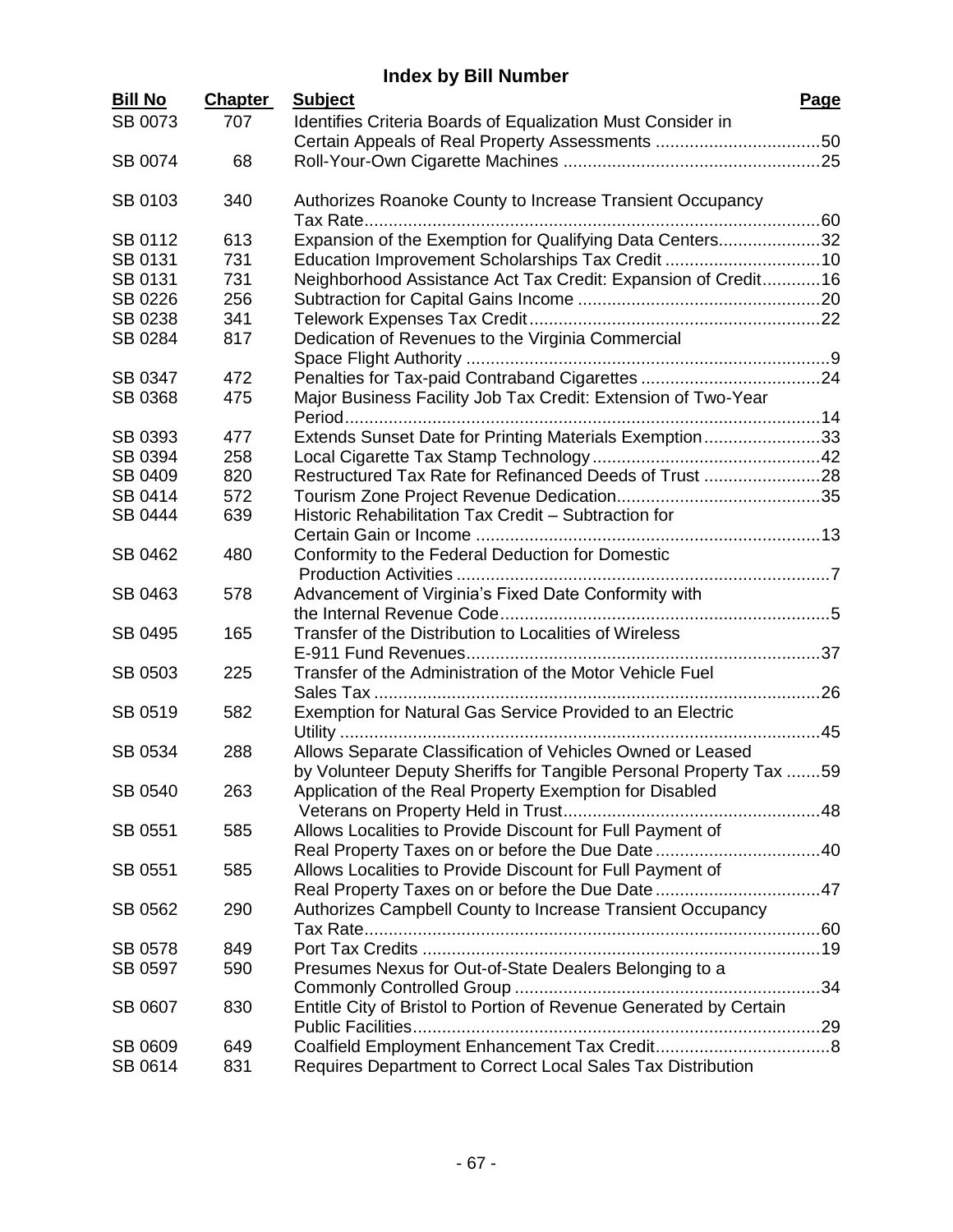## **Index by Bill Number**

| <b>Bill No</b> | <b>Chapter</b> | <b>Subject</b>                                          | <u>Page</u> |
|----------------|----------------|---------------------------------------------------------|-------------|
|                |                |                                                         |             |
| SB 0632        | 672            | Distribution to Wireless Service Providers of Wireless  |             |
|                |                |                                                         |             |
| SB 0658        | 722            | Administration of the Severance Taxes and Review of the |             |
|                |                |                                                         |             |
| SB 0680        | 837            | Neighborhood Assistance Act Tax Credit - Reduced        |             |
|                |                |                                                         |             |
| SB 0681        | 292            |                                                         |             |
| SB 0684        | 678            | Entitles Lynchburg and Winchester to Portion of Revenue |             |
|                |                |                                                         |             |
| SJR 0021       |                | Virginia State Crime Commission Study of the Practice   |             |
|                |                |                                                         |             |
|                |                |                                                         |             |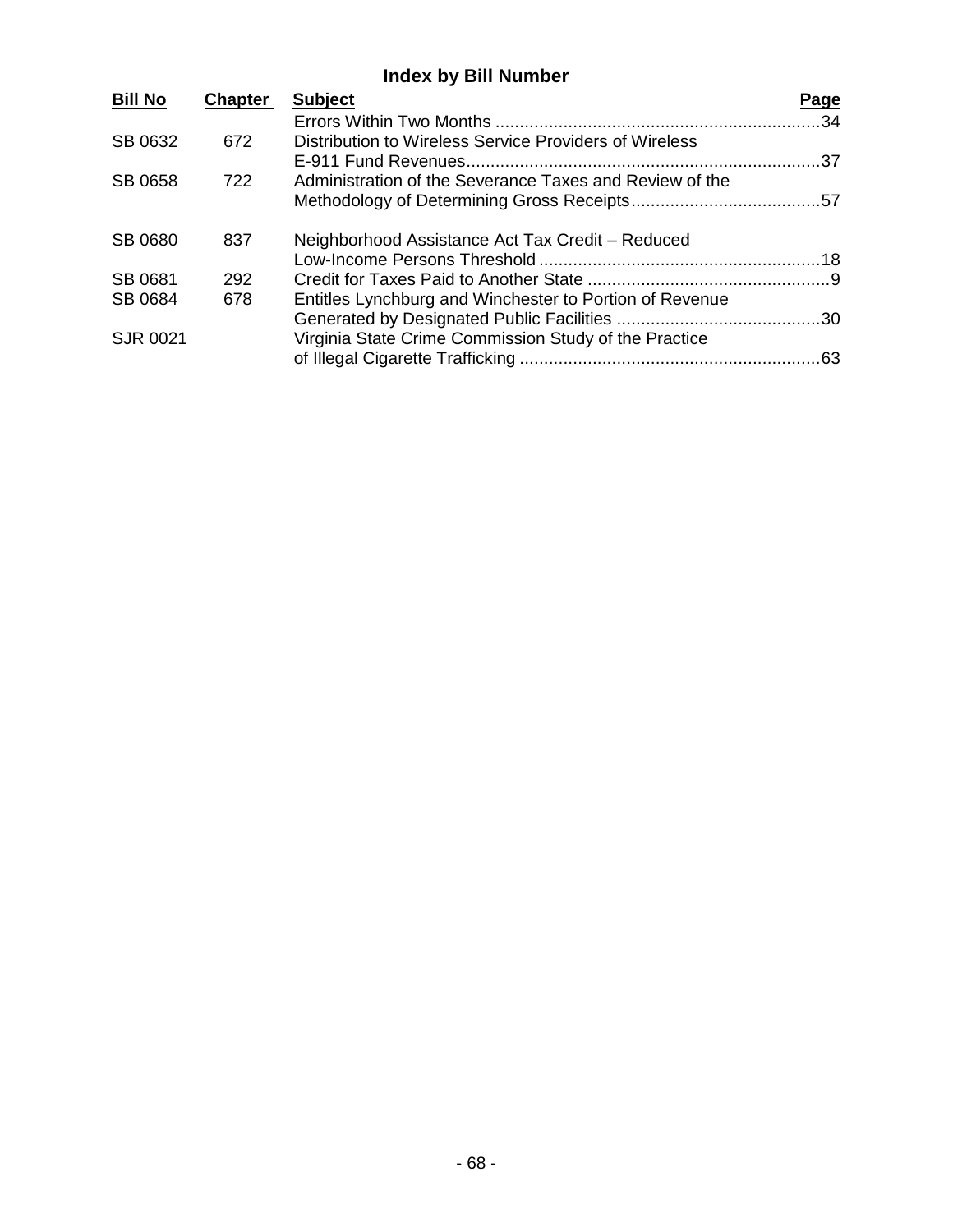| <b>Bill No</b> | <b>Chapter</b> | <b>Subject</b>                                                      | <b>Page</b> |
|----------------|----------------|---------------------------------------------------------------------|-------------|
| HB 0516        | $\overline{2}$ | Advancement of Virginia's Fixed Date Conformity with                |             |
|                |                |                                                                     |             |
| HB 1300        | 2              | Qualified Equity and Subordinated Debt Investment Tax Credit 20     |             |
| HB 1300        | $\overline{2}$ |                                                                     |             |
| HB 1301        | 3              | Sales and Use Tax Expenditure Study Mandate Eliminated2             |             |
| HB 1301        | 3              | Electronic Filing and Payment for Corporate Income Taxes 2          |             |
| HB 1301        | 3              |                                                                     |             |
|                |                | Electronic Filing and Payment for Sales and Use Taxes3              |             |
| HB 1301        | 3              |                                                                     |             |
| HB 1301        | 3              |                                                                     |             |
| HB 1301        | 3              | Qualified Equity and Subordinated Debt Investment Tax Credit 20     |             |
| HB 1301        | 3              |                                                                     |             |
| HB 0103        | 4              | Exemption for Natural Gas Service Provided to an Electric Utility45 |             |
| HB 0298        | 4              | Classification of Motor Vehicle Cleaning Businesses45               |             |
| <b>HB 0455</b> | 25             | Transfer of the Distribution to Localities of Wireless              |             |
|                |                |                                                                     |             |
| HB 0314        | 48             |                                                                     |             |
| SB 0074        | 68             |                                                                     |             |
| HB 0581        | 73             |                                                                     |             |
| HB 0922        | 75             | Application of the Real Property Exemption for Disabled             |             |
|                |                |                                                                     |             |
| <b>HB 0154</b> | 86             |                                                                     |             |
| HB 0202        | 87             | Transfer of Certain Tax-Delinquent Properties to Hampton 55         |             |
| HB 0255        | 88             | Specifies Warrant Information that Localities are                   |             |
|                |                |                                                                     |             |
| HB 0277        | 89             |                                                                     |             |
| HB 0531        | 92             | Historic Rehabilitation Tax Credit - Subtraction for Certain        |             |
|                |                |                                                                     |             |
| HB 0714        | 93             | Major Business Facility Job Tax Credit: Extension of                |             |
|                |                |                                                                     |             |
|                |                |                                                                     |             |
| HB 0959        | 95             | Expands Exemption for Public Transportation Companies 31            |             |
| HB 1013        | 96             |                                                                     |             |
| <b>HB 1148</b> | 97             | Allows Separate Classification of Vehicles Owned or Leased          |             |
|                |                | by Volunteer Deputy Sheriffs for Tangible Personal Property         |             |
|                |                |                                                                     |             |
| SB 0495        | 165            | Transfer of the Distribution to Localities of Wireless              |             |
|                |                |                                                                     |             |
| SB 0032        | 186            | Special Assessments of Improvements in Hampton 54                   |             |
| <b>HB 0876</b> | 217            | Transfer of the Administration of the Motor Vehicle Fuel Sales      |             |
|                |                |                                                                     |             |
| SB 0503        | 225            | Transfer of the Administration of the Motor Vehicle Fuel Sales      |             |
|                |                |                                                                     |             |
| HB 0336        | 232            | Land Preservation Tax Credit: Distribution of Transfer Fee          |             |
|                |                |                                                                     |             |
| SB 0042        | 254            |                                                                     |             |
| SB 0226        | 256            |                                                                     |             |
| SB 0394        | 258            |                                                                     |             |
| SB 0540        | 263            |                                                                     |             |
|                |                | Application of the Real Property Exemption for Disabled             |             |
|                |                |                                                                     |             |
| HB 0246        | 265            |                                                                     |             |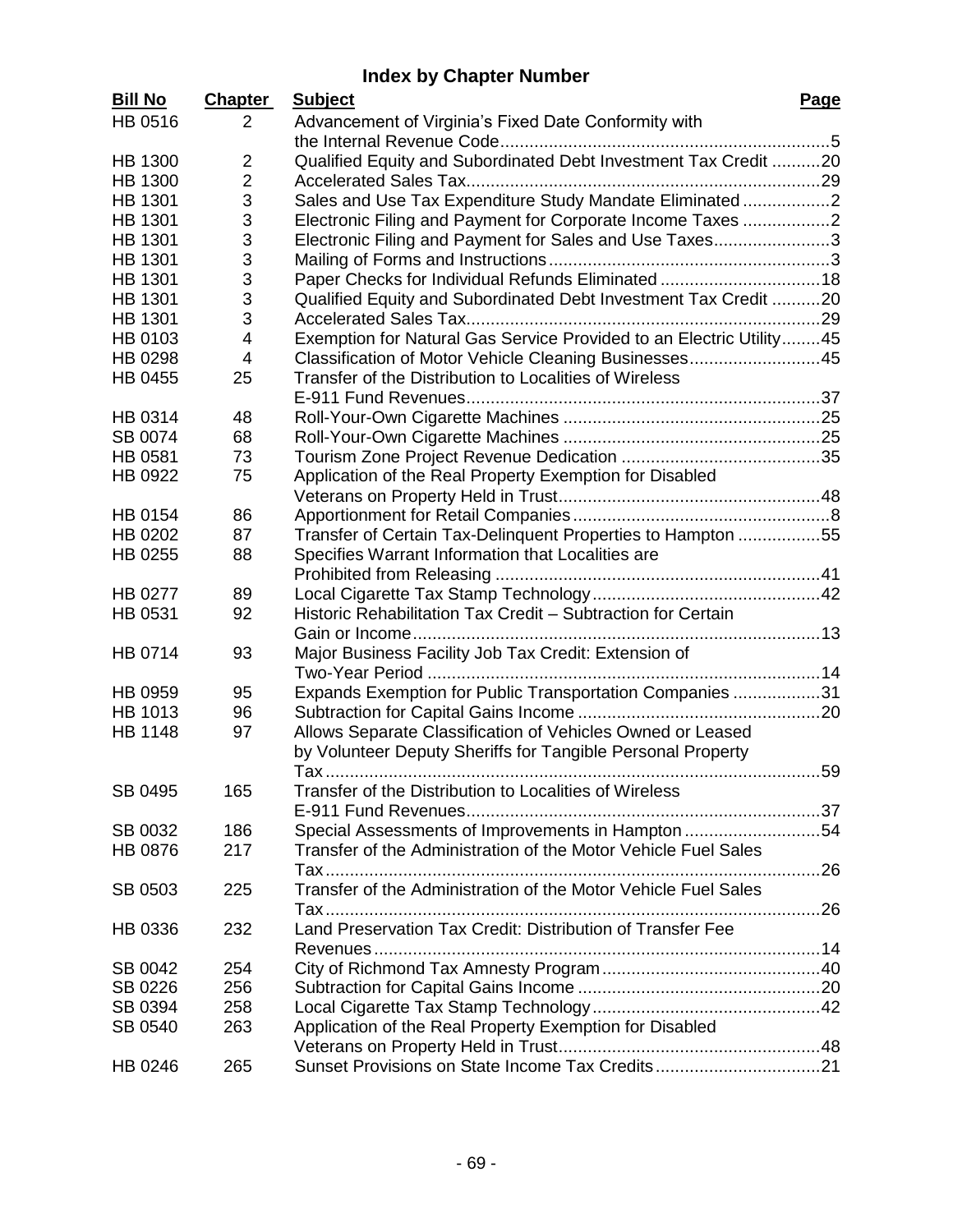| <u>Bill No</u> | <b>Chapter</b> | <b>Subject</b>                                                                                                                   | <b>Page</b> |
|----------------|----------------|----------------------------------------------------------------------------------------------------------------------------------|-------------|
| HB 0743        | 272            | Allows Localities to Exempt or Impose a Different Tangible<br>Personal Property Tax Rate on Farm-Related Motor Vehicles58        |             |
| SB 0037        | 275            | Extends Sunset Date for Certain Educational Materials32                                                                          |             |
| SB 0040        | 276            | Expands Exemption for Public Transportation Companies 31                                                                         |             |
| SB 0534        | 288            | Allows Separate Classification of Vehicles Owned or Leased<br>by Volunteer Deputy Sheriffs for Tangible Personal Property Tax 59 |             |
| SB 0562        | 290            | Authorizes Campbell County to Increase Transient Occupancy                                                                       |             |
| SB 0681        | 292            |                                                                                                                                  |             |
| <b>HB 0408</b> | 299            | Relaxes Formula for Computing Annual Income and Net Worth                                                                        |             |
|                |                | for Real Property Tax Relief Qualification Determination 52                                                                      |             |
| HB 0879        | 305            |                                                                                                                                  |             |
| <b>HB 1192</b> | 309            |                                                                                                                                  |             |
| HB 0551        | 327            |                                                                                                                                  |             |
| HB 1153        | 335            | Conformity to the Federal Deduction for Domestic Production                                                                      |             |
| SB 0103        | 340            | Authorizes Roanoke County to Increase Transient Occupancy                                                                        |             |
| SB 0238        | 341            |                                                                                                                                  |             |
| HB 0479        | 362            |                                                                                                                                  |             |
| <b>HB 0052</b> | 395            | Disclosure of Information to Tobacco Products Manufacturers23                                                                    |             |
| HB 0299        | 411            | Extends Sunset Date for Certain Educational Materials32                                                                          |             |
|                |                |                                                                                                                                  |             |
| <b>HB 0460</b> | 427            | Apportionment for Manufacturers - Amended                                                                                        |             |
|                |                |                                                                                                                                  |             |
| <b>HB 0841</b> | 445            | Major Business Facility Job Tax Credit: Interaction with                                                                         |             |
|                |                |                                                                                                                                  |             |
| SB 0347        | 472            |                                                                                                                                  |             |
| SB 0368        | 475            | Major Business Facility Job Tax Credit: Extension of Two-Year                                                                    |             |
| SB 0393        | 477            | Extends Sunset Date for Printing Materials Exemption33                                                                           |             |
| SB 0462        | 480            | Conformity to the Federal Deduction for Domestic Production<br>Activities                                                        |             |
| HB 0358        | 496            |                                                                                                                                  |             |
| <b>HB 0509</b> | 505            | Recordation Tax: Tax for Deeds of Trust Based on Value of                                                                        |             |
|                |                |                                                                                                                                  |             |
| <b>HB 0734</b> | 513            | Actual Consideration State Deed or Other Document26                                                                              |             |
| <b>HB 1068</b> | 535            | <b>Extends Sunset Date for Local Option Real Property</b>                                                                        |             |
| HB 1073        | 536            | Identifies Criteria Boards of Equalization Must Consider in                                                                      |             |
|                |                |                                                                                                                                  |             |
| SB 0414        | 572            |                                                                                                                                  |             |
| SB 0463        | 578            | Advancement of Virginia's Fixed Date Conformity with the                                                                         |             |
|                |                |                                                                                                                                  |             |
| SB 0519        | 582            | Exemption for Natural Gas Service Provided to an Electric Utility45                                                              |             |
| SB 0551        | 585            | Allows Localities to Provide Discount for Full Payment of Real                                                                   |             |
|                |                |                                                                                                                                  |             |
| SB 0551        | 585            | Allows Localities to Provide Discount for Full Payment of Real                                                                   |             |
|                |                |                                                                                                                                  |             |
|                |                |                                                                                                                                  |             |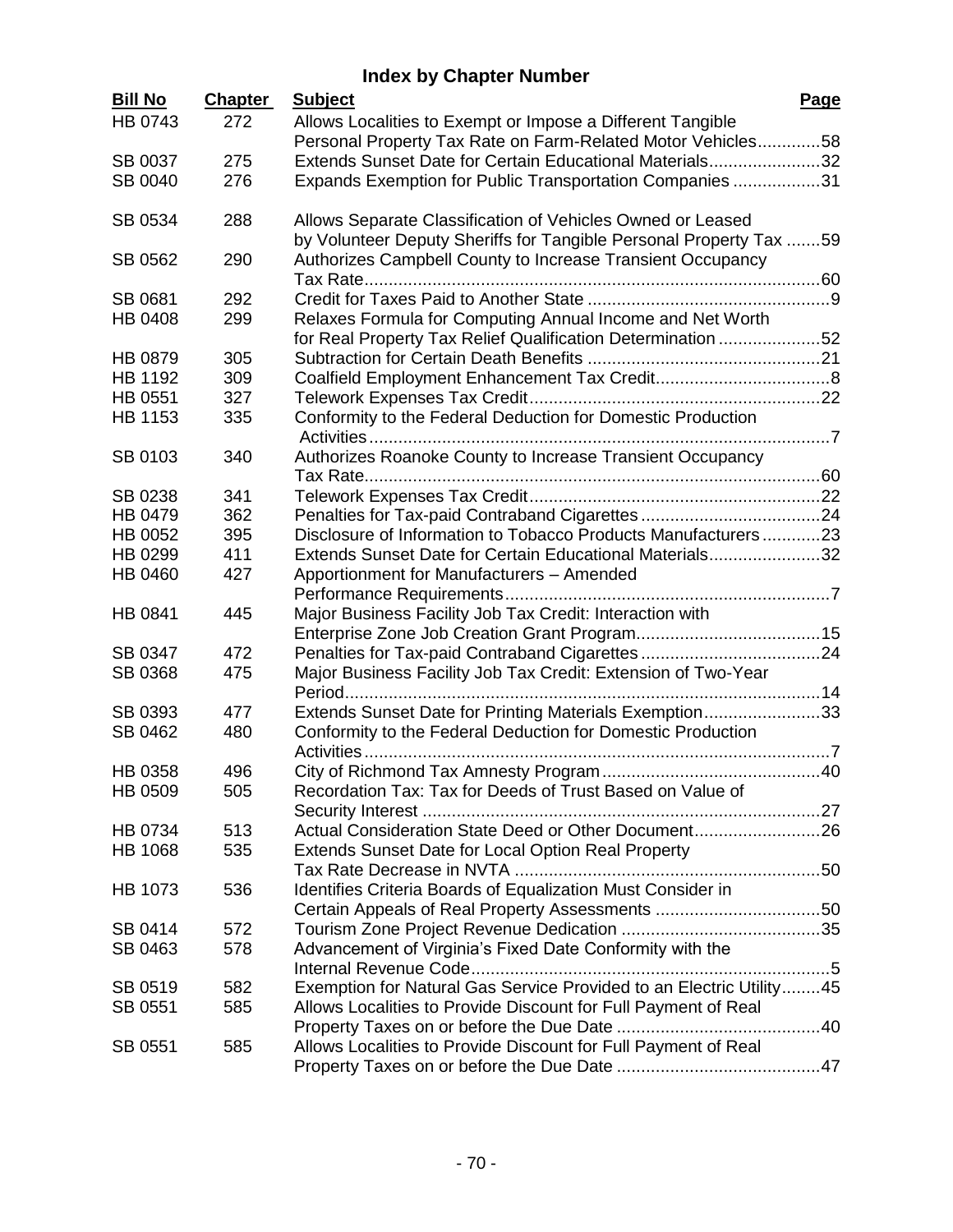| <b>Bill No</b> | <b>Chapter</b> | <b>Subject</b>                                                     | Page |
|----------------|----------------|--------------------------------------------------------------------|------|
| SB 0597        | 590            | Presumes Nexus for Out-of-State Dealers Belonging to a             | 34   |
| HB 0190        | 594            | Administration of the Real Property Exemption for Disabled         |      |
|                |                |                                                                    |      |
| HB 0368        | 596            | Neighborhood Assistance Act Tax Credit - Expanded to               |      |
|                |                |                                                                    |      |
| HB 0513        | 597            | Extends Sunset Date for Energy Star, WaterSense, and               |      |
|                |                |                                                                    |      |
| SB 0033        | 610            | Transfer of Certain Tax-Delinquent Properties to Hampton 55        |      |
| SB 0112        | 613            | Expansion of the Exemption for Qualifying Data Centers 32          |      |
| HB 0919        | 623            | Clarifies Procedure for Distraint and Sale of Personal             |      |
|                |                |                                                                    |      |
| <b>HB 1128</b> | 627            | Modifies Procedure Governing Delinquent Real Property Taxes 43     |      |
| <b>HB 1128</b> | 627            | Modifies Procedure Governing Delinquent Real Property Taxes 51     |      |
| SB 0444        | 639            | Historic Rehabilitation Tax Credit - Subtraction for Certain       |      |
|                |                |                                                                    |      |
| SB 0609        | 649            |                                                                    |      |
| HB 0041        | 651            | Changes Rules for Determining Situs for Motor Vehicles for         |      |
|                |                |                                                                    |      |
| HB 0081        | 653            | Prior Discontinued Uses Not Considered in Land Use Valuation 52    |      |
| HB 0216        | 655            | Expansion of the Exemption for Qualifying Data Centers 32          |      |
| HB 1233        | 665            | Administration of the Severance Taxes and Review of the            |      |
|                |                |                                                                    |      |
| SB 0049        | 666            |                                                                    |      |
| SB 0632        | 672            | Distribution to Wireless Service Providers of Wireless E-911       |      |
|                |                |                                                                    |      |
| SB 0684        | 678            | Entitles Lynchburg and Winchester to Portion of Revenue            |      |
|                |                |                                                                    |      |
| SB 0073        | 707            | Identifies Criteria Boards of Equalization Must Consider in        |      |
|                |                |                                                                    |      |
| SB 0658        | 722            | Administration of the Severance Taxes and Review of the            |      |
|                |                |                                                                    |      |
| SB 0131        | 731            |                                                                    |      |
| SB 0131        | 731            | Neighborhood Assistance Act Tax Credit: Expansion of Credit16      |      |
| <b>HB 0080</b> | 742            | Requires Separate Assessment of Wetlands for Real Property Tax  53 |      |
| HB 0777        | 777            |                                                                    |      |
| HB 0813        | 779            | Dedication of Revenues to the Virginia Commercial Space            |      |
|                |                |                                                                    |      |
| HB 0933        | 782            | Application of the Real Property Exemption for Disabled            |      |
|                |                |                                                                    |      |
| HB 1116        | 789            | Entitle City of Bristol to Portion of Revenue Generated by         |      |
|                |                | Certain Public Facilities.                                         |      |
| SB 0022        | 806            | Application of the Real Property Exemption for Disabled            |      |
|                |                | Veterans on Veterans Rated Disabled after January 1, 2011 49       |      |
| SB 0284        | 817            | Dedication of Revenues to the Virginia Commercial Space            |      |
|                |                |                                                                    |      |
| SB 0409        | 820            | Restructured Tax Rate for Refinanced Deeds of Trust 28             |      |
| SB 0607        | 830            | Entitle City of Bristol to Portion of Revenue Generated by         |      |
|                |                |                                                                    |      |